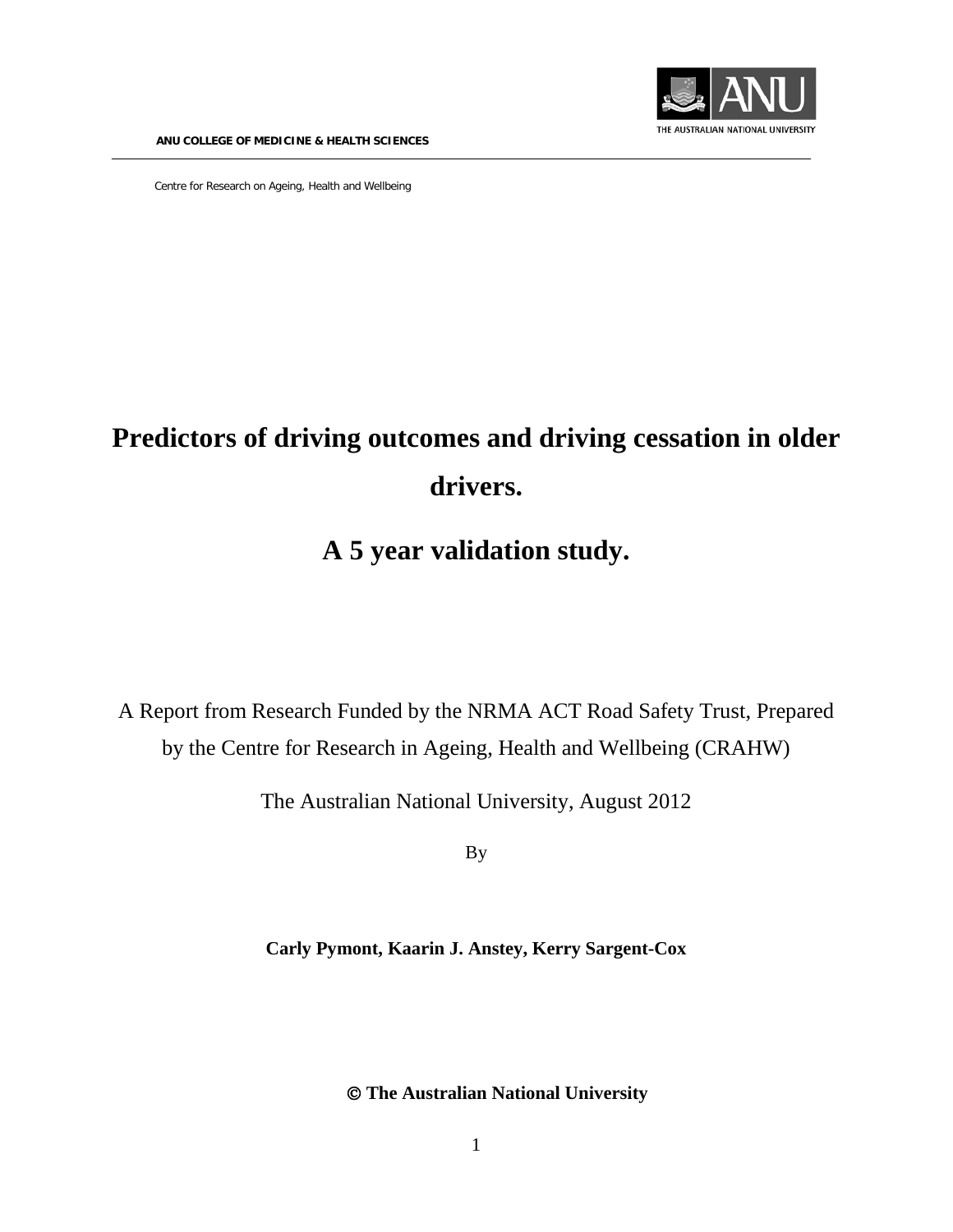

## **Acknowledgements**

We thank the NRMA ACT Road Safety Trust for funding this project, and the National Health and Medical Research Council who funds the salary of Professor Kaarin Anstey, and the ARC Centre of Excellence who funds the salary of Dr Sargent-Cox. We thank the ANU Centre for Research on Ageing, Health and Wellbeing for supporting this project and the special thanks to the participants for their generosity in participating. We thank Ranmalee Eramudugolla for her assistance.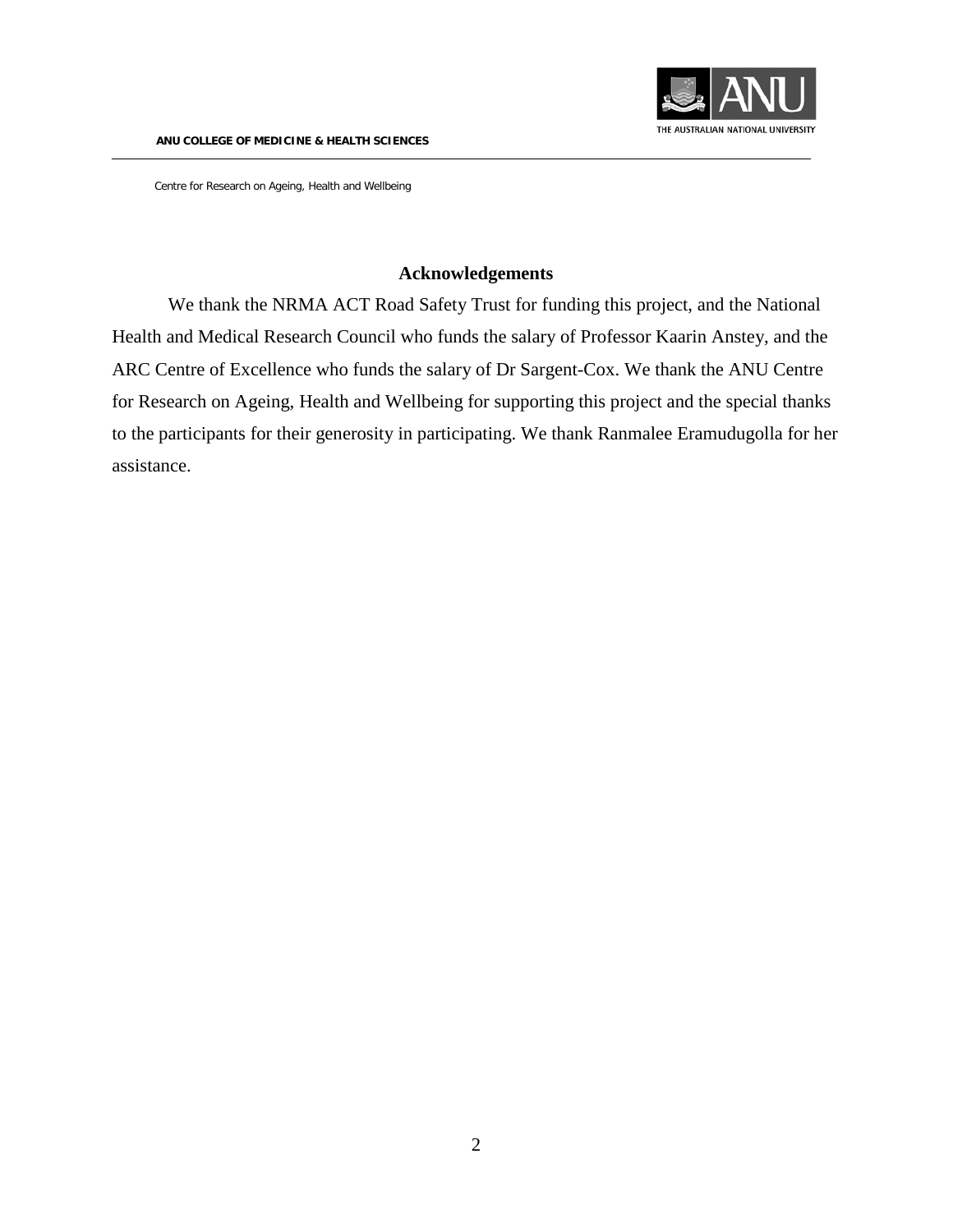

## **Contents**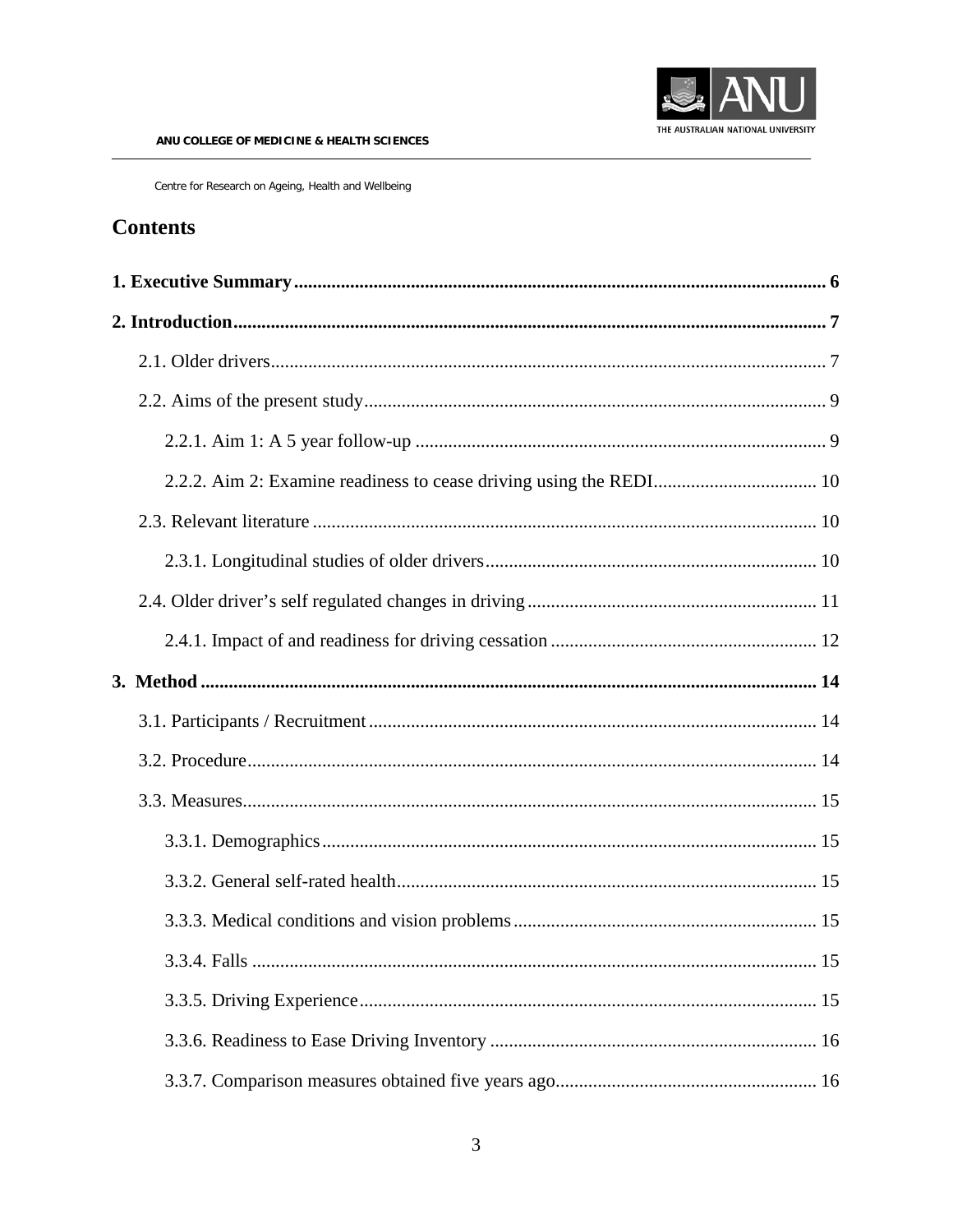

| 4.6. How good were participants at predicting their driving ability? Meta-cognitive ability. 37 |  |
|-------------------------------------------------------------------------------------------------|--|
| 4.7. Measures in 2006 which are related to crash incidence in at follow-up  38                  |  |
|                                                                                                 |  |
|                                                                                                 |  |
|                                                                                                 |  |
| 43                                                                                              |  |
|                                                                                                 |  |
|                                                                                                 |  |
|                                                                                                 |  |
|                                                                                                 |  |
| 5.2. Changes in driving behaviour and the ability to predict driving ability 48                 |  |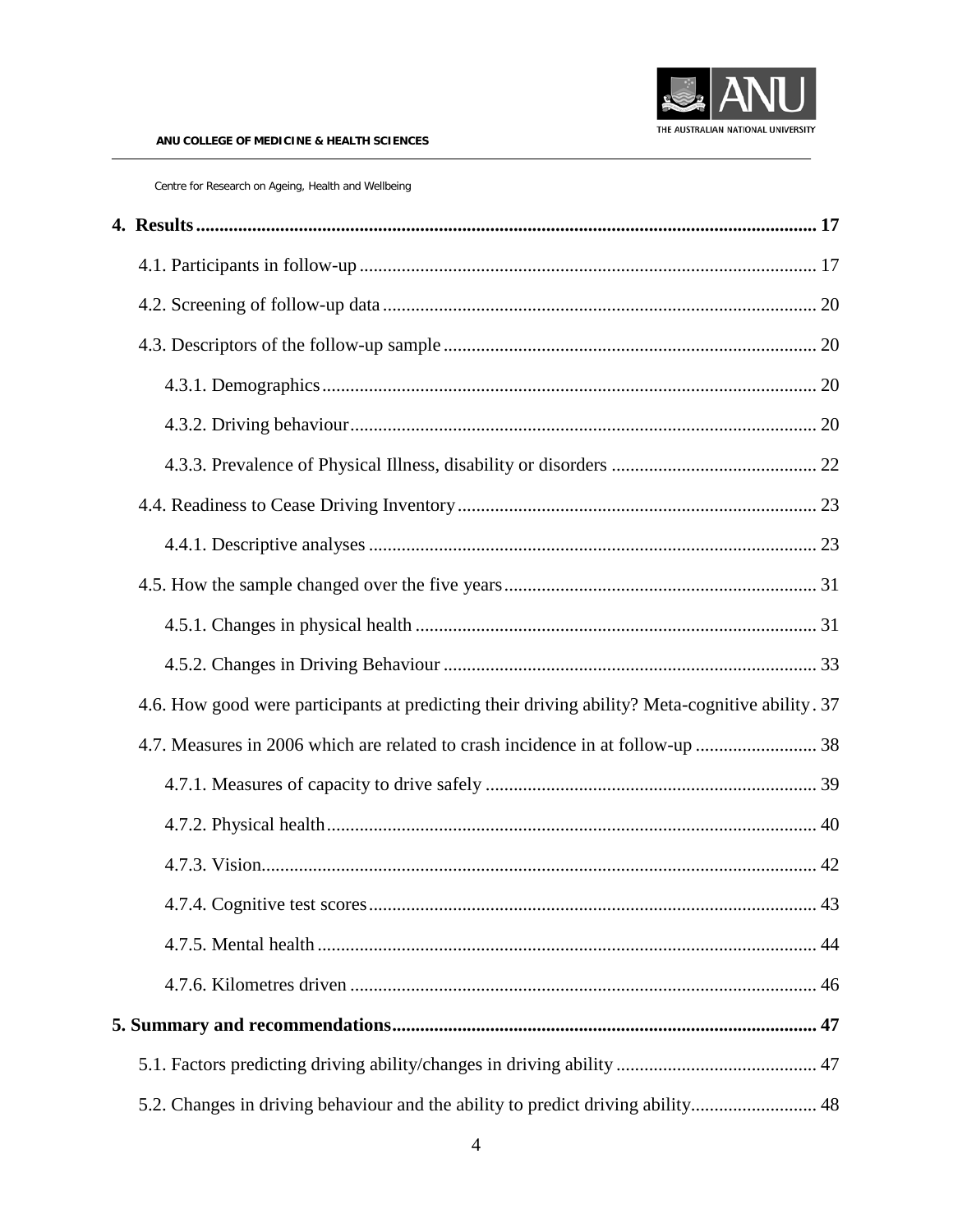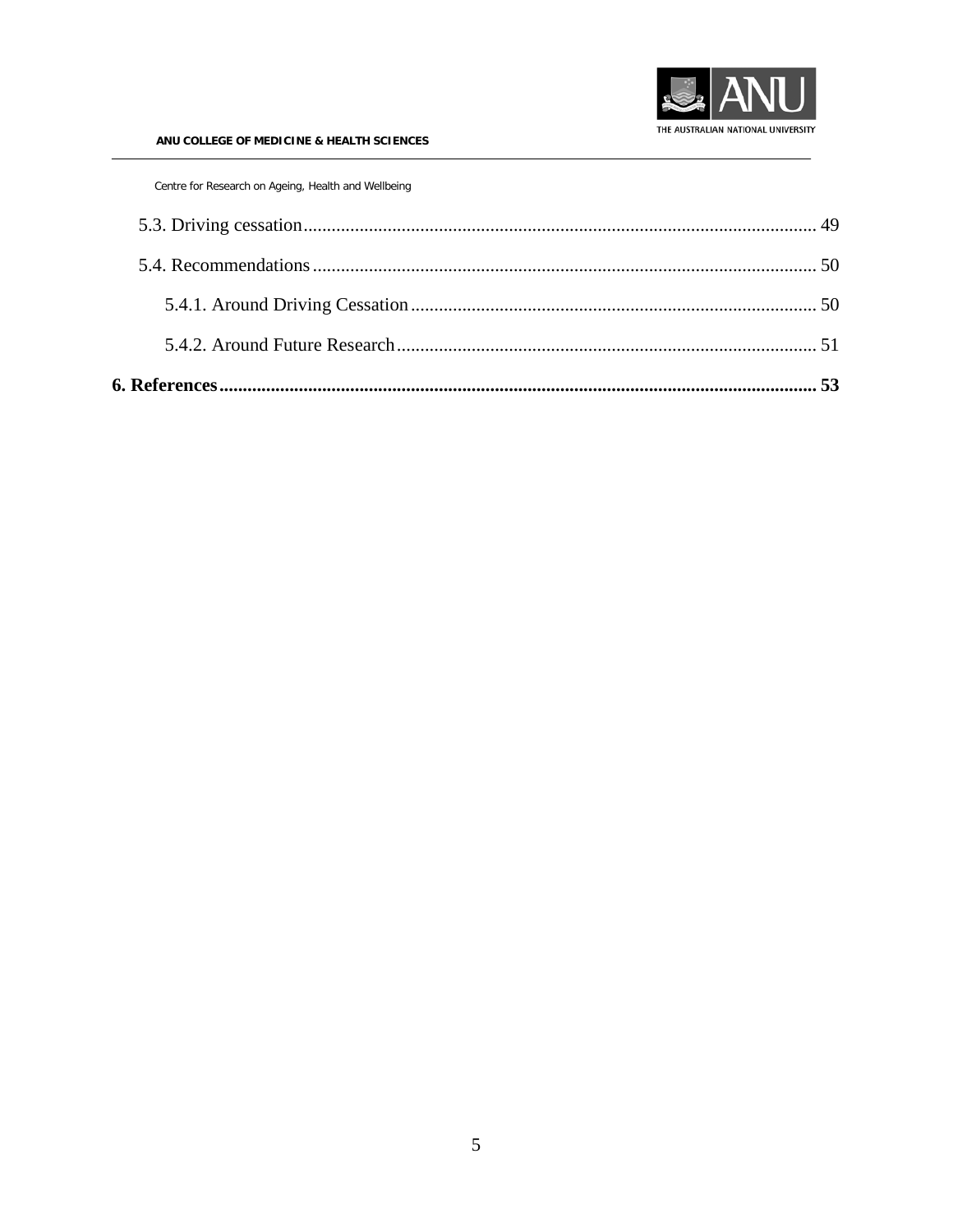

## <span id="page-5-0"></span>**1. Executive Summary**

We followed-up up a sample of older driver's five years after they were initially assessed to evaluate the long-term predictive validity of screening tools and other cognitive and visual measures allowing for the identification older adults at risk of road crashes. A second aim was to examine the readiness of participants still driving to cease driving and factors which might be related to an increased readiness. An examination of ceased drivers was also planned however only a small number of the sample reported ceasing driving in the five year follow-up period.

Some findings include:

- A generally healthier sample of drivers' were followed up who performed better on measures of driving capacity in the original study
- Age and reported traffic crashes both influenced readiness to cease driving
- In general participants showed poor insight into their own driving with ratings of driving ability collected in 2006 not differing based on reported crashes in 2012
- The only measure of capacity to drive safely which remained sensitive to crash likelihood over the five year follow-up period was the UFOV. The Hazard Perception Test, Change Blindness Test and other cognitive measures did not remain predictive of crashes at follow-up. Similarly health, vision and mental health measures were not predictive of crashes at follow-up. The only other predictor found (other than the UFOV) was reported crashes in 2006.

Recommendations for future research include a closer examination of the time course of the sensitivity of the measures, to determine how long they remain predictive of driving outcomes. This could be achieved through an annual follow up rather than after five years. Additionally future research could benefit from other sampling techniques to access different sub populations, such as those drivers who have been referred for testing due to health issues or concerns over driving.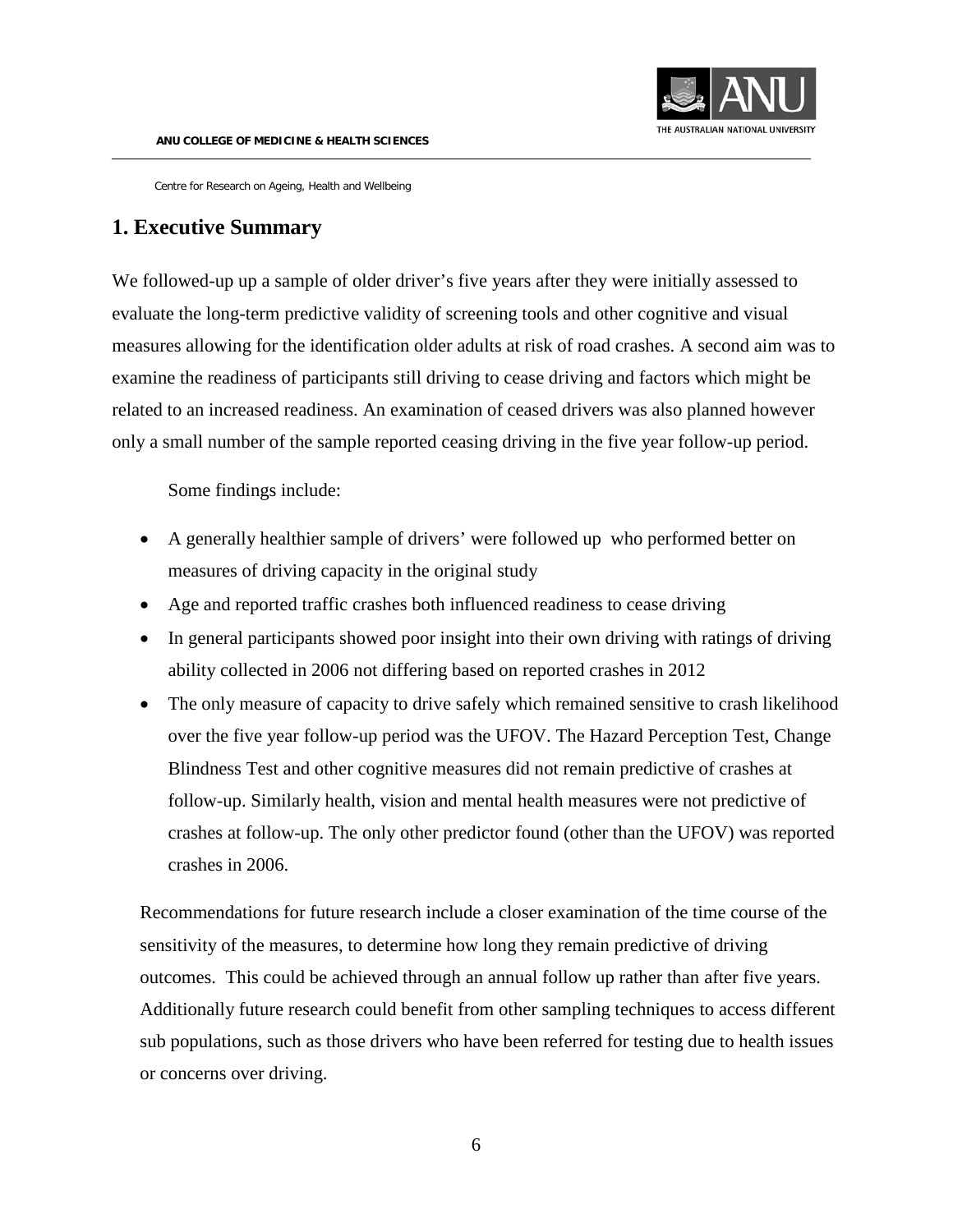

## <span id="page-6-0"></span>**2. Introduction**

Older drivers represent an increasing population with estimates suggesting that the proportion of licensed drivers older than 65 will rise from 13% in 2000 to 22% by 2030 [\(OECD](#page-54-0) [Group, 2001\)](#page-54-0). Given this increase as well as the increased risk of injury and fatality when an older driver is involved in a crash [\(Li, Braver, & Chen, 2003\)](#page-53-0) research into older drivers is a growing area. The current study had two objectives: first, the examination of long term predictors of crash likelihood in older drivers over a 5 year period, and secondly, predictors of driving cessation over the same period of time. This study includes the incidence of, and factors related to, ceasing driving, as well as the development of a scale designed to measure older driver's readiness to cease driving.

## <span id="page-6-1"></span>**2.1. Older drivers**

The declines in cognitive and perceptual abilities due to aging are in general well documented (e.g. [Janke, 2001;](#page-53-1) [Lyman, McGwin, & Sims, 2001;](#page-53-2) [McGwin & Brown, 1999\)](#page-53-3) and such age related changes are particularly important to changes in driving ability. Such normal changes related to ageing may result in a reduced capacity to drive safely in some individuals but not necessarily all [\(Gilhotra, Mitchell, Ivers, & Cumming, 2001\)](#page-53-4).

While it is not the case that older drivers overall have more crashes than younger drivers there is some suggestion that once corrected for kilometers driven then older drivers are overrepresented in crash rates. Using Australian data Meuleners, Harding, Lee, and Legge [\(2006\)](#page-53-5) found that male drivers over the age of 85 years had the greatest crash involvement per kilometer driven, even greater than young male drivers. Regardless of crash likelihood in older drivers the worrying statistic is that if involved in a crash, older drivers are more likely to sustain serious injury or die, due to increased frailty [\(Li, et al., 2003;](#page-53-0) [Meuleners, et al., 2006\)](#page-53-5) However, the effects of aging on driving ability are not straight forward and many older drivers manage to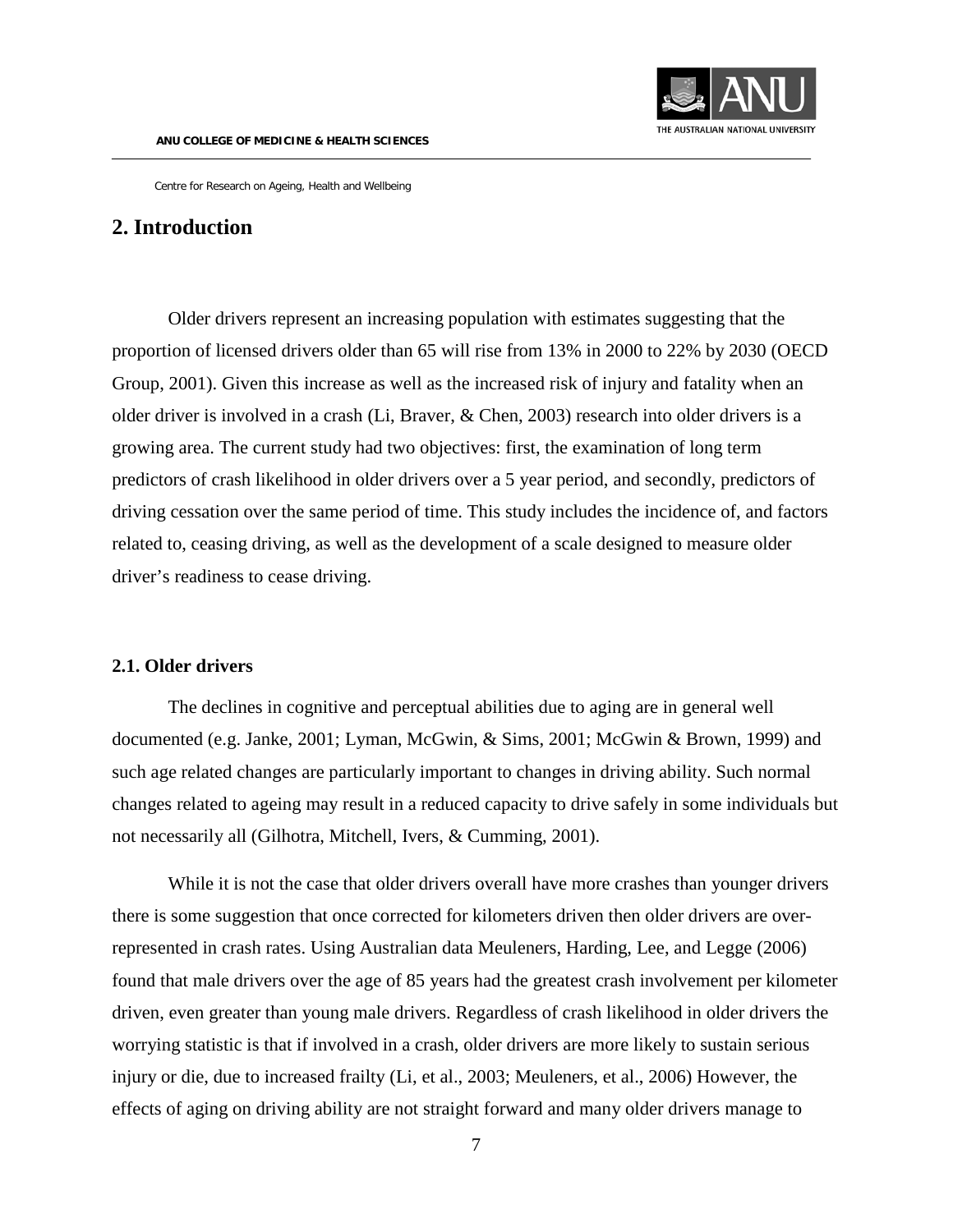

maintain a high standard of performance for many years [\(Dobbs, Heller, & Schopflocher, 1998;](#page-52-1) [Hakamies-Blomqvist, 1998\)](#page-53-6). Hence it is important to determine what factors are related to an increase in crash likelihood for older drivers as well as understanding protective factors.

A range of factors have been identified as important for the continued driving abilities of older drivers. Often used to assess driving ability in a practical setting is driver knowledge of road rules and safe driving practices. While Alosco and colleagues [\(2011\)](#page-52-2) demonstrated that tests of knowledge of driving laws did predict driving outcomes in an on road test (ORT) little other research exists verifying such tests. One particularly important factor to driving is visual functioning and as such the Useful Field of View (UFOV) test is a common inclusion in a large body of research. The UFOV test measures the area over which individual can extract information in single glance, without moving their head or eyes. Older drivers with poorer performance on the UFOV are at higher risk of crashes relative to other older drivers who perform well and the UFOV has been found to relate to ORT outcomes and crash statistics [\(Gentzler & Smither, 2012\)](#page-53-7).

Generally, age related declines in cognitive ability are associated with a decline in driving ability, for example difficulty in attending to driving tasks and slowing in information processing increases with age, particularly processes involving complex decision making [\(Gentzler &](#page-53-7)  [Smither, 2012\)](#page-53-7). Hence many batteries for assessment of older driving capabilities include measures of cognitive functioning such as selective and divided attention abilities, processing speed, memory, intelligence, accuracy and reaction time. Such batteries have been found to predict road test failure in older drivers [\(McKenna, Jefferies, Dobson, & Frude, 2004\)](#page-53-8). Testing that focuses on shifting and updating functions as part of executive functioning [\(Adrian, Postal,](#page-52-3)  [Moessinger, Rascle, & Charles, 2011\)](#page-52-3), and trail marking and attention [\(Mullen, Chattha,](#page-54-1)  [Weaver, & Bedard, 2008\)](#page-54-1) have been found to be related to components of driving. However, the relationship between off-road cognitive tests and driving ability is often inconclusive (e.g. [Marottoli et al., 1998;](#page-53-9) [Selander, Lee, Johansson, & Falkmer, 2011;](#page-54-2) [Stutts, Stewart, & Martell,](#page-54-3)  [1998\)](#page-54-3).

8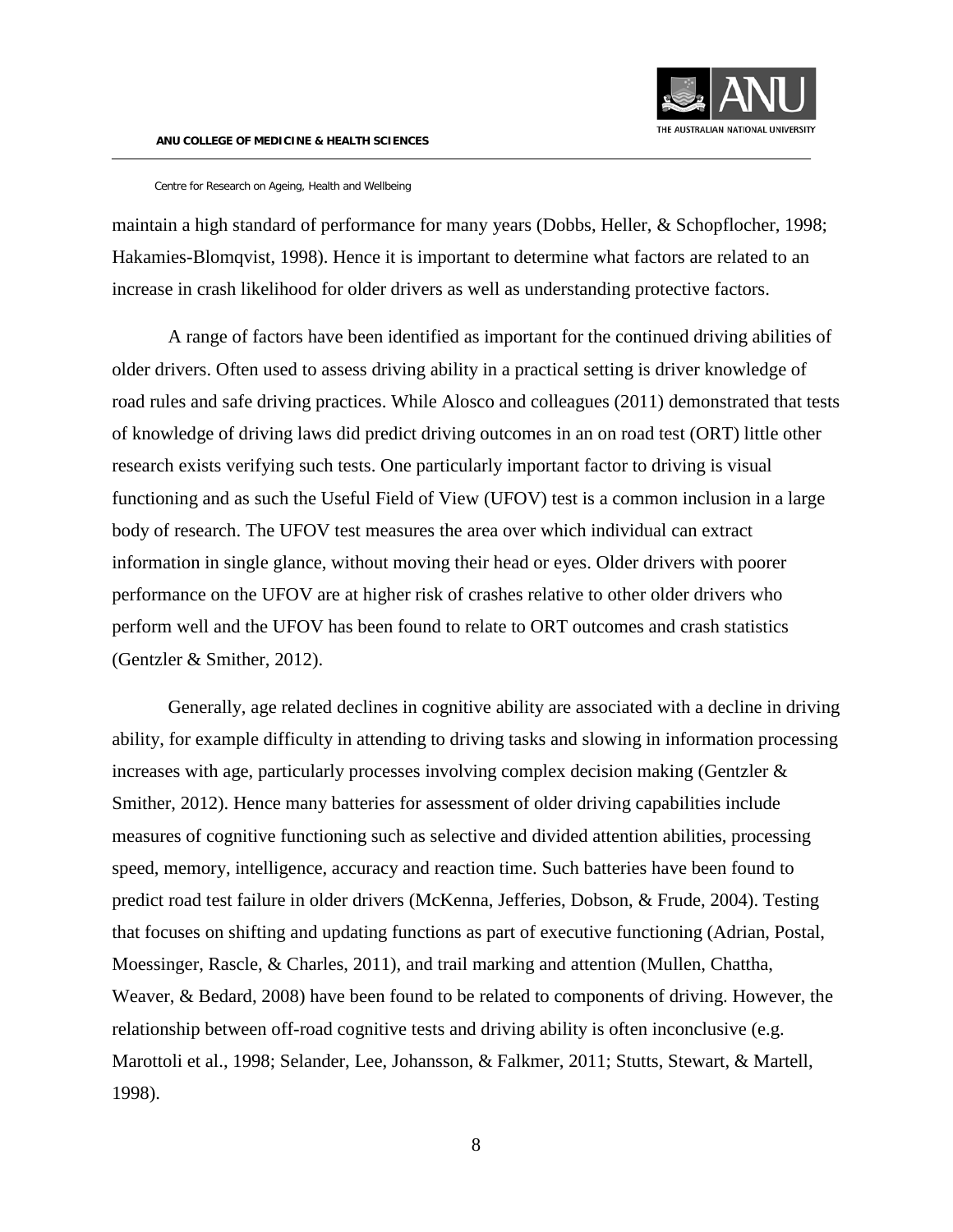

Other factors which may be important in determining safe driving in older adults include the number of kilometers driven [\(Meuleners, et al., 2006\)](#page-53-5) and the driver's self reported driving ability. In general older drivers ratings of the driving abilities are not related to driving abilities as measured by on road test performance [\(Marottoli & Richardson, 1998\)](#page-53-10). However interestingly, in the original, 2006, study older drivers ratings of their driving ability were not found to be related to their performance on the hazard perception test or crash rates [\(Horswill,](#page-53-11)  [Anstey, Hatherley, Wood, & Pachana, 2011\)](#page-53-11). So insight does not appear to be strong. For a full discussion of the factors related to older driver's driving ability please see Anstey, Wood [\(2005\)](#page-52-4).

#### <span id="page-8-1"></span><span id="page-8-0"></span>**2.2. Aims of the present study**

#### **2.2.1. Aim 1: A 5 year follow-up**

The primary aim of the current study is to reassess after 5 years a sample of older adult drivers who were originally measured in 2006. This follow-up study allows for an evaluation of the long-term predictive validity of screening tools and other cognitive and visual measures allowing for the identification older adults at risk of road crashes. Furthermore, the longitudinal study allows for an examination of predictors of readiness to give up driving, and how driving behavior and perceptions of driving ability change over time.

The original 2006 study examined a sample of 298 ACT drivers aged over 65 years who consented to take part in a study examining driving and healthy aging. This study included a range of measures examining the health, cognitive abilities and driving behavior of the participants. In particular three measures of capacity to drive safely were included namely the UFOV, a hazard perception test and a hazard change detection task. For a full description of the previous methodology please see Horswill and colleagues [\(2011\)](#page-53-11)**.**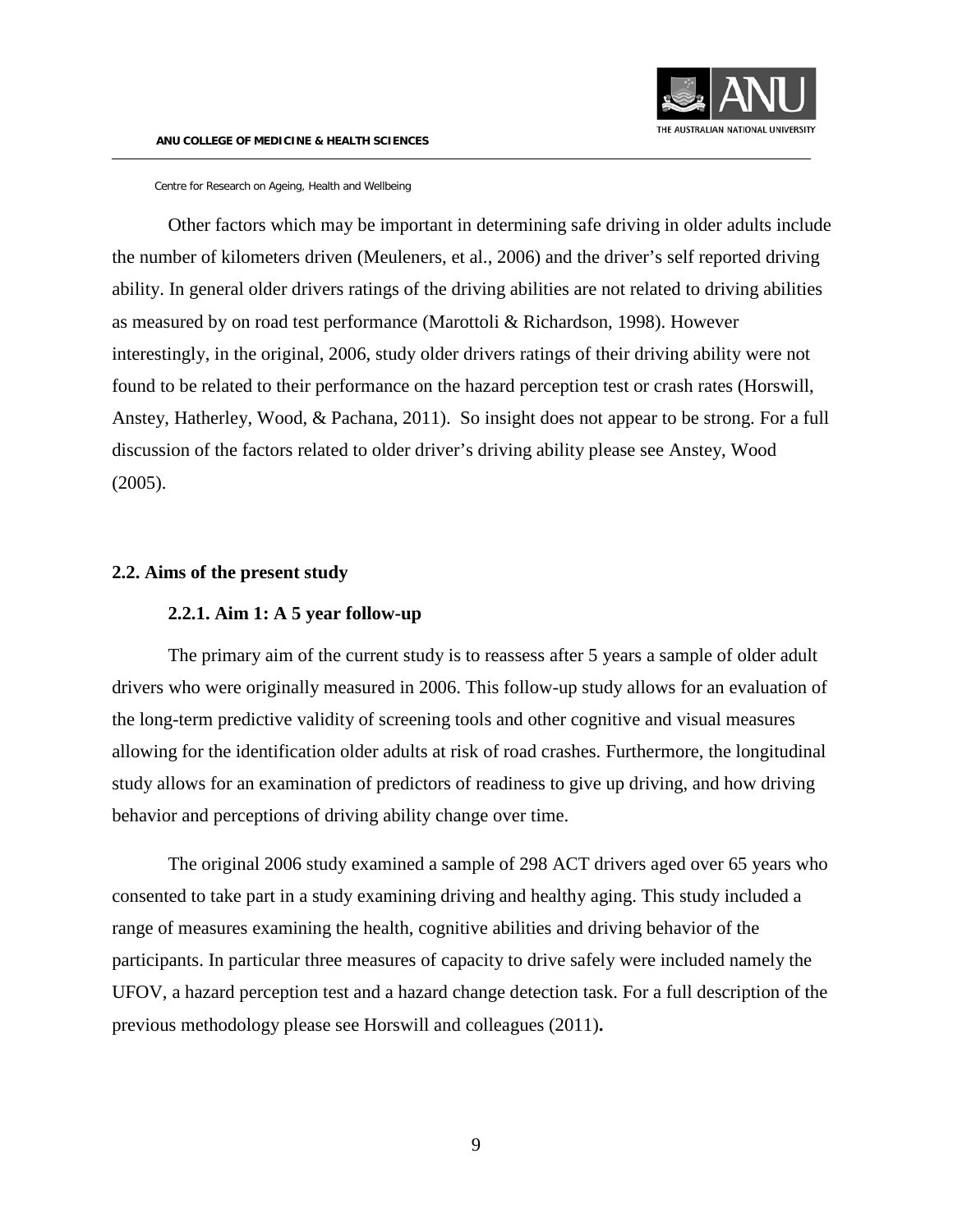

## <span id="page-9-0"></span>**2.2.2. Aim 2: Examine readiness to cease driving using the Readiness to Ease Driving Inventory (REDI)**

The second aim is to examine the readiness of participants still driving to cease driving and factors which might be related to an increased readiness. This includes determining if the participants previous driving experience, age or gender have resulted in a greater planning and thinking about ceasing driving. This may provide a source of information about this important transition for older adults. Furthermore, it may result in a scale which can be used to standardize assessment of driver's preparedness to cease driving which may help in practical settings to make the process less stressful.

## <span id="page-9-2"></span><span id="page-9-1"></span>**2.3. Relevant literature**

#### **2.3.1. Longitudinal studies of older drivers**

While a range of factors have been identified as important for predicting driving ability it is also of interest to determine factors related to changes in driving ability. However, the number of studies examining older drivers in a longitudinal design is small. One study by Aksan and colleagues [\(1999\)](#page-52-5) examined driving in ORT over a period of three years and found that while age and previous driving ability accounted for 28% and 30% of the variance in overall errors, cognitive functioning also emerged as a predictor. Cognitive functioning included memory, visuomotor speed, spatial abilities and executive functioning. Further while visual sensory, motor functioning and UFOV performance had significant bivariate correlations, none remained a significant predictor in multivariate models. Hence there appears to be a range of predictors over this period but none emerged as particularly important when considered together, rather explaining similar variance

UFOV has also been found to predict crash occurrence at a 3 year follow-up in a study of 294 drivers aged 55 to 87 after adjusting for age, sex, race, chronic medical conditions, mental status, and days driven per week [\(Owsley et al., 1998\)](#page-54-4). Similarly in examining 174 drivers over a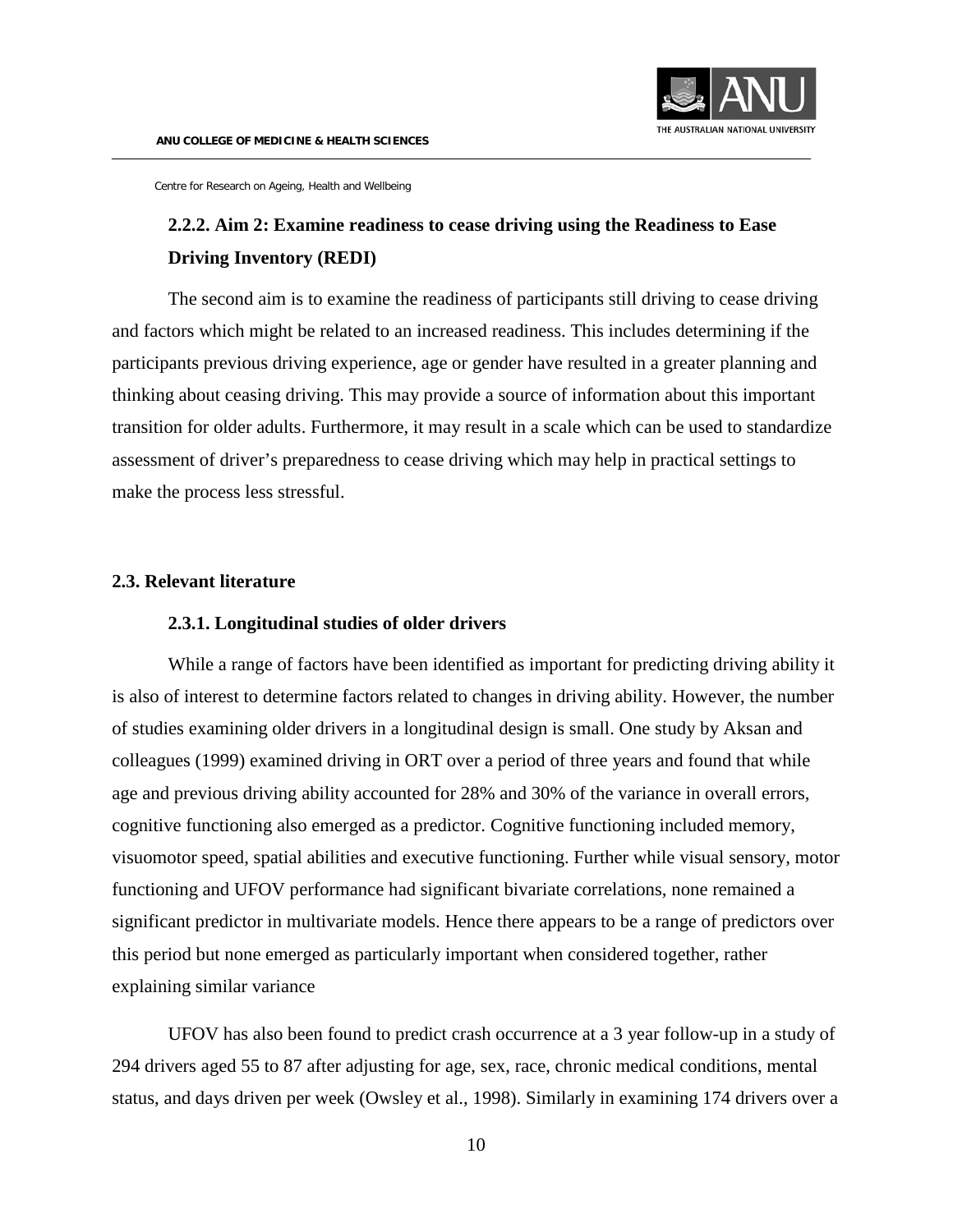

5 year period Sims, McGwin, Allman, Ball and Owsley [\(2000\)](#page-54-5) found that after adjusting for age, race, days driven per week, and gender, reported difficulty with yard-work or light housework, or difficulty opening a jar, using hypnotic medication, self-reported stroke or transient ischemic attack, depression and UFOV were all related to involvement in police-reported vehicle crashes. Ball and colleagues [\(2006\)](#page-52-6) examined participants in the setting of a Department of Motor Vehicles and found that vision, age, sex, history of falls, and poorer cognitive performance (on the Trail Making test, motor free visual perception test and UFOV), were predictive of at-fault motor vehicle collision involvement 4 to 5 years after the initial assessment. Hence a range of factors have been found to be predictive of future driving ability, as well as current driving ability in older adults.

Longitudinal driving abilities have also been assessed by a series of studies such by Brown et al [\(2005\)](#page-52-7) which include retrospective measures of driving, in this case reports of driving violations from the previous three years. Finally driving simulator performance has been found to predict crashes 5 years later where the driver was at least partially at fault [\(Hoffman &](#page-53-12)  [McDowd, 2010\)](#page-53-12).

#### <span id="page-10-0"></span>**2.4. Older driver's self regulated changes in driving**

One way in which older drivers compensate for their age-related declines in relation to driving is by modifying their driving behaviours. This can take many forms from avoiding driving situations, driving less or changing the way in which they drive and many older drivers successfully manage and self regulate their driving to maintain a high level of driving performance. Baldock, Mathias, McLean and Berndt [\(2006\)](#page-52-8) found in a sample of older drivers from South Australia that they generally avoided driving situations where they lacked confidence such as parallel parking and driving at night in the rain. However, in general avoidance was low and it was not related to driving ability, as measured by errors in an on road test [\(Baldock, et al.,](#page-52-8)  [2006\)](#page-52-8). Additionally Freeman, Munoz, Turano and West [\(2005\)](#page-52-9) indicated that older drivers with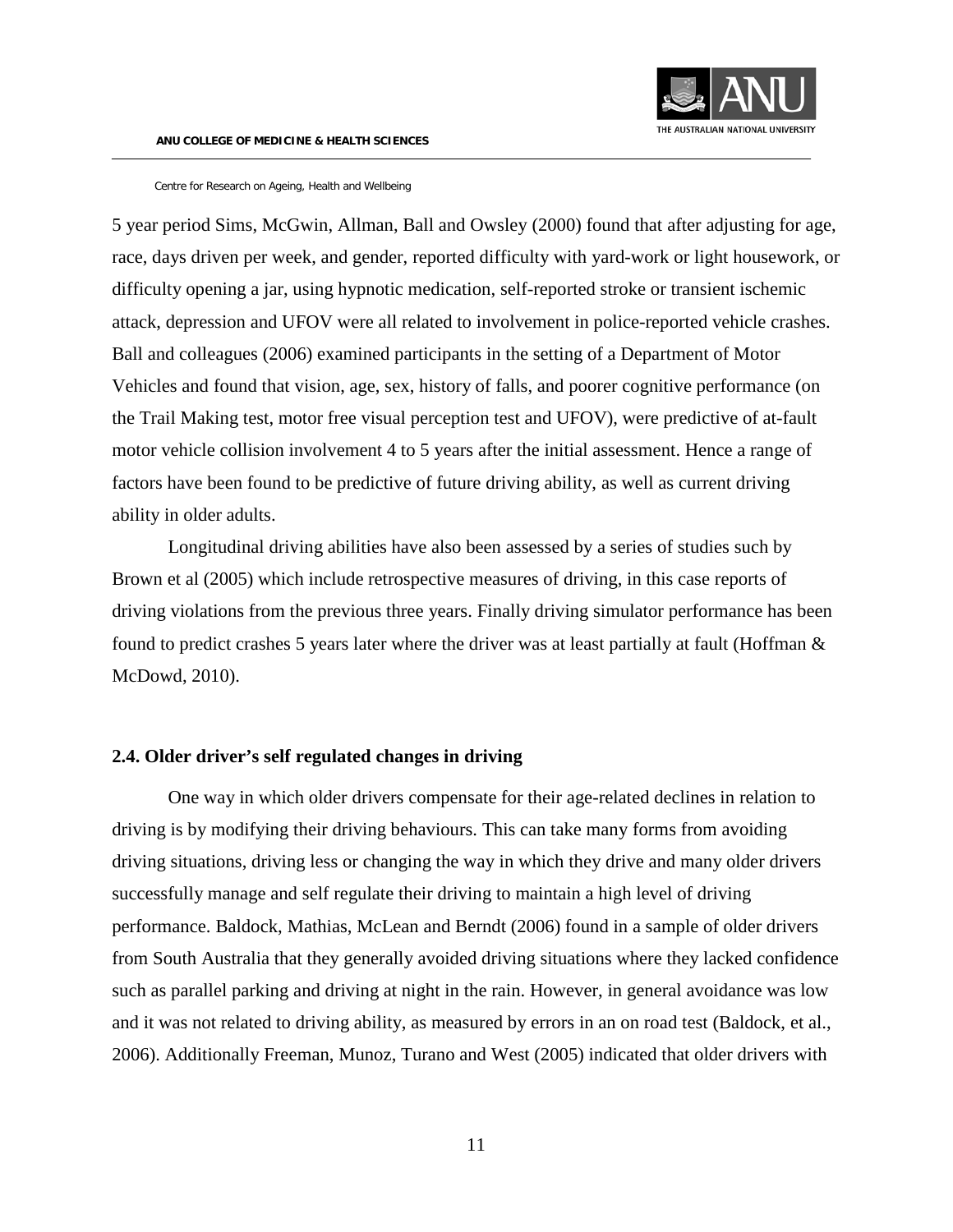

poor health, particularly eye health, did regulate their driving, however the level and effectiveness of self-regulation is at least partly determined by available knowledge.

Hence it is not clear whether driving modification is actually effective and results in a decrease in unsafe driving and hence crashes. In a study of ACT older drivers those with a medical condition did not show a greater knowledge of the effects of their condition on driving safety compared to those older adults without the condition; nevertheless, those who reported a condition also reported significant driving behaviour change as a result of their condition (Sargent-Cox, Windsor, Walker & Anstey, 2010). In addition, age itself was a stronger predictor of change in driving behaviour than medical conditions or knowledge of the impact of medical conditions on driving safety. Further, reported driving behavior modification was not related to performance on a hazard perception test or confidence on the test [\(Horswill, et al., 2011\)](#page-53-11).

#### **2.4.1. Impact of and readiness for driving cessation**

<span id="page-11-0"></span>One way that driving behavior can be modified is through the cessation of driving, however, for older drivers driving cessation is often associated with poor mental health outcomes such as increased depressive symptoms [\(Fonda, Wallace, & Herzog, 2001;](#page-52-10) [Marottoli et al., 2000;](#page-53-13) [Marottoli, et al., 1998\)](#page-53-9). Not only is ceasing driving stressful but also the prospect of having to cease driving and the associated repercussions may be an additional cause of psychological distress. Edwards, Lunsman, Rebok and Roth [\(2009\)](#page-52-11) found a significant decline in physical and social functioning, physical performance and physical role which accompanied the transition to ceasing driving.

Reasons why older adults may cease driving are varied and include such things as health problems, loss of enjoyment or comfort in driving, concern about crash involvement or safety, license cancellation, influence of family and doctors or a dislike of driving [\(Oxley & Charlton,](#page-54-6)  [2009\)](#page-54-6). Even with this variety of reasons for ceasing driving in older drivers there appear to be a few factors which may make the transition easier with the main being control over the decision. Windsor, Anstey, Butterworth, Luszcz and Andrews [\(2007\)](#page-54-7) found that cessation of driving was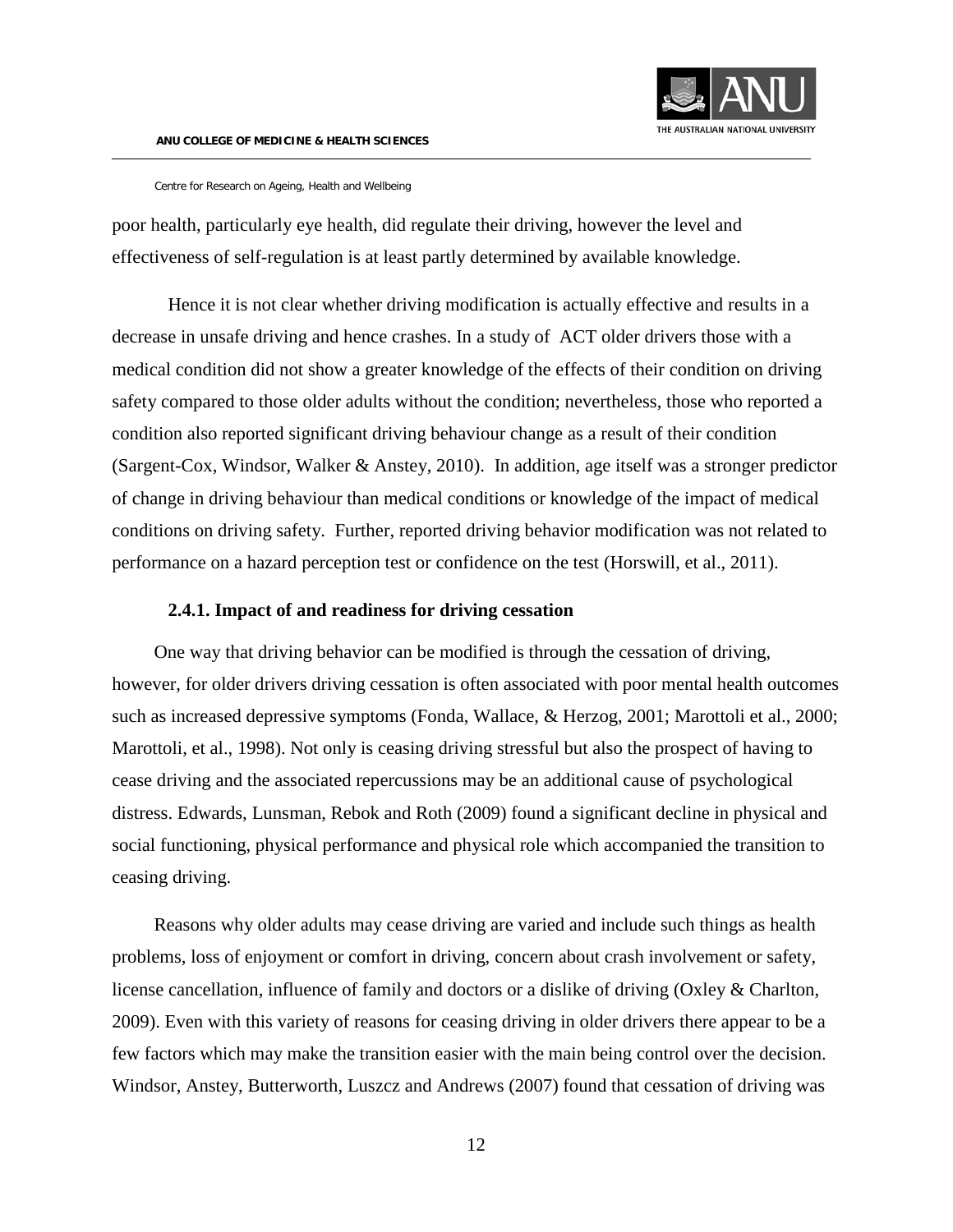

associated with an increase in depressive symptoms but the difference between continuing and ceased drivers was partly explained by perceived control. Further there is some suggestion that those who voluntarily cease driving are less likely to experience depression to the same extent as those who lost their license (Oxley  $&$  Fildes, 2004) and those who made the decision themselves report greater satisfaction with their current mobility than those for whom the decision was made for them [\(Oxley & Charlton, 2009\)](#page-54-6). As such it is important to understand not only older driver's understanding of their driving ability but also the stage that they are at towards giving up driving.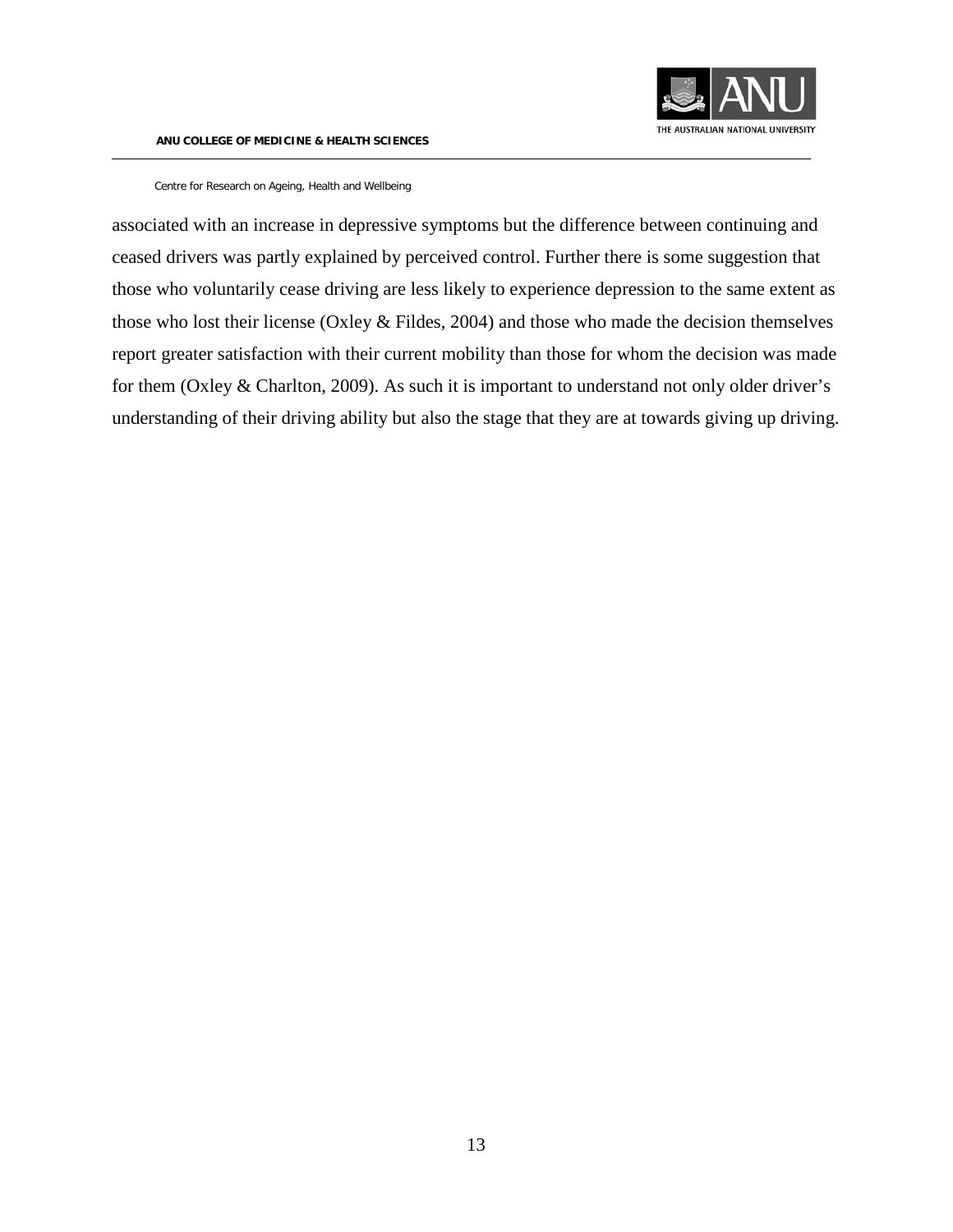

## <span id="page-13-0"></span>**3. Method**

## <span id="page-13-1"></span>**3.1. Participants / Recruitment**

Of the 298 participants in the 2006 study, consent to follow-up and current address details were available for 226. This was because ethical approval to invite participants for follow-up studies was obtained only mid-way through the 2006 study. Invitation letters and consent forms were mailed to these 226 individuals, who were asked to sign and return the consent form in a reply paid envelope. Participants were asked to indicate on the consent form suitable times for an interviewer to contact them in order to conduct the telephone interview. Reminder letters were sent to those who had not returned the consent form within approximately six weeks. Overall, 177 people responded by returning a signed consent form.

## <span id="page-13-2"></span>**3.2. Procedure**

A copy of the questionnaire was mailed to all those who consented to participate, together with a reply paid envelope for the return of the questionnaire to the researchers. Reminder calls were made to participants who had not returned their questionnaires after several weeks. Of the 177 participants who consented to participate, 176 returned their completed questionnaires. Of these 176 participants, 173 also completed a brief cognitive assessment; the TELE interview [\(Gatz et al., 2002\)](#page-53-14). The TELE provides an assessment of dementia which is administered over the phone which is important for the current study not only as an outcome but also as cognitively impairment may affect the participant's capacity to complete the questionnaire. This was conducted by telephone for all but two of the 173 participants; these two participants elected to come in to the Centre for Research on Ageing, Health and Wellbeing (CRAHW) at ANU to conduct the interview, due to hearing difficulties which precluded conducting the interview by telephone. The interview was also used to collect any missing data and clarify responses where required. The interview also provided participants with the opportunity to ask any questions they might have regarding the research.

14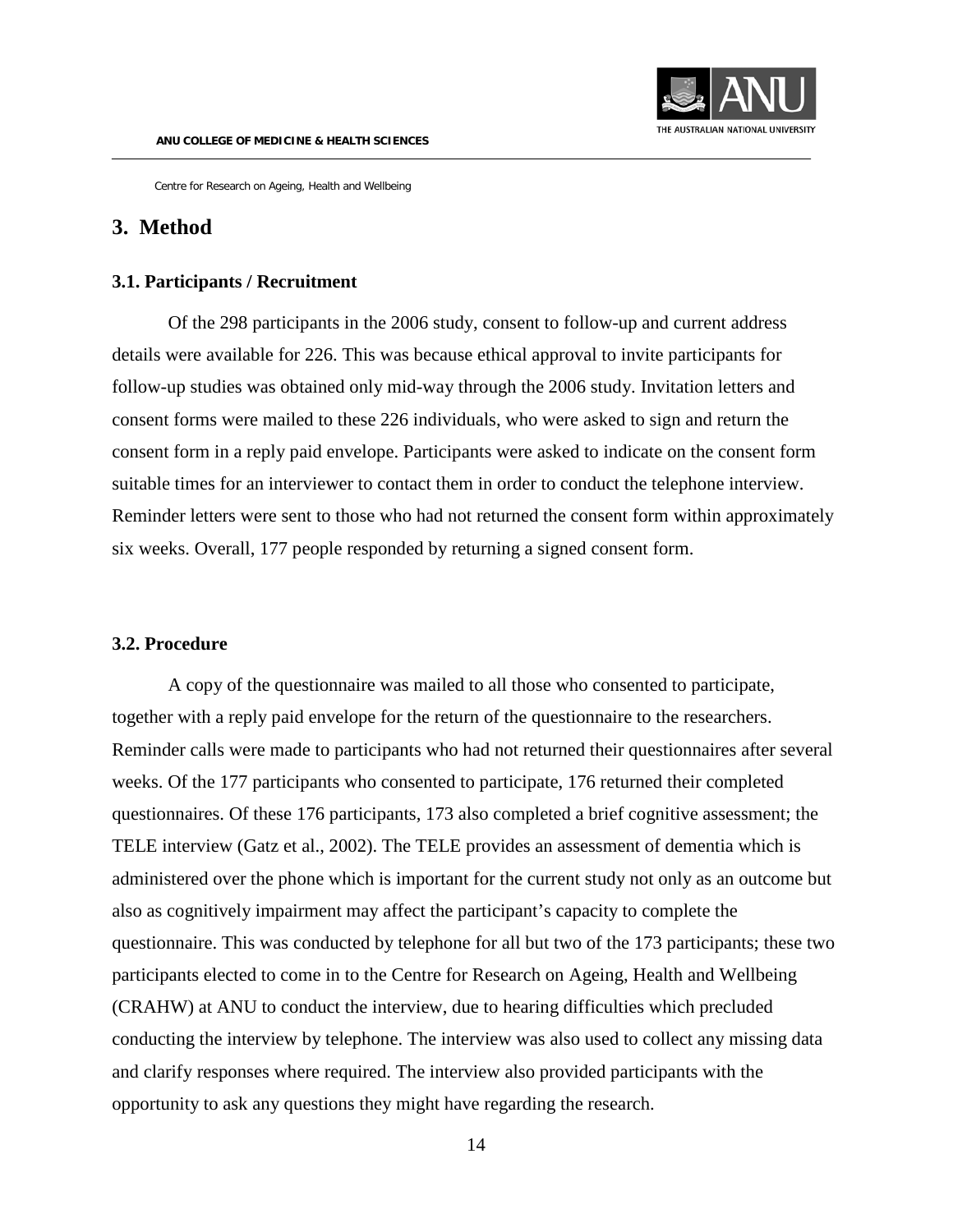

#### <span id="page-14-1"></span><span id="page-14-0"></span>**3.3. Measures**

#### **3.3.1. Demographics**

Items related to socio-demographic characteristics included age, living arrangements, employment status, and distance to local facilities such as shops, healthcare, and public transport, in addition to current driving status and age at which their driver's license was first obtained. If driving had ceased since the initial study then an approximate date of cessation was requested.

#### **3.3.2. General self-rated health**

<span id="page-14-2"></span>To assess the participants perceived level of health in a range of domains the SF-36 was administered [\(Ware & Sherbourne, 1992\)](#page-54-9).

#### **3.3.3. Medical conditions and vision problems**

<span id="page-14-3"></span>A checklist of medical conditions was included in the questionnaire and participants indicated which conditions they had. Participants also indicated what eye related problems/procedures/conditions they had ever experienced and whether they were in both eyes, the right eye or left eye.

#### **3.3.4. Falls**

<span id="page-14-4"></span>Participants were asked whether they had experienced any falls in the past year "including those falls that did not result in injury as well as those that did" and if they indicated that they had experienced a fall then the number of such falls. Participants also indicated the number of falls in the last year which "required medical attention or limited you in doing your usual activities for more than 2 days".

## **3.3.5. Driving Experience**

<span id="page-14-5"></span>Participants were asked about characteristics of their driving including weekly frequency, distance driven each week, common destinations, presence of long distance driving and likelihood driving on unfamiliar roads. Participants were asked if they had been involved in a

15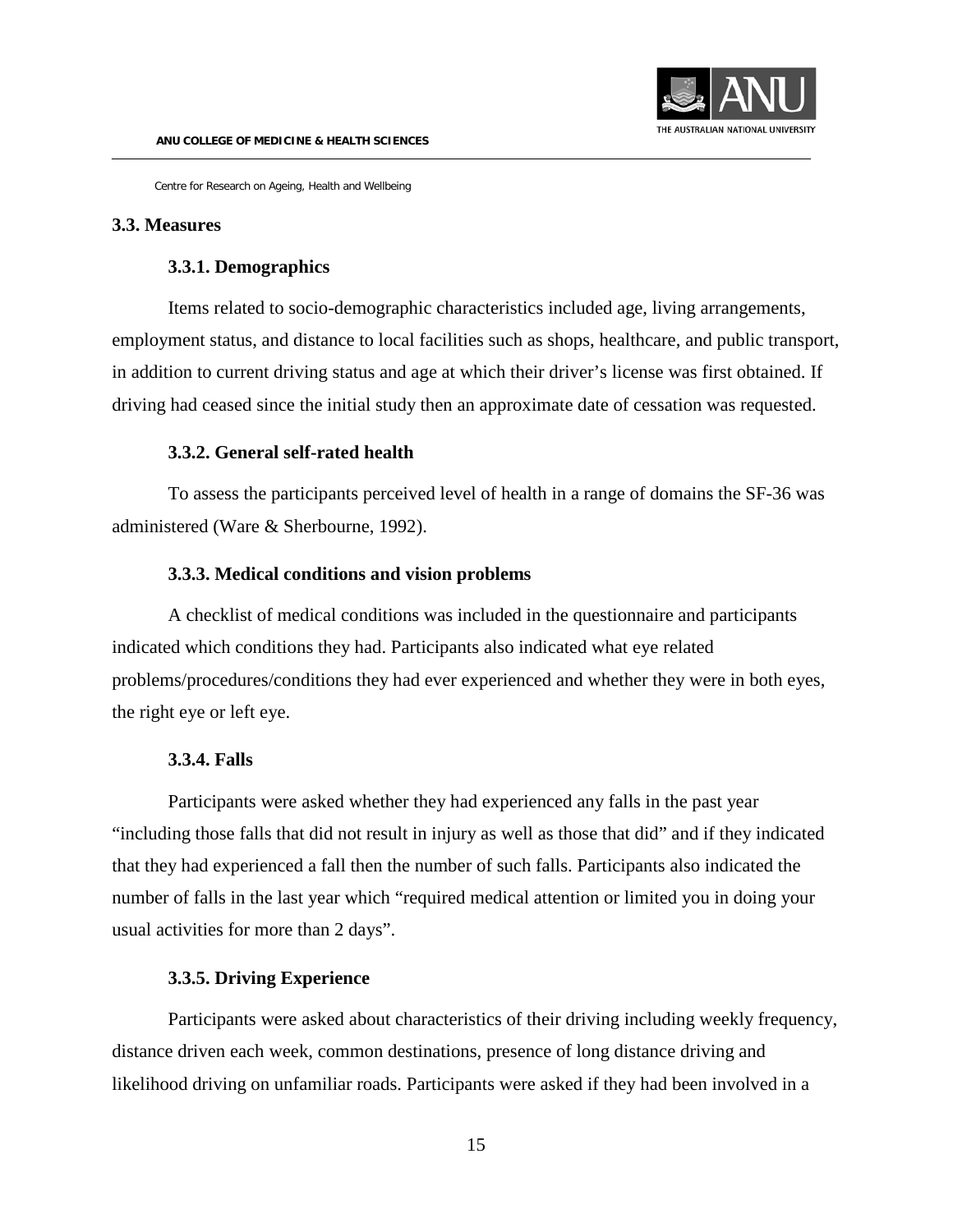

crash in the past five years using items previously included in our research. If they indicated that they were then the number was asked as well as the characteristics of the crash/es (whether it involved a single vehicle, multiple vehicles, injury, or if it occurred at an intersection or when parking). Participants further rated their difficulty with a series of driving conditions on a 5 point Likert scale from 1 representing very difficult, to 5 representing very easy.

#### **3.3.6. Readiness to Ease Driving Inventory**

<span id="page-15-0"></span>Twenty items, designed specifically for this study, measured participant's readiness to cease driving. This included intentions to cease driving, altering driving and transport behaviours and views about the impact of ceasing driving. Statements were rated on a 4 point Likert scale from strongly agree to strongly disagree or as not applicable.

## **3.3.7. Comparison measures obtained five years ago**

<span id="page-15-1"></span>The measures contained in the initial study five years previously have be reported elsewhere [\(e.g. Horswill, et al., 2011\)](#page-53-11). The risk assessment tools included in the original project are the focus of the present report. These included the UFOV, the ACT Hazard Perception Test and a Change Detection Task.

## *3.3.7.1. UFOV.*

For the original study, subtest two of the UFOV® was adapted for use in this study, as it has demonstrated high reliability and validity [\(Ball, et al., 2006;](#page-52-6) [Owsley, et al., 1998\)](#page-54-4), and has been used without subtests one or three in other large studies on driver screening [\(Ball, et al.,](#page-52-6)  [2006\)](#page-52-6). Participants attend to dual targets presented simultaneously on screen: a white, twodimensional block figure of a car or truck at the centre of the screen with a second car figure presented 10cm (radially) from the central fixation point at 0º, 45º, 90º, 135º, 180º, 225º, 270º, or 315º from the vertical. Following presentation, a random noise mask was shown and participants were instructed to indicate: (a) which vehicle was presented in the centre of the screen by pressing a picture of a car or truck; and (b) where the second car was located by pressing one of the eight possible locations onscreen.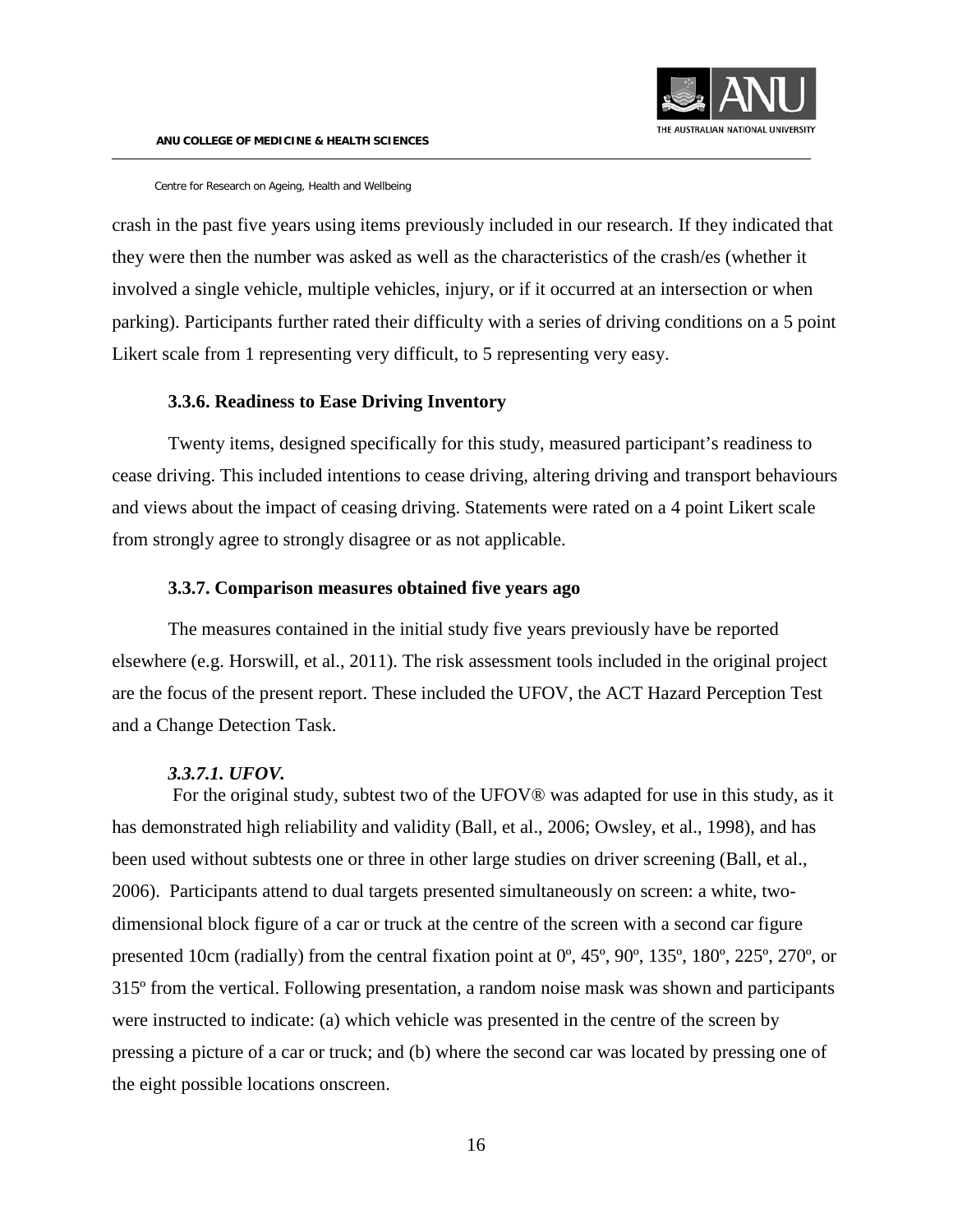

#### *3.3.7.2. Hazard Perception Test*

This test required participants to anticipate potential traffic conflicts in video clips of traffic scenes filmed from the driver's point-of-view [\(Wetton et al., 2009\)](#page-54-10) by pressing the relevant area of the touchscreen whenever they identified a potential incident. Twenty-two traffic conflicts (across 20 traffic clips of between 15-40 seconds duration) were selected on the basis that (1) there were anticipatory cues available, and (2) the conflict became unambiguous such that nearly all participants would be expected to respond eventually. The software recorded a response time for each potential conflict (starting from the first moment that the potential conflict was detectable) and these were averaged to obtain an overall hazard perception response latency. Performance on this test has been validated against self-reported crashes using the sample on which the current study is based [\(Horswill, Anstey, Hatherley, & Wood, 2010\)](#page-53-15).

#### *3.3.7.3. Hazard Change Detection Task*

The Hazard Change Detection Task [\(Marrington, Horswill, & Wood, 2008\)](#page-53-16) was used to measure participants' ability to detect the presence of hazards independent of other factors (e.g., speed). The task used pairs of still images of traffic scenes, which were displayed on a computer screen using the flicker paradigm[\(Wetton, et al., 2009\)](#page-54-10). Each pair of scenes (59 trials in total) contained an original and an altered image which were displayed for 250ms, and this was alternated with a gray mask (which was displayed for 80 ms). Participants were asked to identify the difference between the two pictures by pressing on the screen as soon as they noticed the difference and the outcome measure was the mean reaction time for correct trials.

## <span id="page-16-0"></span>**4. Results**

## <span id="page-16-1"></span>**4.1. Participants in follow-up**

Of the original 298 participants included the original study 175 participants were followed up in the current survey. Note one participant who was excluded from the original dataset due to being below the cut off for the MMSE (score of 23) was included in the follow-up.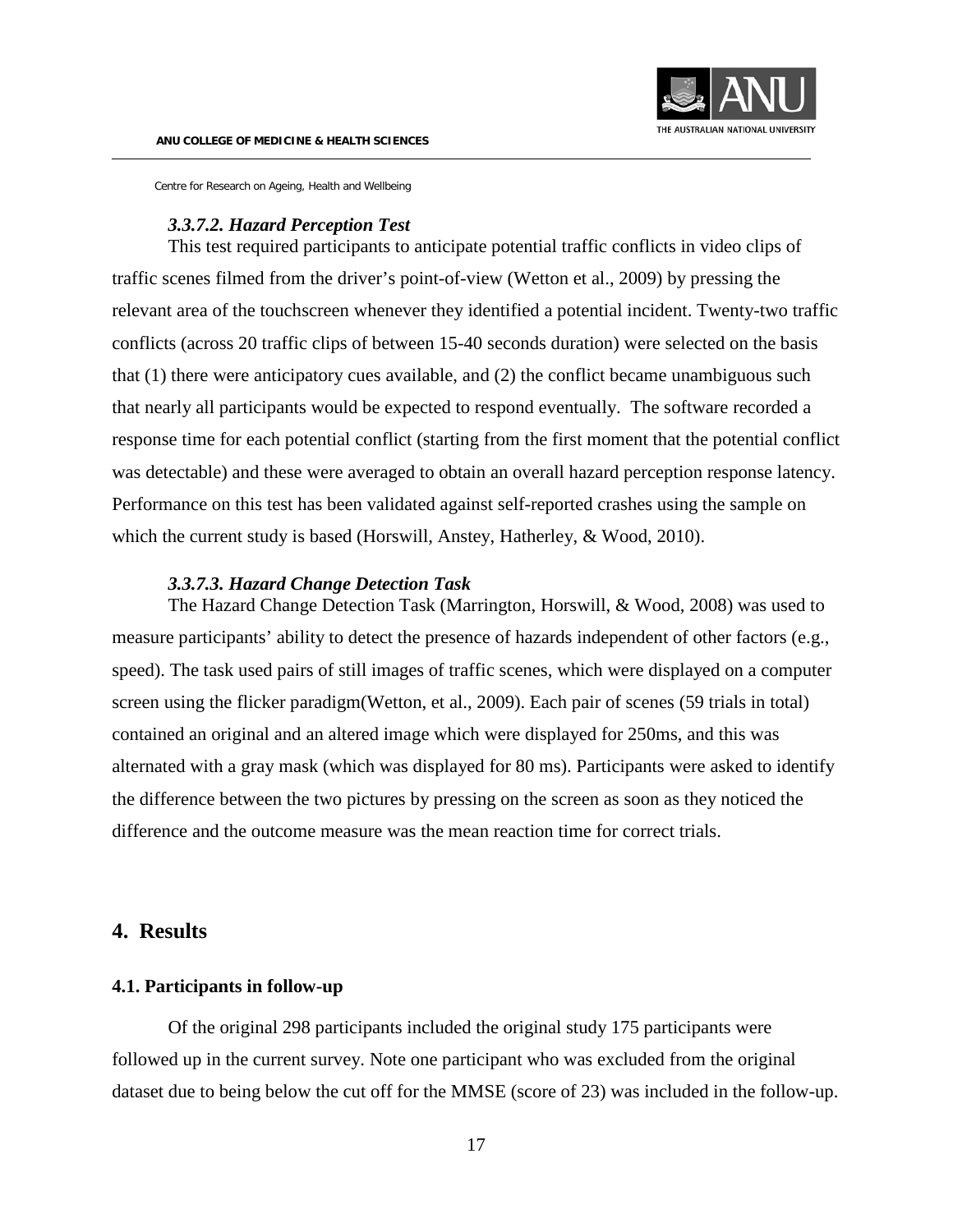

Of participants contacted only five did not consent to be included in the study. Using the National Death Index it was determined that a further 11 participants had passed away in the time between the initial study and the follow-up. This leaves 49 participants unaccounted for. Figure 1 demonstrates the flow of participant numbers



*Figure 1.* Flowchart illustrating participant recruitment and participation.

Using Australian Bureau of Statistics data to provide an estimate of the percentage of individuals aged 65 to 92 years who are predicted to pass away over a 5 year period the expected rate would be around 9.8%. Hence the mortality rate in this sample was quite low at 3.69%. In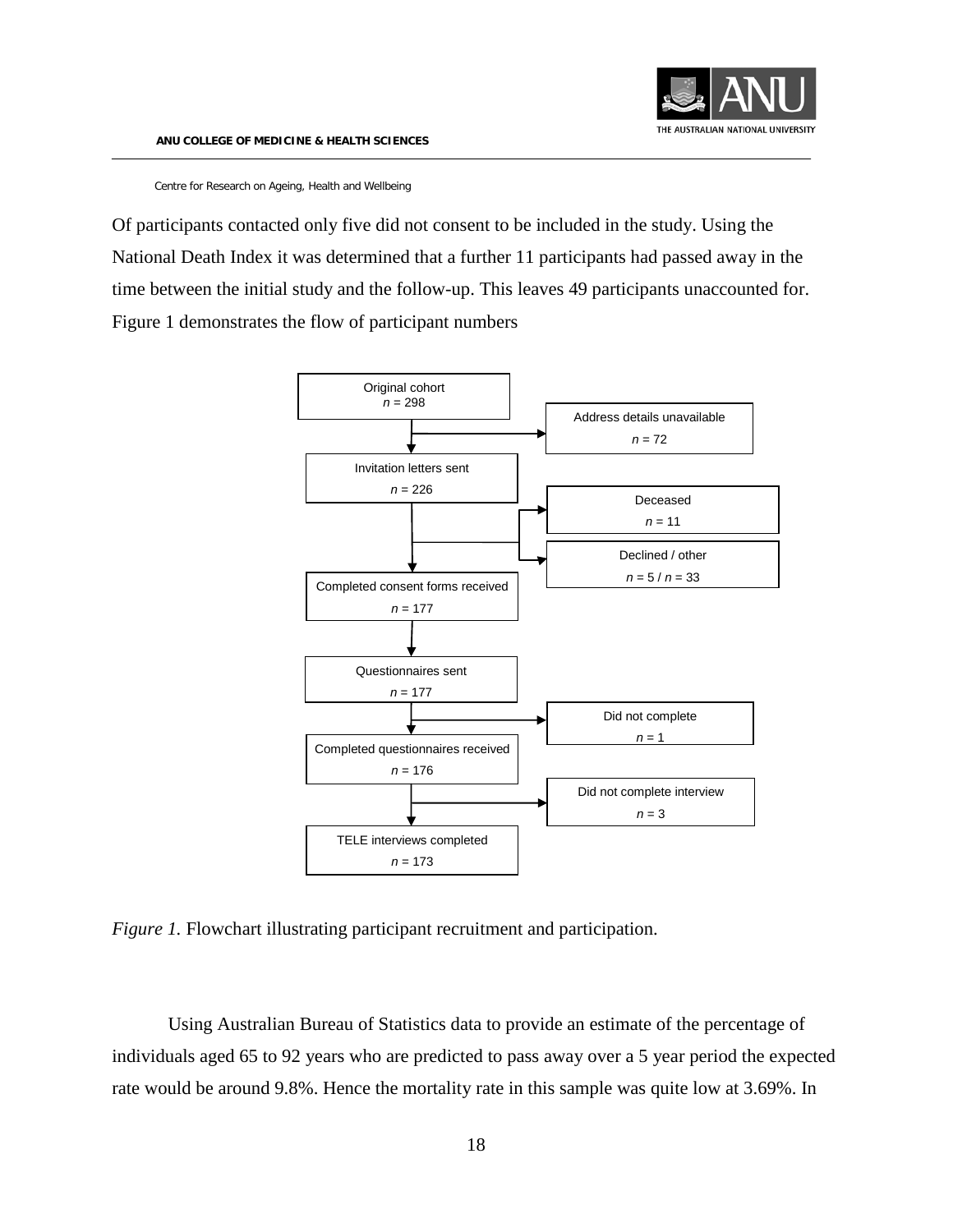

examining the differences between the followed up group with those who were not followed up as a whole Table 1 shows the comparisons on numerous variables from the 2006 study. As can be seen there was a significantly smaller proportion of females in the follow-up than not and the age of those followed up is slightly younger. Participants followed up have significantly more accurate hazard perception test scores, quicker change detection reaction times (RT) and quicker thresholds on the UFOV. No other significant group differences were found.

#### Table 1.

## *Comparison of participants followed up with those not.*

| Measure in 2006                | Followed up      | Not Followed up  | Significance                 |
|--------------------------------|------------------|------------------|------------------------------|
| N                              | 175              | 123              |                              |
| Female (%)                     | 29.1 %           | 40.7 %           | $\chi^2(1) = 7.19, p = .007$ |
| Age - $Range, M(SD)$           | $65 - 92$ years, | $65 - 96$ years, | $t(294) = -2.27, p = .024$   |
|                                | 78.2 yrs (6.5)   | 76.2 yrs (7.6)   |                              |
| MMSE Total - $M(SD)$           | 27.41(1.0)       | 27.38(1.2)       | $t(296) = -.227, p = .82$    |
| $HPT - M RT(SD)$               | 5.39(.89)        | 5.86(.96)        | $t(296) = 4.41, p < .001$    |
| UFOV Threshold $-M$ ms (SD)    | 112.42 (87.7)    | 168.9 (113.8)    | $t(296) = 4.83, p < 0.001$   |
| Change detection – M RT $(SD)$ | 7.41(2.19)       | 9.12(2.79)       | $t(296) = 5.87, p < .001$    |
| Years driving $-M(SD)$         | 52.93 (8.37)     | 53.33 (8.78)     | $t(294) = .398, p = .69$     |
| Kilometres driven – $M(SD)$    | 193.4 (147.6)    | 185.7 (169.8)    | $t(288) = -.411, p = .68$    |
| SF36 General Health subscale – | 74.38 (15.95)    | 71.87 (18.92)    | $t(291) = -1.23, p = .22$    |
| M(SD)                          |                  |                  |                              |

Note: All significances remained, except for age, when excluding those who are known to have passed away.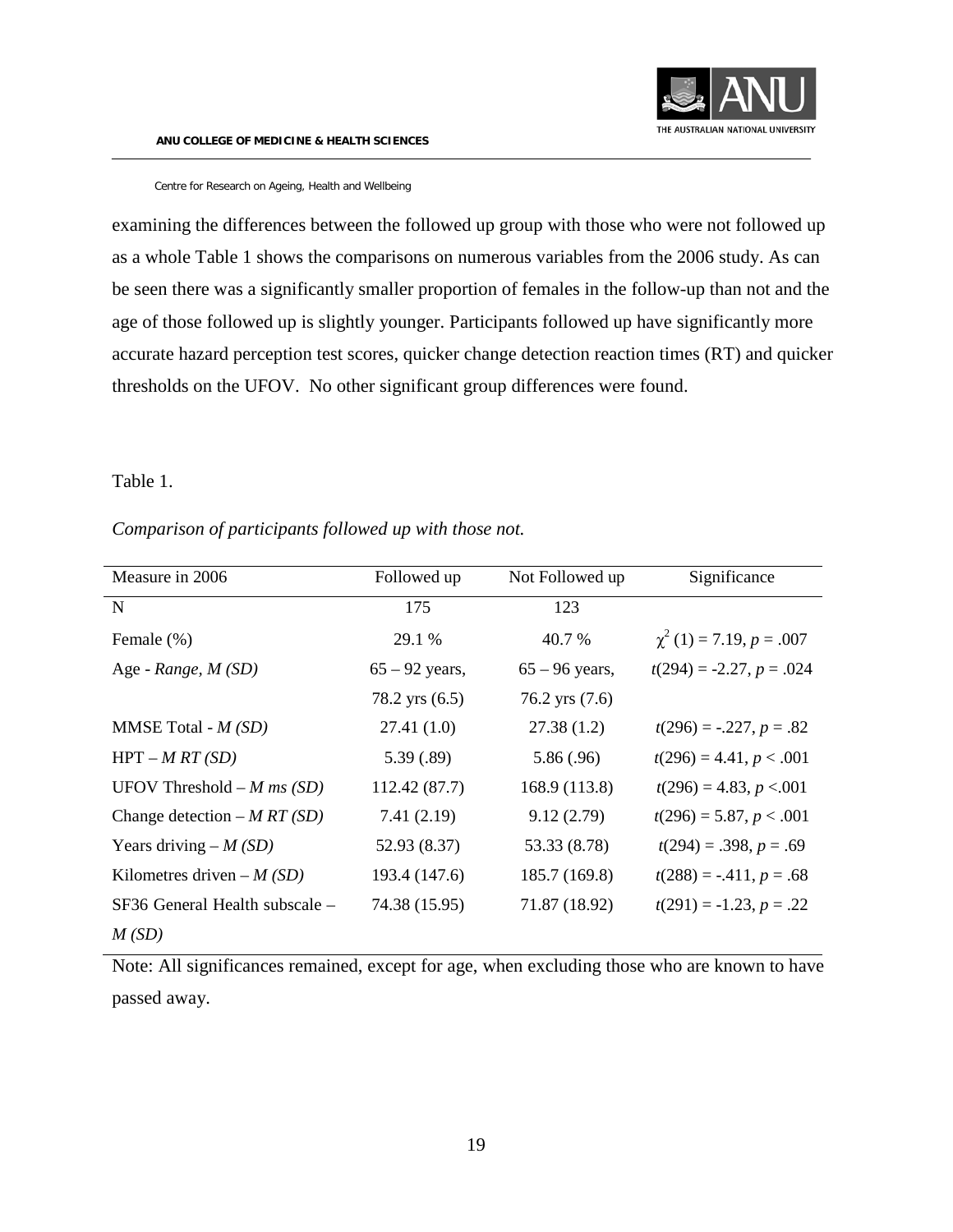

#### <span id="page-19-0"></span>**4.2. Screening of follow-up data**

No missing or incorrect data points were found other than the two respondents who did not complete the phone interview. On the TELE two participants scored below the 15/16 cut-off criteria for cognitive functioning as recommended by Gatz and colleagues [\(2002\)](#page-53-14). As this is a follow-up these participants were not excluded but their scores were taken into account.

#### <span id="page-19-2"></span><span id="page-19-1"></span>**4.3. Descriptors of the follow-up sample**

#### **4.3.1. Demographics**

At follow- up 123 participants were married, five in de-facto relationships, 10 divorced, thirty six widowed and two never married. The majority lived in a house  $(n = 137)$ , followed by a unit ( $n = 21$ ), retirement village ( $n = 14$ ), nursing home ( $n = 2$ ) and townhouse ( $n = 2$ ). Most lived with one other (*n* =119), but 41 lived alone and 15 with two or more others. Only two were still in full time employment, ten part time and three occasional/casual with the majority being retired  $(n = 161)$ .

#### **4.3.2. Driving behaviour**

<span id="page-19-3"></span>Of the 175 followed-up participants only eight had ceased driving in the five years since the original study. Those who were no longer driving were older  $(M = 84.13, SD = 6.77)$  than those still driving ( $M = 77.90$ ,  $SD = 6.35$ ),  $t(173) = 2.70$ ,  $p = .008$ . Two ceased driving in 2006, three in 2010, two in 2011 and one did not provide details. Reasons for ceasing were; health reasons ( $n = 6$ ), doctor's orders or concerns ( $n = 3$ ), no longer confident ( $n = 2$ ), fear of collapse  $(n = 1)$  and physical impairment  $(n = 1)$ .

Of the 167 still driving 51 (30.5%) reported being the only driver in the house. The average age of license acquisition was 20.14 years (*SD* = 5.0) for continuing drivers and 26.50 years  $(SD = 7.0)$  for ceased drivers. The average distances to amenities were; shops  $(M = 1.85)$ km,  $SD = 1.61$ ), public transport ( $M = 0.63$  km,  $SD = 0.92$ ) and healthcare ( $M = 3.35$  km,

20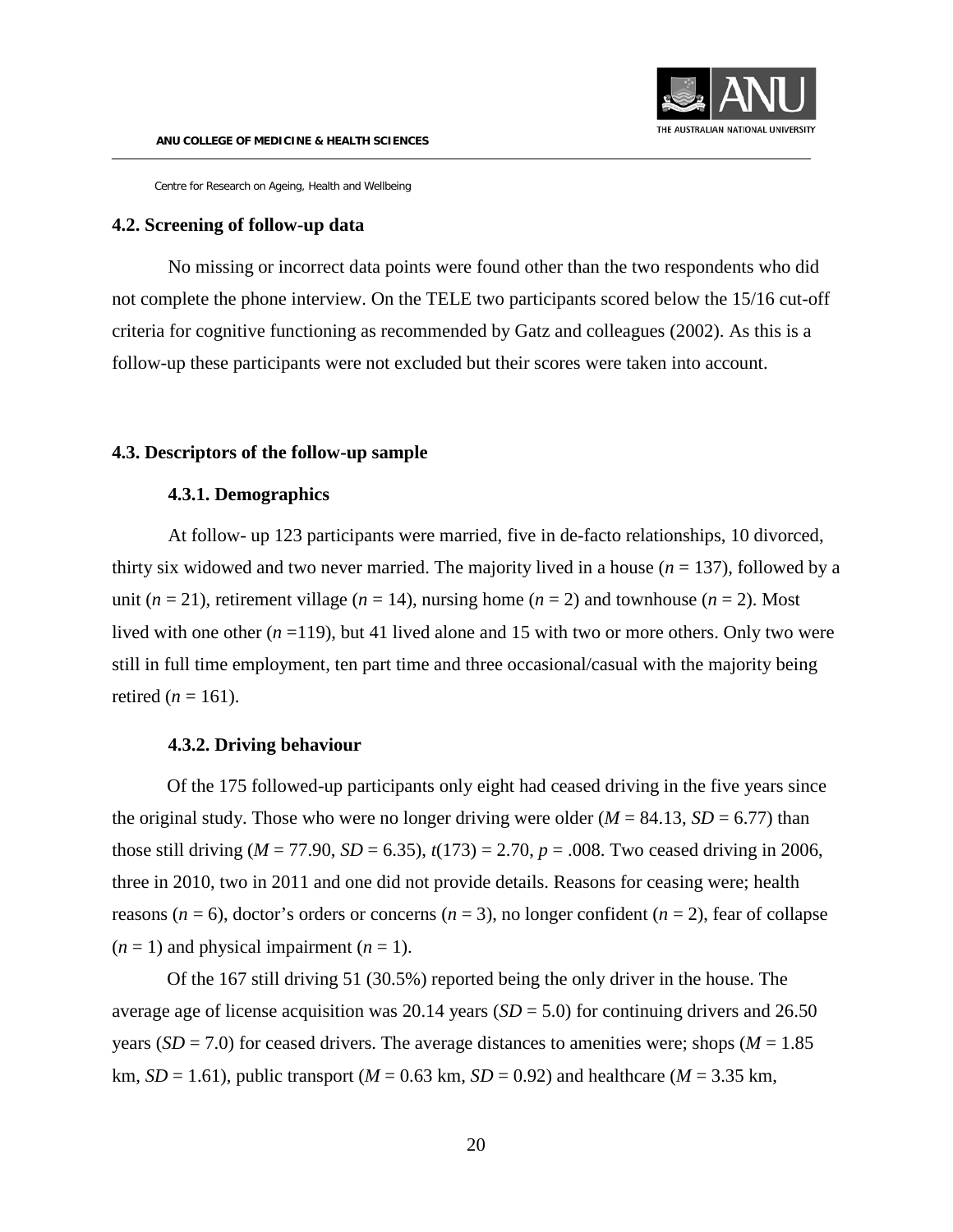

 $SD = 3.05$ ) for continuing drivers and shops ( $M = 1.14$  km,  $SD = 1.68$ ), public transport  $(M = 0.32$  km,  $SD = 0.20$ ) and healthcare  $(M = 2.38$  km,  $SD = 2.49$ ) for ceased drivers.

Most respondents still driving drove their car everyday (55%), followed by four to five times a week (30%), two to three times a week (11%) and once a week (2%). The average distance driven a week was  $161.47$  km (range  $5 - 700$  km;  $SD = 119.62$ ). Destinations when driving were work ( $n = 17$ ), shopping centre ( $n = 94$ ), friends/relatives ( $n = 72$ ) and anywhere  $(n = 127)$ . One hundred and thirty reported still driving long distances ( $> 100$ kms). When asked whether they drove in unfamiliar areas 90% indicated that they did so occasionally with less doing so half of the time (6%), most of the time (.6%) and always (1.8%), and only two never drove in unfamiliar areas.

Most respondents had not had an crash in the last five years (*n* = 136). However, 23 experienced one crash, six had two, and one participant was involved in three. Table 2 presents the characteristics of those crashes and indicates that most crashes involved multiple vehicles and intersections.

#### Table 2.

| Crash characteristics   | Females                     | Males |
|-------------------------|-----------------------------|-------|
| Single vehicle          | 2                           |       |
| Multiple vehicle        | 3                           | 15    |
| Injury to self or other |                             |       |
| At an intersection      |                             | 13    |
| When parking            | $\mathcal{D}_{\mathcal{A}}$ | 5     |

*Crash characteristics of those still driving participants who were involved in an crash in the last five years, by gender.*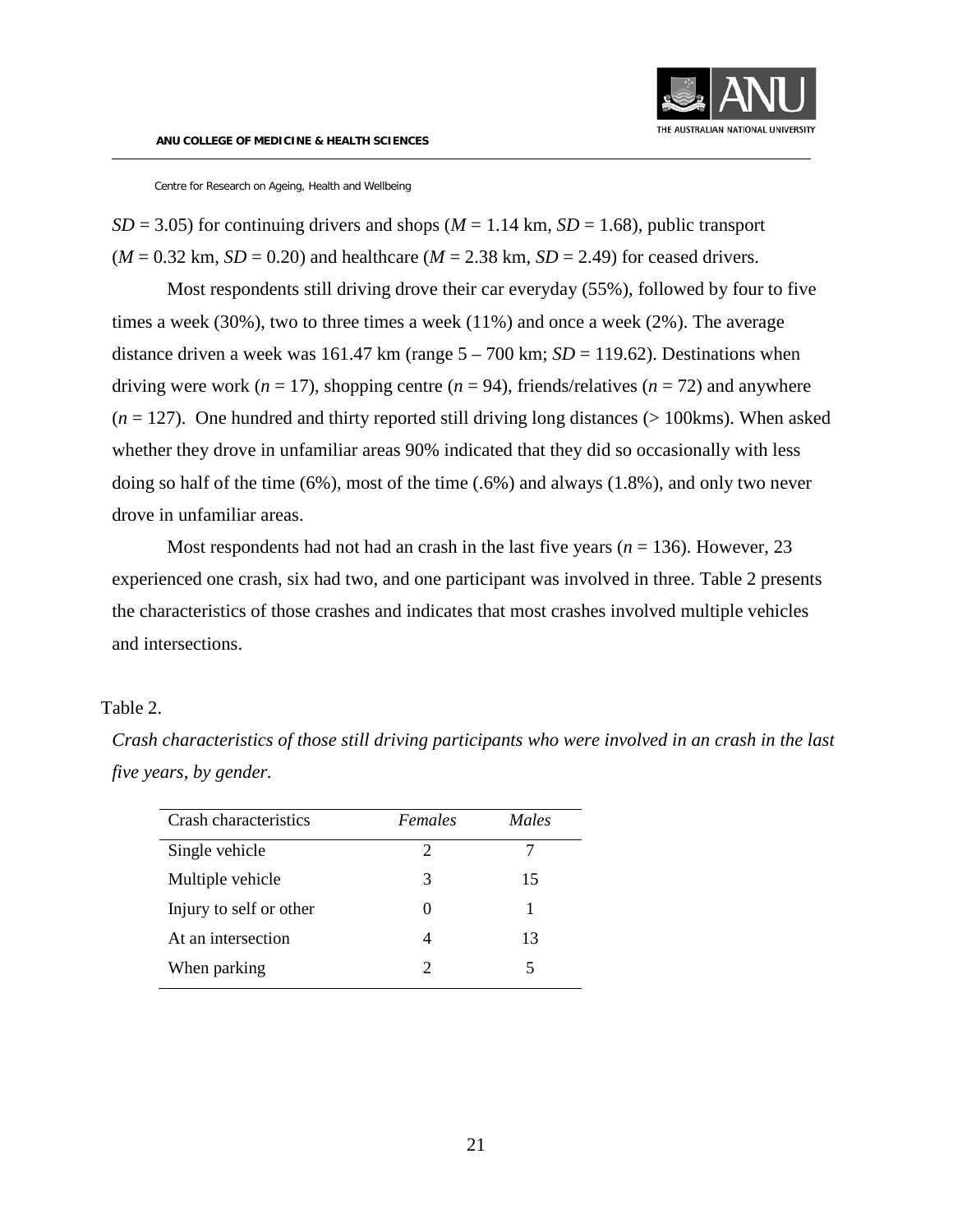

## **4.3.3. Prevalence of Physical Illness, disability or disorders**

<span id="page-21-0"></span>Table 3 presents the prevalence in the follow-up sample of different illness, disorders, disabilities, and so on, including eye problems and procedures. Additionally 6.3% of participants reported some eye related issues and 6.8% that they wore glasses. Most respondents rated their eye sight outside without glasses as good (39.2%) followed by very good (25%), fair (22.7%), poor (9.1%) and very poor (4.0%). Of the sample 30.1% respondents reported a fall in the past year and the maximum number of falls reported was five with an average of 1.74 (*SD* = .83). Of these falls the maximum number requiring medical attention or limited activities for more than two days was two with an average of .33  $(SD = .55)$ .

#### Table 3.

## *Physical health of the follow-up sample.*

| Illness, disorder, disability     |          | $\%$ | Eye problem /        | $\frac{0}{0}$    | $\%$           | $\%$        |
|-----------------------------------|----------|------|----------------------|------------------|----------------|-------------|
|                                   |          |      | procedure            | Right eye        | left           | <b>Both</b> |
|                                   |          |      |                      |                  | eye            | eyes        |
| Hearing impairment                |          | 47.2 | Cataracts            | 6.2              | 3.4            | 35.2        |
| Parkinson's Disease               |          | .6   | Cataract surgery     | 5.1              | 1.7            | 27.8        |
| <b>Diabetes</b>                   |          | 5.7  | Glaucoma             | 1.1              | 5.7            | 6.8         |
| Peripheral                        | Vascular | 7.4  | Macular degeneration | 2.8              | 2.3            | 4.0         |
| Disease/Leg Ulcers                |          |      |                      |                  |                |             |
| Stroke/TIA                        |          | 14.8 | Short-sightedness    | $\overline{0}$   | $\overline{0}$ | 31.2        |
| <b>Heart Disease/Heart Attack</b> |          | 20.4 | Long sightedness     | $\boldsymbol{0}$ | $\overline{0}$ | 17.6        |
| <b>High Blood Pressure</b>        |          | 50.6 | Visual field loss    | .6               | $\overline{0}$ | 5.7         |
| Incontinence - Urinary            |          | 18.2 | Astigmatism          | $\mathbf{0}$     | $\overline{0}$ | 16.5        |
| Arthritis                         |          | 52.8 | Congenital/acquired  | 1.1              | .6             | 1.7         |
| Broken Hip                        |          | 4.0  | blindness            |                  |                |             |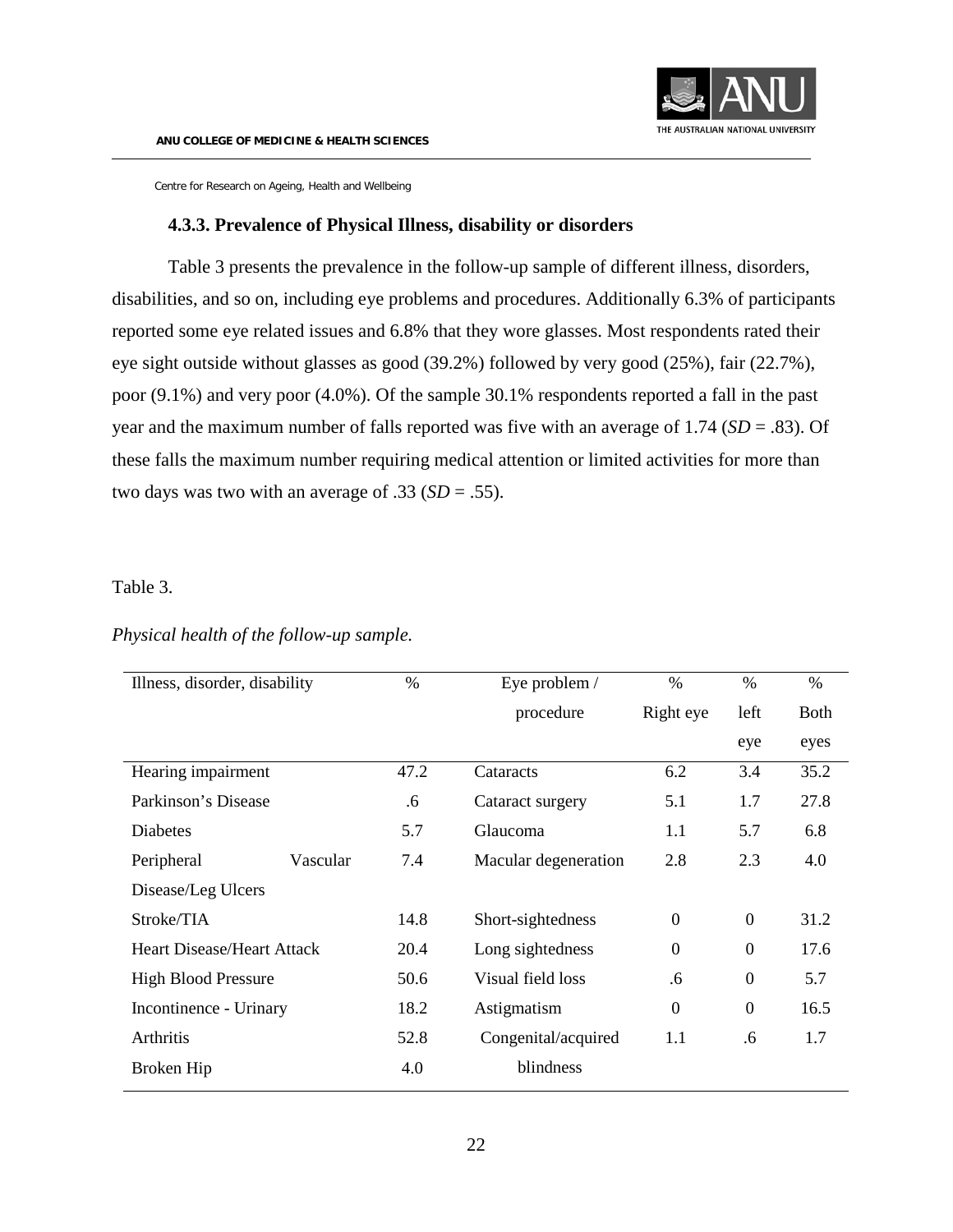

#### <span id="page-22-1"></span><span id="page-22-0"></span>**4.4. Readiness to Cease Driving Inventory**

## **4.4.1. Descriptive analyses**

Table 4 presents all of the items, for the Readiness to Ease Driving Inventory (REDI) and Table 5 presents descriptive for each item. Means presented in Table 5 represent average agreement with each item not including those individuals who indicated that the item was not applicable. Items which elicited the greatest level of agreement were REDI1 and REDI2 relating the prospect of ceasing at some point in the future while the items least agreed with were items REDI5, REDI7,REDI11, REDI14 and REDI19 relating to ceasing soon and more concrete altering behaviors, such as arranging community transport.

## Table 4.

## *Items on the Readiness of Ease Driving (REDI) scale and abbreviations.*

| Item |                                                                                                     | Abbreviation                          |
|------|-----------------------------------------------------------------------------------------------------|---------------------------------------|
|      | 1. I currently drive, and I do not intend to cease driving in the                                   | REDI1. Cease in future                |
|      | foreseeable future.                                                                                 |                                       |
|      | 2. I currently drive and do not intend to cease driving in the next few REDI2. Cease in few years   |                                       |
|      | years.                                                                                              |                                       |
|      | 3. When my vehicle is adapted I will be able to keep driving for the                                | REDI3. Adapted vehicle                |
|      | foreseeable future                                                                                  |                                       |
|      | 4. I currently drive and intend to cease driving within the next 12                                 | REDI4. Cease in 12 mths               |
|      | months.                                                                                             |                                       |
|      | 5. I currently drive but am thinking about ceasing driving in the next REDI5. Cease in 6 to 12 mths |                                       |
|      | $6-12$ months.                                                                                      |                                       |
|      | <b>6.</b> I have recently started to think about ceasing driving but have no                        | REDI <sub>6</sub> . No plans to cease |
|      | immediate plans to do so.                                                                           |                                       |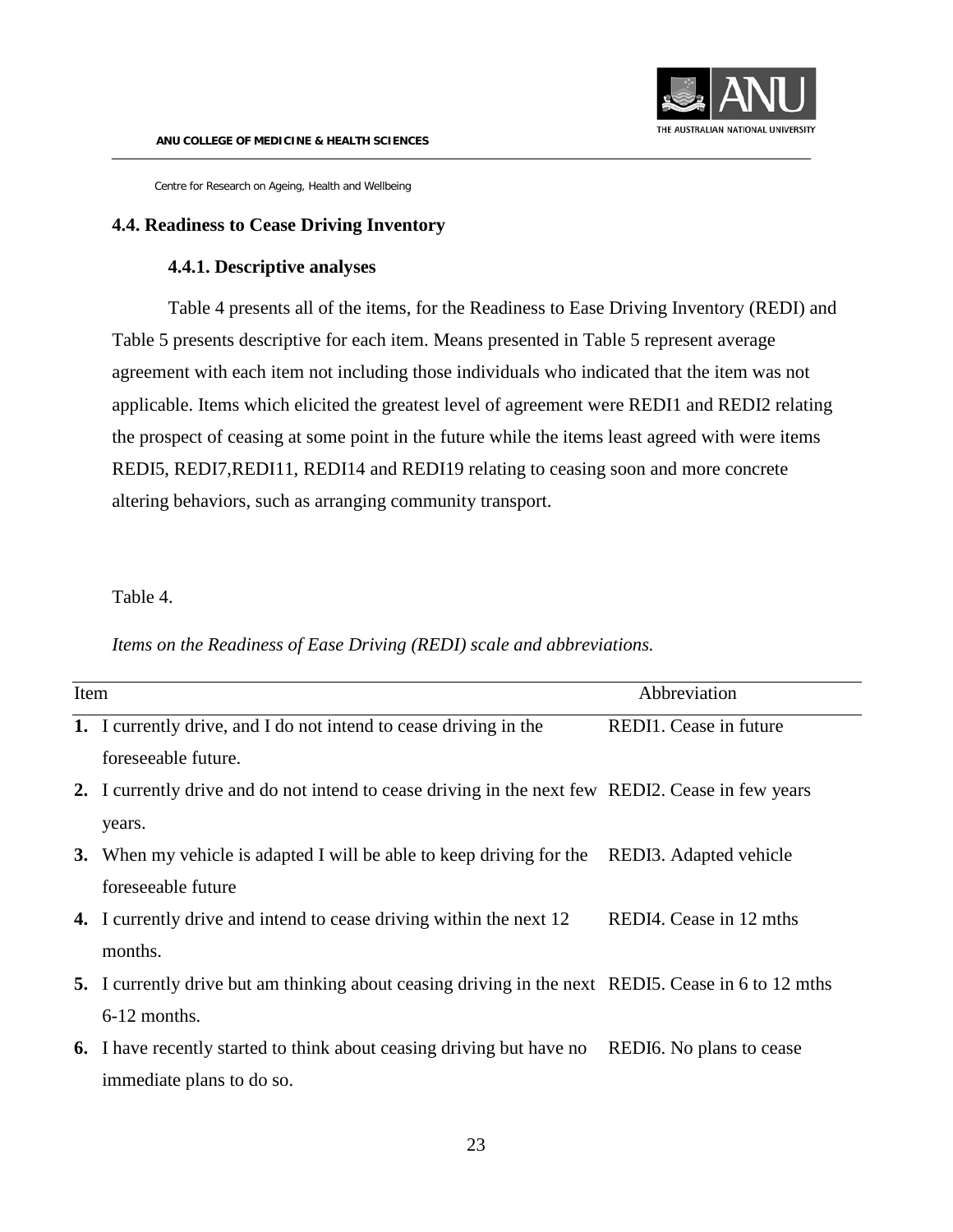

- **7.** I have been thinking about ceasing driving for some time, and am REDI7. Cease in few mths ready to make some plans to do this over the next few months.
- **8.** I have altered my driving habits to drive locally and avoid certain REDI8. Altered habits, no inten. conditions, but have no intention of giving up driving.
- **9.** I have altered my driving habits and realise that one day I will have REDI9. Altered habits, realised to give up driving.
- **10.** I have altered my driving habits and have plans to cease driving in REDI10. Altered habits, few yrs the next few years.
- **11.** I have altered my driving habits and have plans to cease driving within 12 months. REDI11. Altered habits, 12 mths
- **12.** I have sought information on alternative forms of transport for when I give up driving REDI12. Alt. transport info
- **13.** I have trialled alternate transport so I am prepared when I give up driving REDI13. Alt. transport trial
- **14.** I have arranged for community transport so that I can stop driving REDI14. Alt. transport arranged when I'm ready
- **15.** I have worked out what I will do with my car when I stop driving REDI15. Car plans
- **16.** I am anxious about how I will cope when I give up driving REDI16. Anxious about coping
- **17.** I am concerned about the impact of giving up driving on my family REDI17. Concerned -family
- **18.** I feel confident that I will cope well once I give up driving REDI18. Confident coping **19.** My life will improve once I no longer drive REDI19. Life improve
- **20.** People sometimes become unsafe drivers as they age REDI20. Unsafe driving as ageing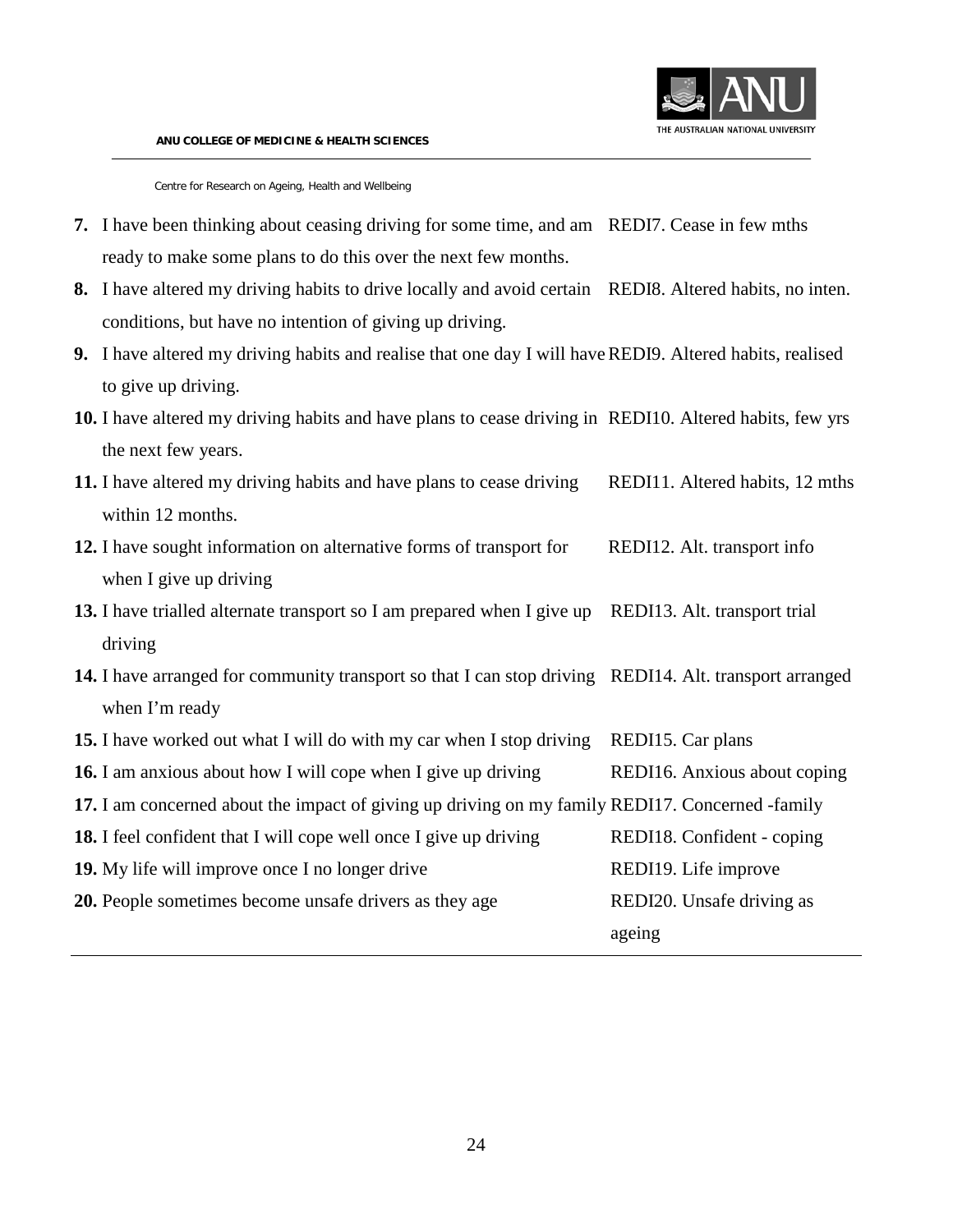Table 5.

*Overall agreement with items on the REDI. Abbreviations are strongly agree (SA), agree a little (AAL), disagree a little (DAL), strongly disagree (SD) and not applicable (NA) and average represents the average agreement level after not applicable responses are removed*

| Item                             |       | average |        |       |               |            |
|----------------------------------|-------|---------|--------|-------|---------------|------------|
|                                  | SA(1) | AAL(2)  | DAL(3) | SD(4) | NA            | (SD)       |
| REDI1. Cease in future           | 83.9  | 7.7     | 5.4    | 3.0   | $\frac{1}{2}$ | 1.27(0.70) |
| REDI2. Cease in few years        | 77.8  | 11.4    | 4.2    | 3.6   | 3.0           | 1.31(0.73) |
| REDI3. Adapted vehicle           | 7.2   | 3.0     | 3.0    | 3.6   | 83.2          | 2.18(1.2)  |
| REDI4. Cease in 12 mths          | 1.8   | 1.2     | 5.4    | 64.7  | 26.9          | 3.82(0.58) |
| REDI5. Cease in 6 to 12 mths     | 1.2   | 1.2     | 1.8    | 68.3  | 27.5          | 3.89(0.48) |
| REDI6. No plans to cease         | 9.6   | 10.2    | 5.4    | 44.9  | 29.5          | 3.22(1.1)  |
| REDI7. Cease in few mths         | 1.8   | 1.8     | 1.8    | 64.7  | 29.9          | 3.85(0.58) |
| REDI8. Altered habits, no inten. | 19.8  | 11.4    | 4.2    | 32.9  | 31.7          | 2.74(1.3)  |
| REDI9. Altered habits, realised  | 18.6  | 24.0    | 6.0    | 24.0  | 27.5          | 2.49(1.2)  |
| REDI10. Altered habits, few yrs  | 6.0   | 3.0     | 7.8    | 52.1  | 31.1          | 3.54(0.93) |
| REDI11. Altered habits, 12 mths  |       | 1.2     | 1.8    | 67.1  | 29.9          | 3.94(0.30) |
| REDI12. Alt. transport info      | 8.4   | 13.2    | 2.4    | 37.1  | 38.9          | 3.12(1.2)  |
| REDI13. Alt. transport trial     | 11.4  | 15.0    | 3.6    | 34.7  | 35.3          | 2.95(1.2)  |
| REDI14. Alt. transport arranged  | 1.8   | 1.8     | 3.0    | 45.5  | 47.9          | 3.77(0.68) |
| REDI15. Car plans                | 13.8  | 5.4     | 3.0    | 39.5  | 37.7          | 3.11(1.3)  |
| REDI16. Anxious about coping     | 12.0  | 15.6    | 8.4    | 34.7  | 29.3          | 2.93(1.2)  |
| REDI17. Concerned - family       | 9.0   | 12.6    | 7.8    | 35.9  | 34.7          | 3.08(1.1)  |
| REDI18. Confident - coping       | 39.5  | 21.6    | 9.0    | 9.6   | 20.3          | 1.86(1.0)  |
| REDI19. Life improve             | .6    | 1.8     | 10.8   | 62.9  | 24.1          | 3.79(0.51) |
| REDI20. Unsafe driving as        | 56.9  | 35.9    | 3.0    | 3.6   | .6            | 1.53(0.73) |
| ageing                           |       |         |        |       |               |            |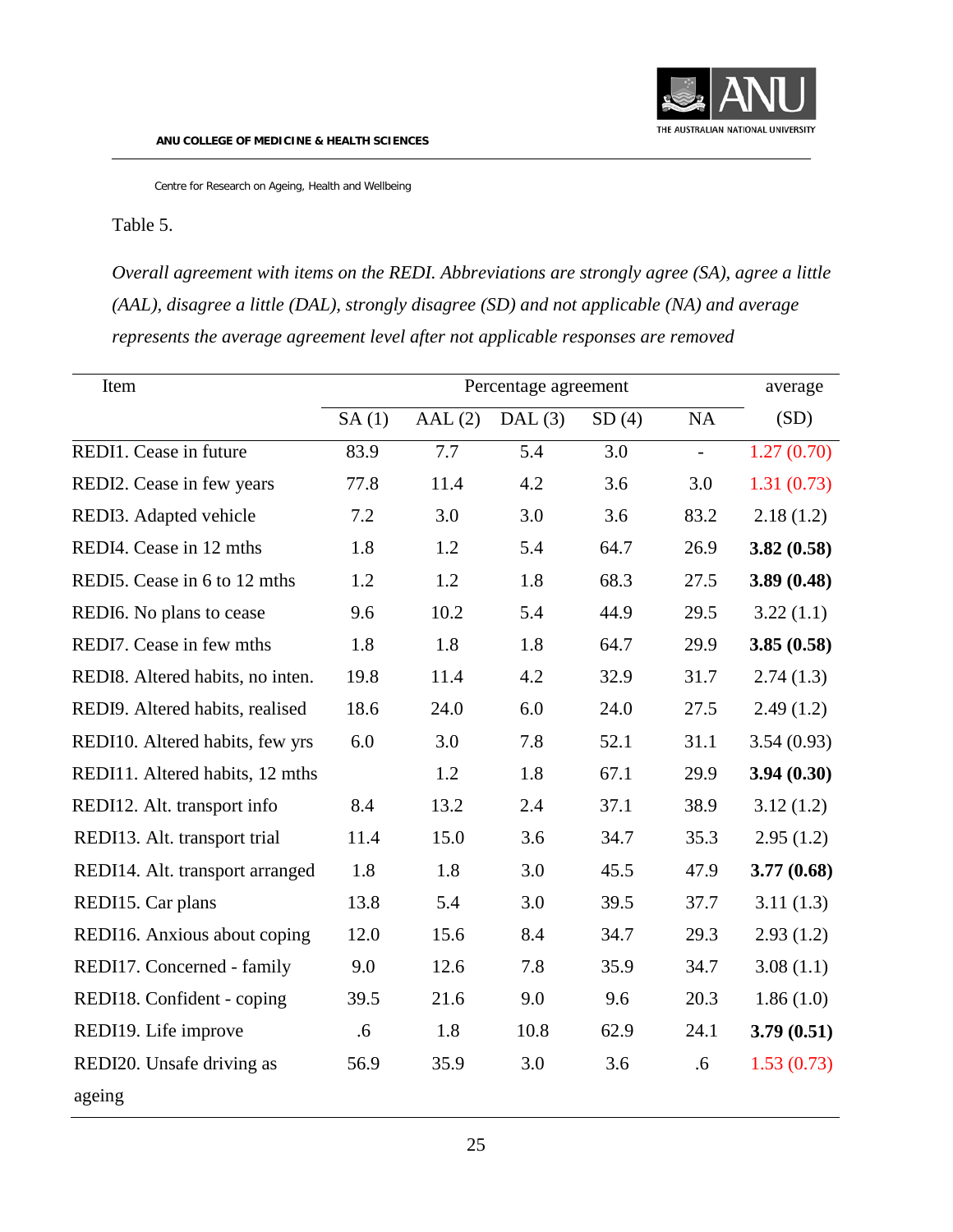

#### **4.4.2. Predicting readiness to ease driving**

There are many factors which may predict an individual's readiness to ease driving. Cessation rates are known to be influenced by both gender and age [\(see Oxley & Charlton, 2009](#page-54-6)  [for a review\)](#page-54-6) but also incidence of crashes may result in an individual reconsidering their ability to continue driving. Hence the responses to the items on the REDI were analysed in relation to gender, crashes in 2006, crashes at follow-up and age. Any relationship which did not reach a significance level of 0.1 or greater is not reported here. A decreased alpha level than normal was used due to the number of analyses conducted.

As is shown in Table 6 males were more likely to strongly agree that they are not intending on ceasing in a few years while women are more likely to agree a little or strongly disagree that this is the case. Females were more likely to have altered their driving in preparation of ceasing diving in the next few years while men were more likely to strongly disagree with this statement. Females are also more likely to agree a little that they have sought information about alternative forms of transport while men are more likely to strongly disagree. Finally women are more likely to strongly agree that some people become unsafe drivers as they age.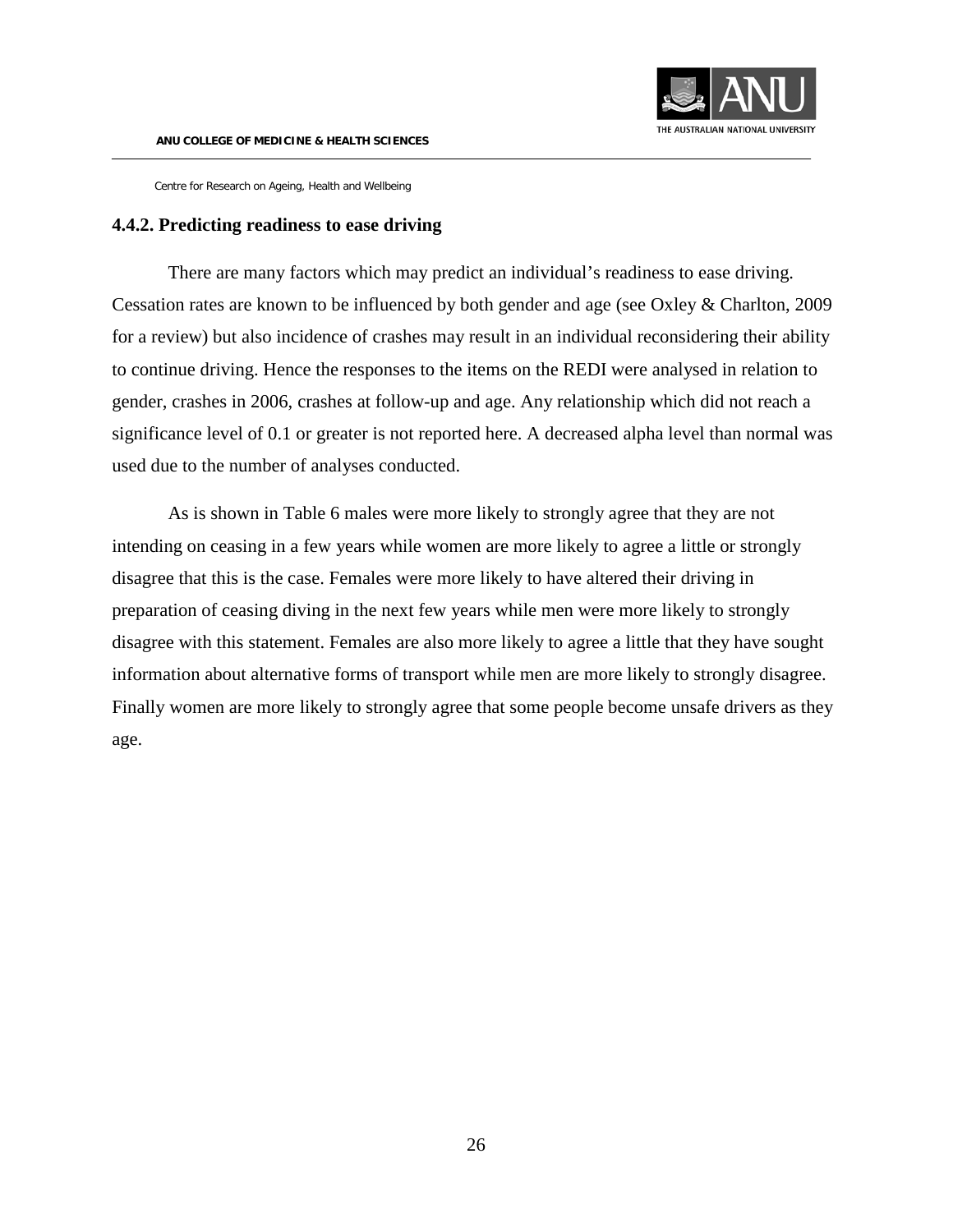

#### Table 6.

| Item               | gender | <b>SA</b> | AAL  | DAL      | <b>SD</b>      | <b>NA</b>      |                       |
|--------------------|--------|-----------|------|----------|----------------|----------------|-----------------------|
| REDI <sub>2</sub>  | female | 71.4      | 18.4 | 2.0      | 8.2            | $\overline{0}$ | $\chi^2(4) = 10.22$ , |
|                    | male   | 80.5      | 8.5  | 5.1      | 1.7            | 4.2            | $p = .03$             |
| REDI10             | female | 12.2      | 2.0  | 12.2     | 38.8           | 34.7           | $\chi^2(4) = 9.16$ ,  |
|                    | male   | 3.4       | 3.4  | 5.9      | 57.6           | 29.6           | $p = .06$             |
| REDI <sub>12</sub> | female | 8.2       | 28.6 | $\theta$ | 26.5           | 36.7           | $\chi^2(4) = 16.33$ , |
|                    | male   | 8.4       | 6.8  | 3.4      | 41.5           | 39.8           | $p = .003$            |
| REDI20             | female | 75.5      | 22.4 | 2.0      | $\overline{0}$ | $\theta$       | $\chi^2(4) = 10.85$ , |
|                    | male   | 49.1      | 41.5 | 3.3      | 5.1            | 0.8            | $p = .028$            |

*Effect of gender on reported readiness to ease driving* 

Note  $SA =$  strongly agree,  $AAL =$  agree a little,  $DAL =$  disagree a little,  $SD =$  strongly disagree and  $NA = not$  applicable

As shown in Table 7 crash incidence had an effect on participants' agreement with different items on the REDI. So some type of readiness to cease driving could potentially be outcomes of experiencing a crash. In particular items scores were related to crash incidence in the original 2006 study. Importantly the incidence of a crash did not always result in increased readiness, for example those who reported a crash had more conservative views (or less strong) of item 6 relating to thinking about driving but not having any immediate plans to do so.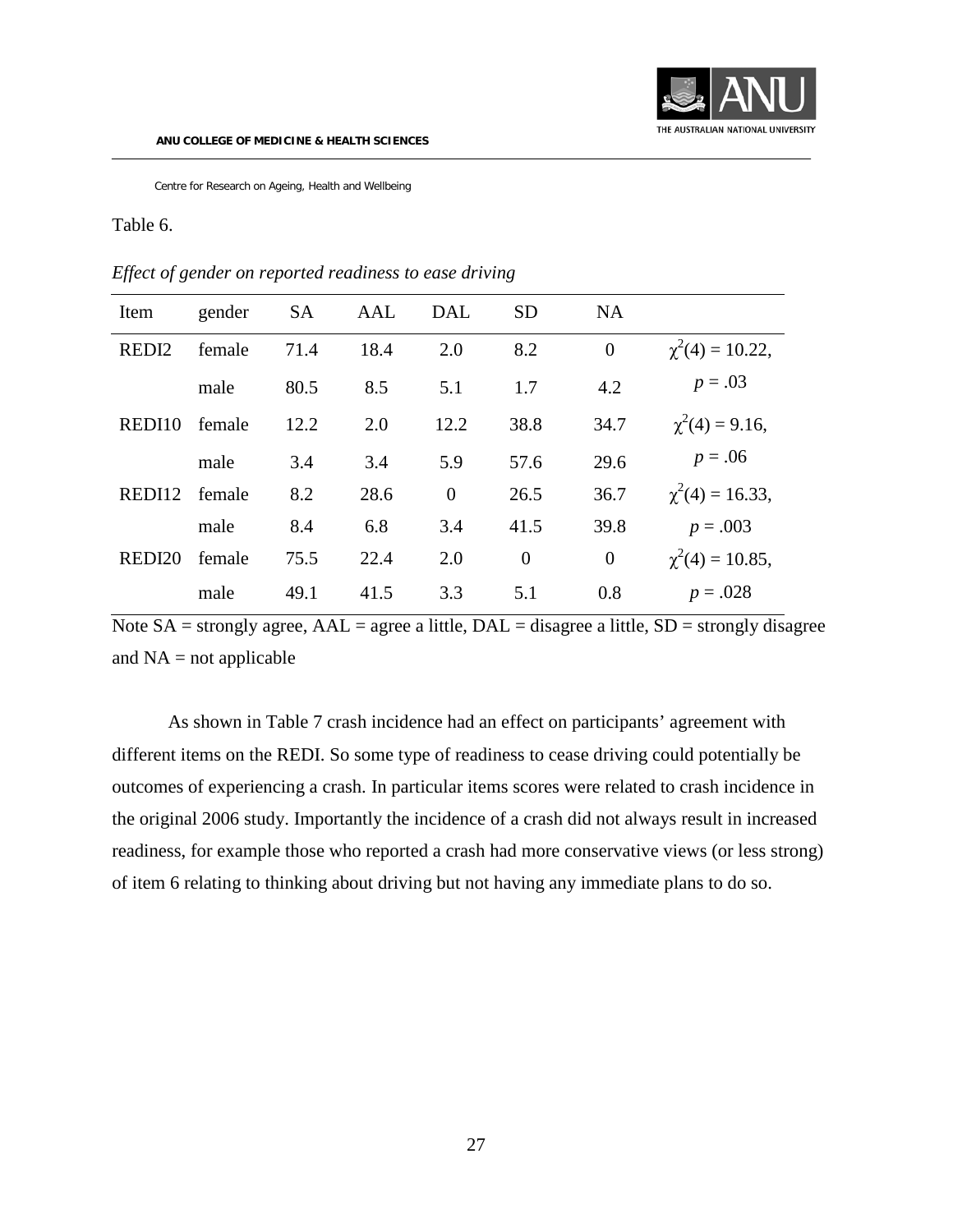

## Table 7.

*Effect of crash incidence on ratings of items on the REDI*

|                   | crash          |           |                  |              |                  |           |                |                       |
|-------------------|----------------|-----------|------------------|--------------|------------------|-----------|----------------|-----------------------|
| Item              | incidence      | study     | <b>SA</b>        | <b>AAL</b>   | <b>DAL</b>       | <b>SD</b> | NA             |                       |
| REDI3             | N <sub>o</sub> | 2006      | 3.8              | 2.3          | 3.8              | 3.8       | 86.3           | $\chi^2(4) = 13.22,$  |
|                   | Yes            | 2006      | 20               | 5.7          | $\boldsymbol{0}$ | 2.9       | 71.4           | $p = .01$             |
| REDI4             | N <sub>o</sub> | 2006      | 1.5              | 1.5          | 3.8              | 69.5      | 23.7           | $\chi^2(4) = 8.89$ ,  |
|                   | Yes            | 2006      | 2.8              | $\mathbf{0}$ | 11.4             | 45.7      | 40             | $p = .064$            |
| REDI <sub>6</sub> | N <sub>o</sub> | 2006      | 6.9              | 12.2         | 6.9              | 48.1      | 26.0           | $\chi^2(4) = 15.01,$  |
|                   | Yes            | 2006      | 20               | 2.9          | $\boldsymbol{0}$ | 31.4      | 45.7           | $p = .005$            |
| REDI <sub>6</sub> | N <sub>o</sub> | 2011/2012 | 11.1             | 5.9          | 3.7              | 47.4      | 31.8           | $\chi^2(4) = 26.60,$  |
|                   | Yes            | 2011/2012 | 3.3              | 26.7         | 13.3             | 36.7      | 20             | $p = .009$            |
| REDI7             | N <sub>o</sub> | 2006      | 2.3              | 0.8          | 2.3              | 68.5      | 26.2           | $\chi^2(4) = 8.91,$   |
|                   | Yes            | 2006      | $\overline{0}$   | 5.7          | $\boldsymbol{0}$ | 51.4      | 42.9           | $p = .063$            |
| REDI7             | N <sub>o</sub> | 2011/2012 | 0.7              | 1.5          | 0.7              | 65.9      | 31.1           | $\chi^2(4) = 21.50$ , |
|                   | Yes            | 2011/2012 | 6.7              | 3.3          | 6.7              | 60        | 23.3           | $p = .043$            |
| REDI19            | N <sub>o</sub> | 2006      | 0.8              | 1.5          | 6.9              | 65.4      | 25.4           | $\chi^2(4) = 8.20,$   |
|                   | Yes            | 2006      | $\boldsymbol{0}$ | 2.9          | 22.8             | 54.2      | 20             | $p = .085$            |
| REDI20            | N <sub>o</sub> | 2006      | 52.7             | 42.0         | 1.5              | 3.1       | 0.7            | $\chi^2(4) = 12.94$ , |
|                   | Yes            | 2006      | 71.4             | 14.2         | 8.5              | 5.7       | $\overline{0}$ | $p = .012$            |
|                   |                |           |                  |              |                  |           |                |                       |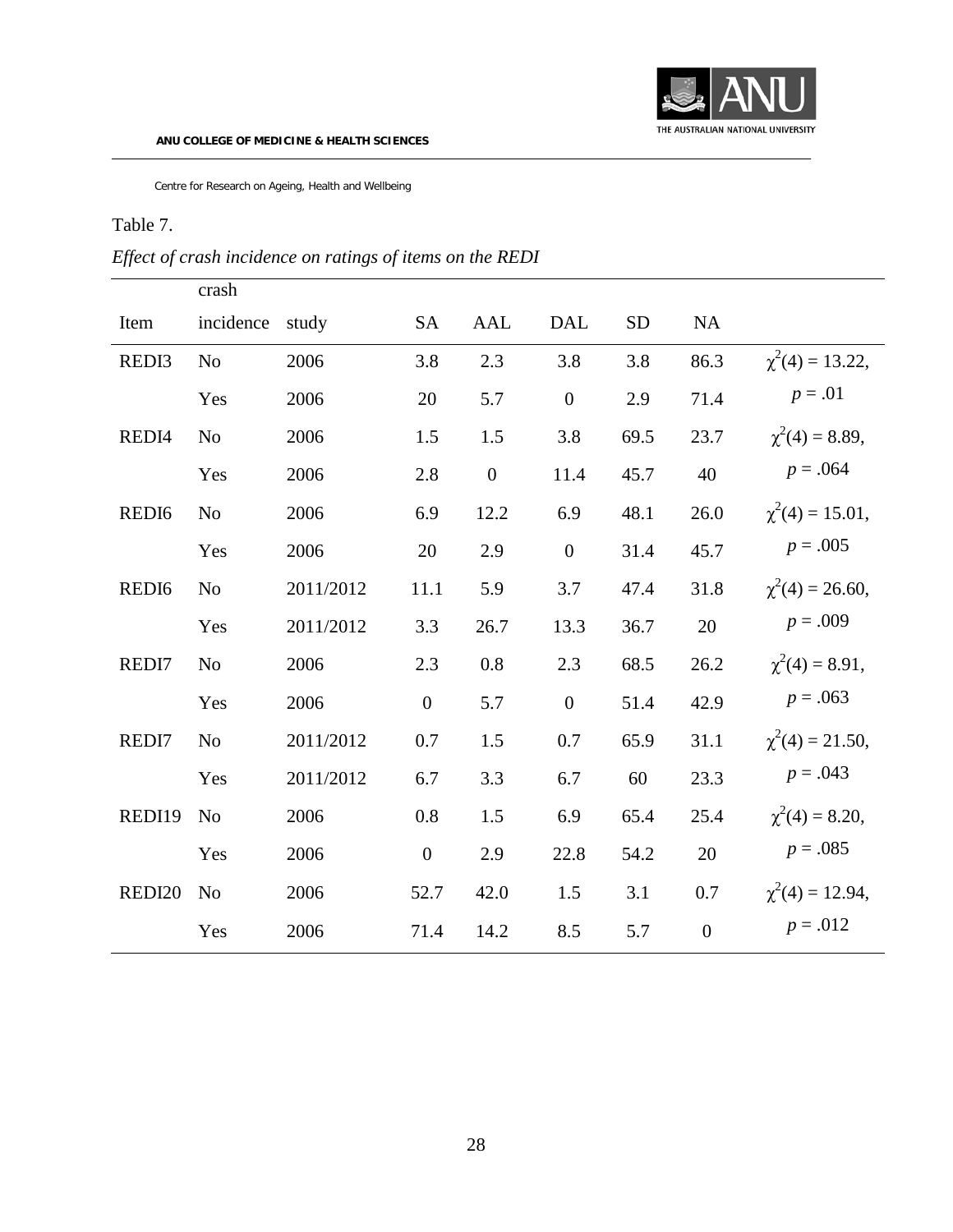

We examined whether there were differences in agreement to the REDI items related to age. Age was collapsed into the main age categories of the study so those in their 70s ( $M = 73.2$ ) years,  $SD = 2.8$ ),  $80s$  ( $M = 82.1$  years,  $SD = 2.6$ ) and  $90 + (M = 91.1$  years,  $SD = 2.1$ ) at followup. Table 8 shows the ANOVA output examining the mean level of agreement between the three categories. Figure 2 then presents the mean agreement for the age groups when a significant difference was found. Older participants had a greater disagreement to ceasing in a few years however the 90s group agreed more on ceasing in 12 months and 6 to 12 months. So older drivers appear to have more immediate plans. Additionally older participants were more likely to have agreed with statements about altering their habits to continue driving, or cease soon. Finally older drivers were also found to be more likely to have made plans for their car when they cease driving. Hence overall with older age increased readiness is found particularly for more immediate plans rather than distant plans.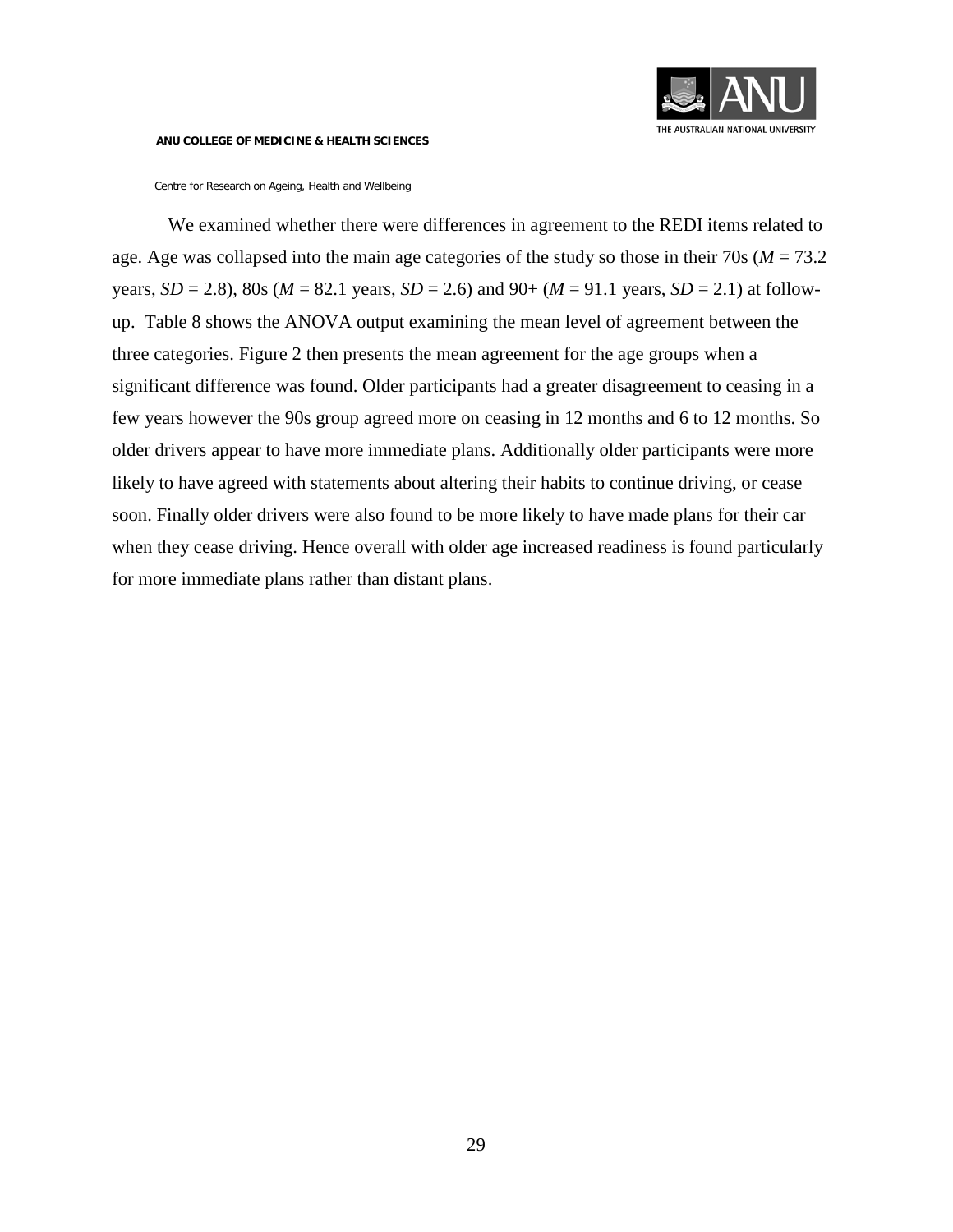

## Table 8.

*ANOVA output examining the differing levels of agreement to REDI items for the different age categories.*

| Item                             | Significant difference between age categories |
|----------------------------------|-----------------------------------------------|
| REDI1. Cease in future           | $F(2, 165) = 1.15, p = .32$                   |
| REDI2. Cease in few years        | $F(2, 162) = 2.83, p = .004$                  |
| REDI3. Adapted vehicle           | $F(2, 25) = 2.04, p = .15$                    |
| REDI4. Cease in 12 mths          | $F(2, 119) = 3.49, p = .03$                   |
| REDI5. Cease in 6 to 12 mths     | $F(2,118) = 8.292, p < .001$                  |
| REDI6. No plans to cease         | $F(2, 114) = 2.40, p = .09$                   |
| REDI7. Cease in few mths         | $F(2, 114) = 2.40, p = .09$                   |
| REDI8. Altered habits, no inten. | $F(2, 111) = 8.41, p < .001$                  |
| REDI9. Altered habits, realised  | $F(2, 118) = 5.10, p = .008$                  |
| REDI10. Altered habits, few yrs  | $F(2, 114) = 7.07, p = .001$                  |
| REDI11. Altered habits, 12 mths  | $F(2, 114) = 0.11, p = .31$                   |
| REDI12. Alt. transport info      | $F(2, 102) = 2.48, p = .09$                   |
| REDI13. Alt. transport trial     | $F(2, 108) = 2.30, p = .10$                   |
| REDI14. Alt. transport arranged  | $F(2, 84) = 3.09, p = .05$                    |
| REDI15. Car plans                | $F(2, 103) = 7.89, p = .001$                  |
| REDI16. Anxious about coping     | $F(2, 115) = 1.94, p = .15$                   |
| REDI17. Concerned -family        | $F(2, 109) = 0.07, p = .93$                   |
| REDI18. Confident - coping       | $F(2, 130) = 0.47, p = .62$                   |
| REDI19. Life improve             | $F(2, 124) = .81, p = .45$                    |
| REDI20. Unsafe driving as ageing | $F(2, 163) = .52, p = .59$                    |
|                                  |                                               |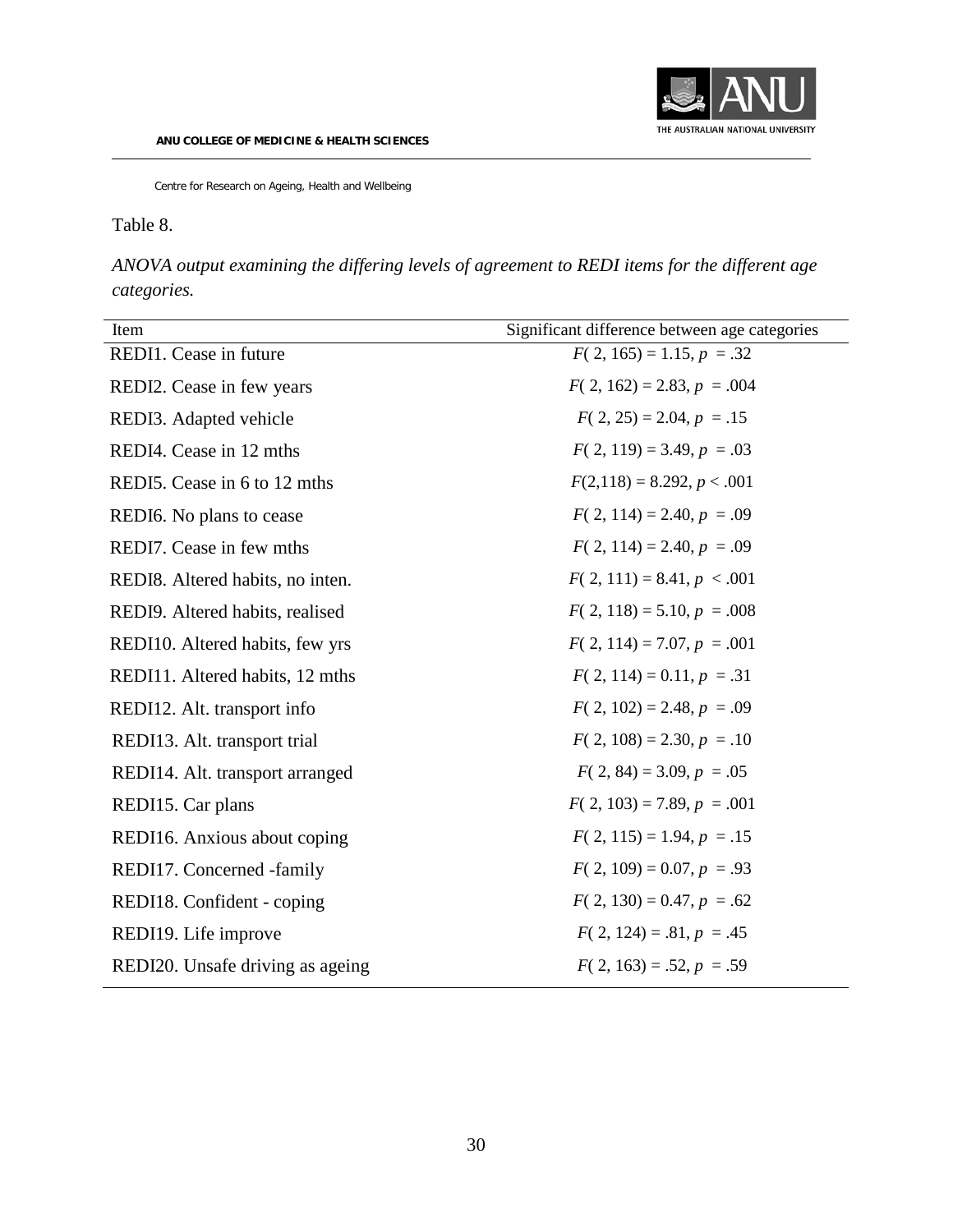



*Figure 2.* Mean level of agreement for each age group for REDI items where the age groups significantly differed. Error bars represent standard error. Higher numbers represent greater disagreement.

#### <span id="page-30-1"></span><span id="page-30-0"></span>**4.5. How the sample changed over the five years**

#### **4.5.1. Changes in physical health**

Table 9 presents the incidence of health problems including eye issues in both the original study as well as the follow-up. Participant's ratings of their distance-vision while walking outside without glasses did not significantly change from 2006 ( $M = 3.70$ ,  $SD = .08$ ) to 2012 (*M* = 3.71, *SD* = .08), *t*(172) = -.159, *p* = .874.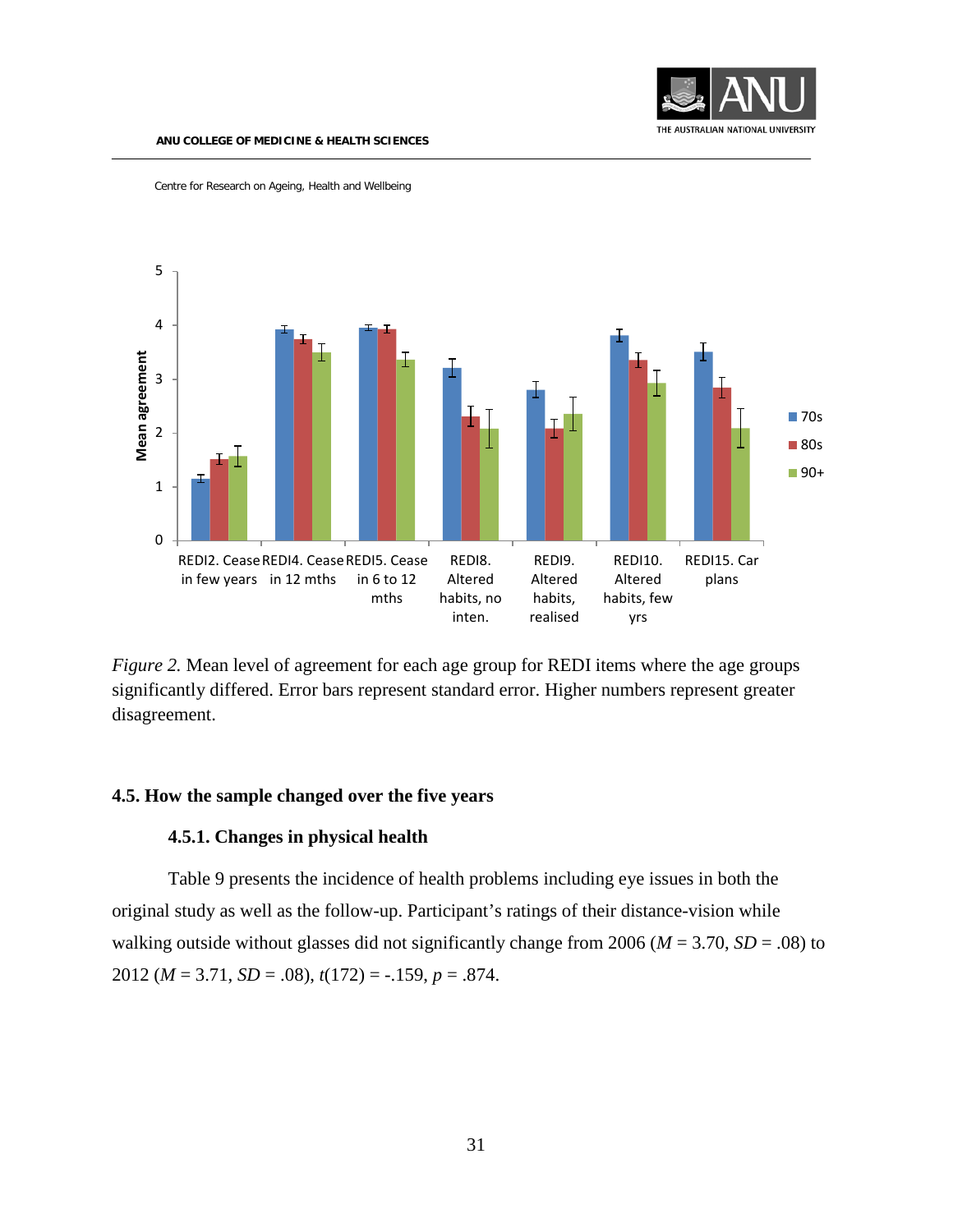

## Table 9.

*Changes in prevalence of physical health indicators for only participants who completed the follow-up.*

| disease, problem, procedure   | % initial study          |                          |             | % follow- up                 |                          |                   |  |
|-------------------------------|--------------------------|--------------------------|-------------|------------------------------|--------------------------|-------------------|--|
| Hearing impairment            | 39.5                     |                          |             |                              | 46.9                     |                   |  |
| Parkinsons                    |                          | 2.3                      |             |                              | .6                       |                   |  |
| Peripheral vascular disease / |                          | 7.4                      |             |                              | 7.4                      |                   |  |
| leg ulcers                    |                          |                          |             |                              |                          |                   |  |
| Diabetes                      | 5.3                      |                          |             |                              | 5.7                      |                   |  |
| Stroke/TIA                    | 9.8                      |                          |             |                              | 14.3                     |                   |  |
| Heart disease/heart attack    |                          | 16.6                     |             |                              | 20.0                     |                   |  |
| High blood pressure           |                          | 52.6                     |             |                              | 50.3                     |                   |  |
| Incontinence                  |                          | 13.1                     |             | 17.7                         |                          |                   |  |
| Arthritis                     |                          | 56.1                     |             | 52.6                         |                          |                   |  |
| Broken hip                    |                          | 3.4                      |             |                              |                          |                   |  |
|                               | <b>Right Eye</b>         | Left eye                 | <b>Both</b> | Right                        | Left eye                 | <b>Both</b>       |  |
|                               |                          |                          |             | Eye                          |                          |                   |  |
| Cataracts                     | $\overline{6.3}$         | 2.3                      | 20.6        | 6.3                          | 3.4                      | 34.9              |  |
| Cataract surgery              | 1.1                      | 3.4                      | 18.3        | 5.1                          | 1.7                      | 27.4              |  |
| Glaucoma                      | .6                       | 1.7                      | 4.0         | $\qquad \qquad \blacksquare$ | 1.1                      | 5.7               |  |
| <b>Macular Degeneration</b>   | 1.7                      | 2.3                      | 2.9         | 2.9                          | 2.3                      | 4.0               |  |
| Short-sightedness             | $\overline{\phantom{a}}$ | $\overline{\phantom{a}}$ | 31.4        | $\overline{\phantom{0}}$     | $\overline{\phantom{0}}$ | 31.4              |  |
| Long-sightedness              |                          |                          | 22.1        |                              | $\overline{\phantom{0}}$ | 17.7              |  |
| Visual Field loss             |                          |                          | 5.1         | .6                           | $\overline{\phantom{0}}$ | 5.7               |  |
| Astigmatism                   | .6                       |                          | 16.7        | $\overline{\phantom{a}}$     |                          | 16.0              |  |
| <b>Blindness</b>              |                          |                          | 1.7         | 1.1                          | .6                       | $\qquad \qquad -$ |  |
|                               |                          |                          |             |                              |                          |                   |  |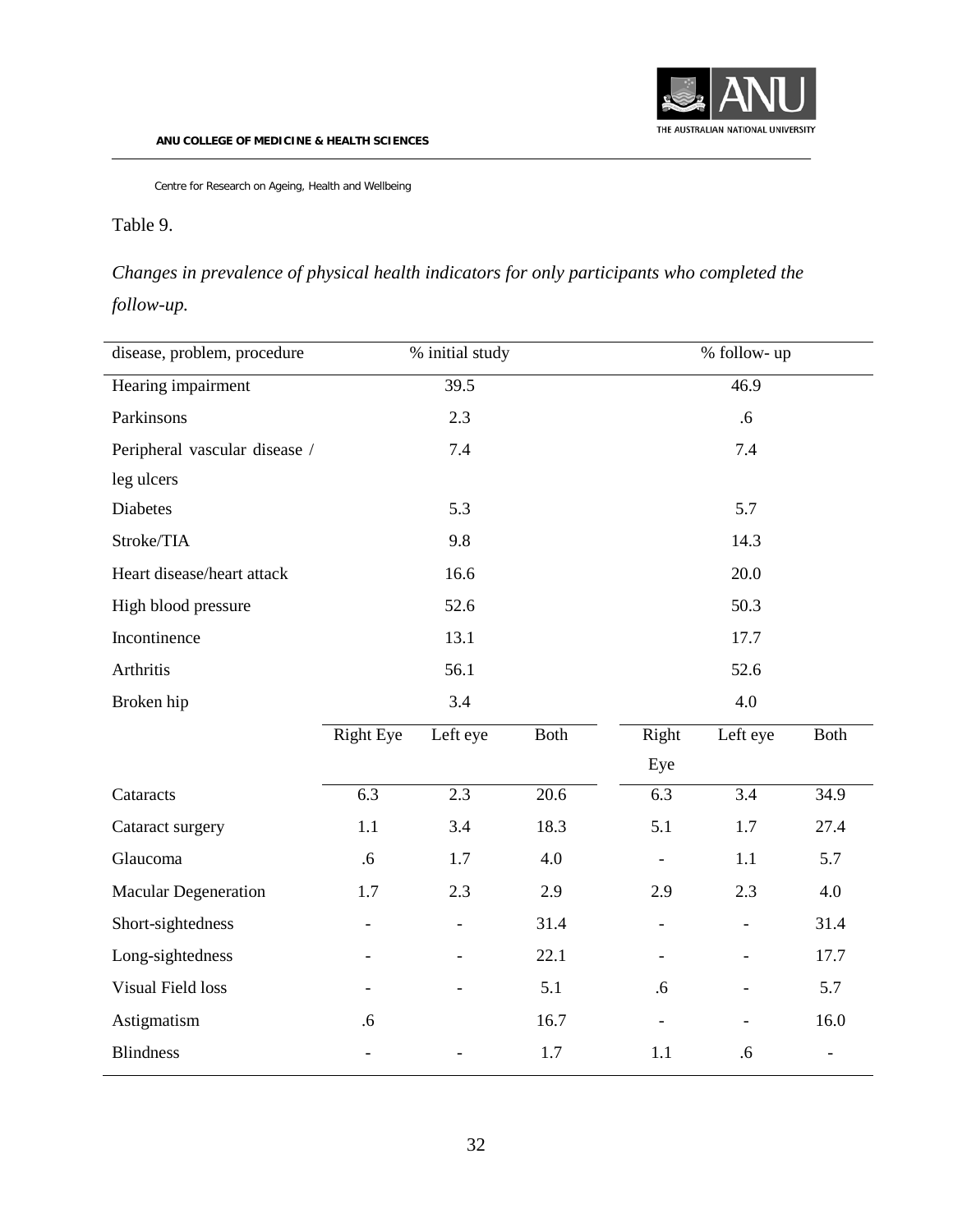

In the initial study 44 participants reported having falls in the past year regardless of injury which increased to 53 in the follow-up study. The average number of falls decreased from 2.07 (*SD* = 2.24) in the initial study to 1.75 (*SD* = .837) in the follow-up.

## **4.5.2. Changes in Driving Behaviour**

<span id="page-32-0"></span>For driving behavior there were only eight individuals who had ceased driving in the follow-up hence their results may not be highly representative. However, the results from the initial study are presented for both the participants who ceased driving and those who continued driving at follow-up as a comparison. Table 10 presents the general demographics of the driving behavior for the two groups in the initial study and the follow-up change.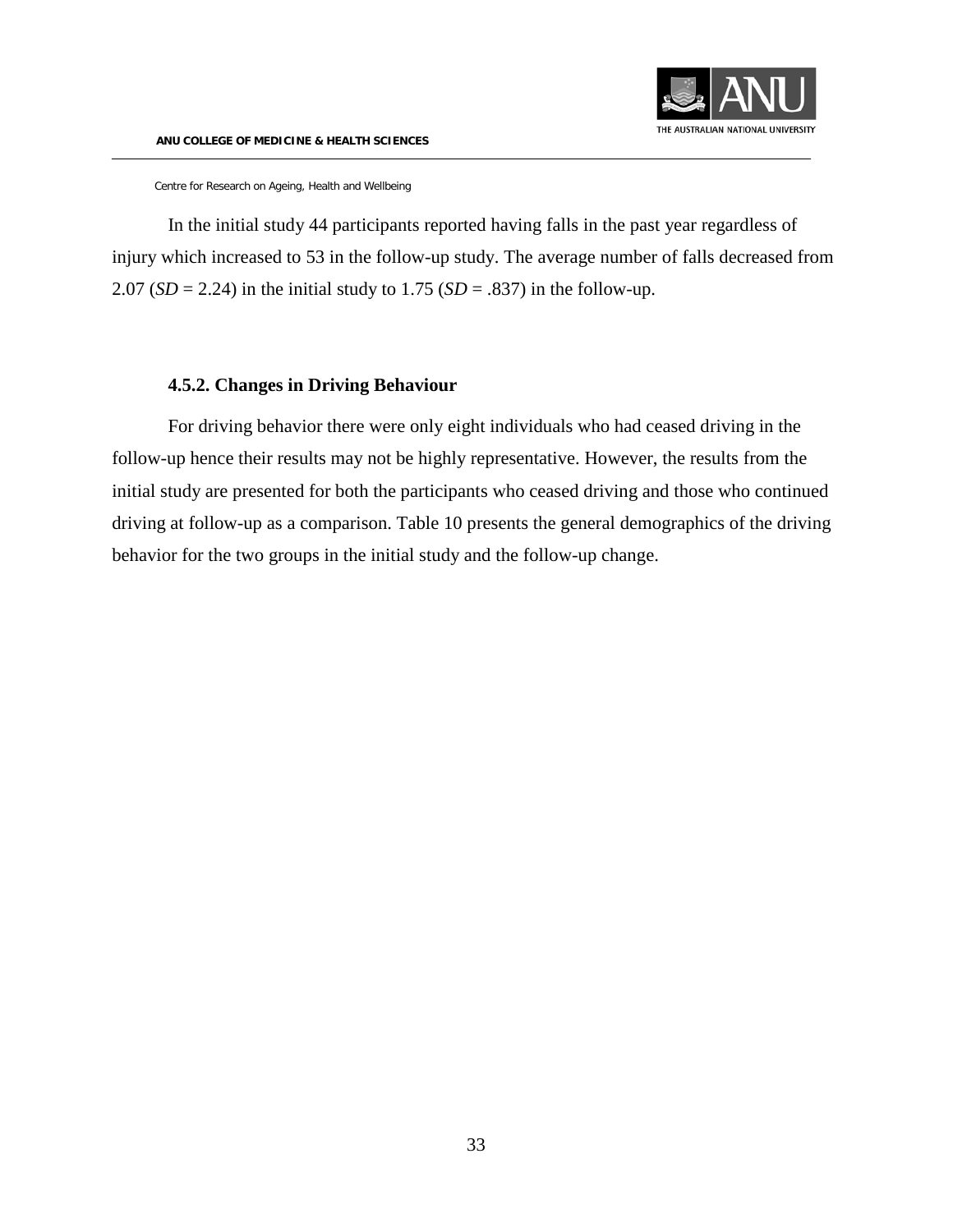

## Table 10.

*Driving behaviour as a function of study and driving at follow-up.*

|                        |        | Initial study - 2006               |                         | Follow-up $-2011/12$ |  |
|------------------------|--------|------------------------------------|-------------------------|----------------------|--|
|                        |        | $N = \overline{8}$                 | $N = 158$               | $N = 158$            |  |
|                        |        | ceased driving                     | still driving           |                      |  |
| How often do you drive |        | $3 - 5$ times<br>$2 - 5$ times     |                         | $0 - 4$ times        |  |
|                        |        | $M = 4.43$ , $SD = .79$            | $M = 4.64$ , $SD = .61$ | $M = 1.60, SD = .79$ |  |
|                        |        | $t(167) = 31.80, p < 0.001$        |                         |                      |  |
| Average number of kms  |        | $50 - 275$ km                      | $20 - 1000$ km          | $5 - 700$ km         |  |
|                        |        | $M = 142.9$ km,<br>$M = 195.5$ km, |                         | $M = 161.5$ km,      |  |
|                        |        | $SD = 71.8$                        | $SD = 149.7$            | $SD = 119.6$         |  |
|                        |        | $t(164) = 3.34, p = .001$          |                         |                      |  |
| Proportion who drive   |        |                                    |                         |                      |  |
| to work                |        | $\boldsymbol{0}$                   | 0.17                    | 0.10                 |  |
| to shopping centre     |        | 0.43                               | 0.55                    | 0.56                 |  |
| to friends /relatives  |        | 0.43                               | 0.53                    | 0.43                 |  |
| anywhere               |        | 0.86                               | 0.83                    | 0.76                 |  |
| long distances         |        | 0.71                               | 0.87                    | 0.77                 |  |
| on unfamiliar roads    | Never  |                                    | 0.02                    | 0.02                 |  |
|                        | Occas. | 0.86                               | 0.85                    | 0.90                 |  |
|                        | Half   |                                    | 0.11                    | 0.06                 |  |
|                        | Most   |                                    | 0.02                    | 0.006                |  |
|                        | Always |                                    | 0.006                   | 0.02                 |  |

Examining crashes, 43% of those who ceased driving after the 2006 study reported being involved in a crash in 2006, compared to 21% who were still driving in the follow-up survey.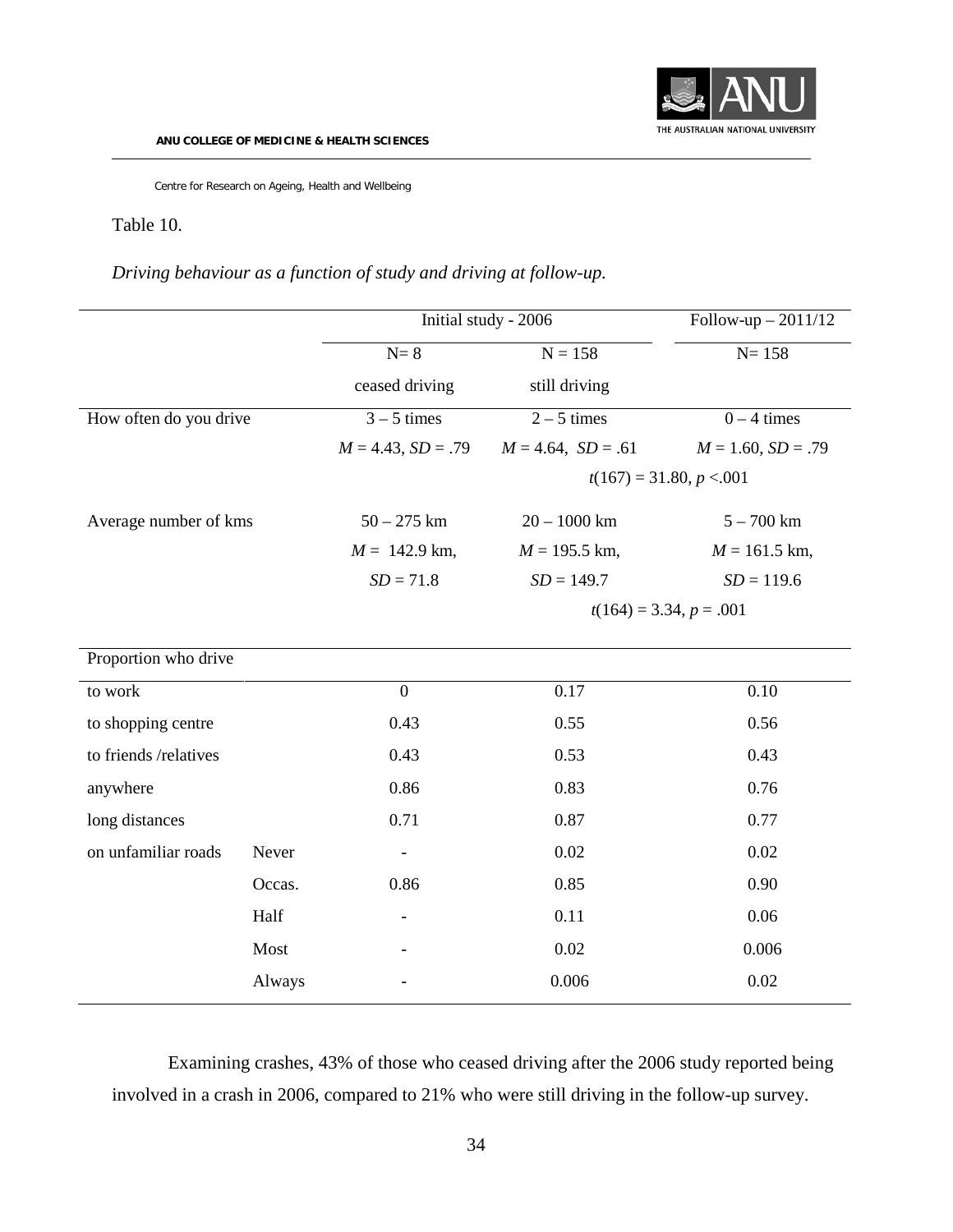

Driving crash incidence decreased in the follow-up to 18%. In the 2006 the mean number of incidences was 1.33 (*SD* = .058) for those who subsequently ceased driving and 1.20 (*SD* = .058) for those who continued. In the follow-up, the mean incidence rate was  $1.27$  (*SD* = 0.52).

Respondents also reported difficulty with a series of driving situations on a 5 point scale from 1 being "very difficult" to 5 "very easy". Table 11 presents mean difficulty ratings for different driving situations as a function of driving status at follow-up. As can be observed the respondents reported the least amount of difficulty for making turns (right and left hand), overtaking and reversing when parking. On the other hand the situations which caused the most problems were related to conditions (in the wet, into the sun and at peak hour) and at intersections without lights. We also examined how reported difficulties changed over the follow-up period and while difficulty did not significantly change for any situation there was a non significant increase in the difficulty of reversing when parking and freeway driving.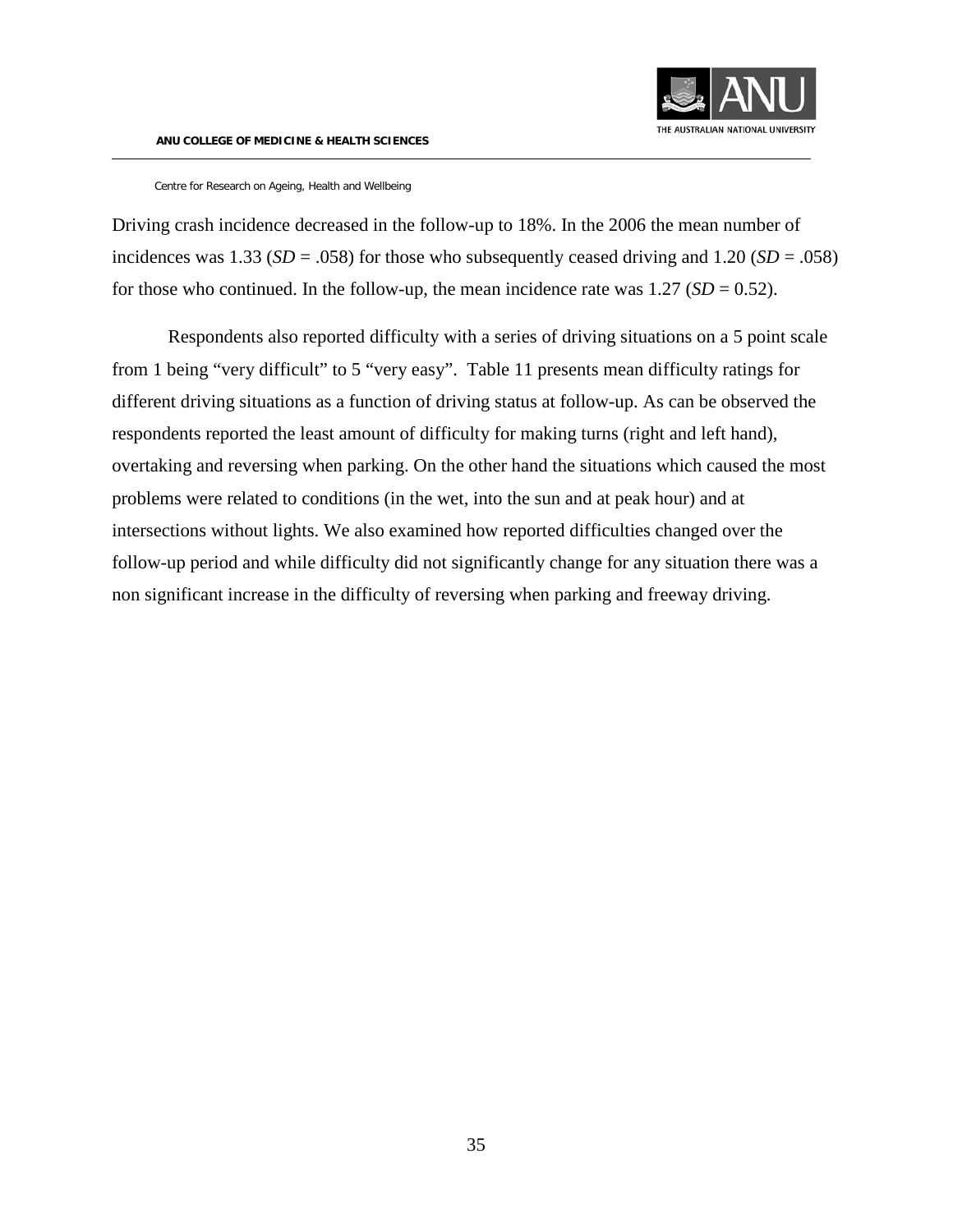

Table 11.

*Mean rating of driving difficulties (and standard deviation) as a function of study and driving at follow-up across a range of driving situations. Lowest and highest ratings are bolded for interpretation.*

|                      | Initial study - 2006 |               | $Follow-up -$ | 2006 to 2011 comparison   |
|----------------------|----------------------|---------------|---------------|---------------------------|
|                      | ceased driving       | still driving | 2011/12       |                           |
|                      | $(n=8)$              | $(n = 158)$   | $(n = 158)$   |                           |
| Into the sun         | 2.29(.95)            | 2.83(.97)     | 2.89(1.02)    | $t(166) = -.93, p = .35$  |
| At night             | 2.71(.95)            | 3.40(.84)     | 3.29(.98)     | $t(162) = 1.72, p = .09$  |
| Peak hour            | 3.14(1.07)           | 3.39(.89)     | 3.37(0.92)    | $t(166) = .40, p = .69$   |
| In the wet           | 2.57(.95)            | 3.32(.81)     | 3.37(.89)     | $t(165) = -.87, p = .38$  |
| Reversing when       | 3.14(1.21)           | 3.62(.88)     | 3.49(.86)     | $t(166) = 1.89, p = .06$  |
| parking              |                      |               |               |                           |
| Parallel parking     | 2.71(.95)            | 3.54(.96)     | 3.48(.94)     | $t(165) = 1.01, p = .31$  |
| Intersections w/o    | 3.17(1.17)           | 3.57(.81)     | 3.62(.88)     | $t(165) = -.92, p = .36$  |
| lights               |                      |               |               |                           |
| Estimating car speed | 3.43(.53)            | 3.65(.78)     | 3.72(.83)     | $t(164) = -1.10, p = .27$ |
| Reading road signs   | 2.86(1.21)           | 3.81(.85)     | 3.78(.89)     | $t(166) = .39, p = .70$   |
| Merging with traffic | 3.00(1.15)           | 3.81(.92)     | 3.85(.84)     | $t(166) = -.70, p = .48$  |
| Overtaking a vehicle | 3.43 (.98)           | 3.87(.89)     | 3.87(.84)     | t(166) < .001             |
| Changing lanes       | 3.42(.98)            | 3.85(.90)     | 3.90(.87)     | $t(164) = -.79, p = .43$  |
| Roundabouts          | 3.42(.79)            | 3.91 (.89)    | 3.99(.86)     | $t(166) = -1.30, p = .20$ |
| Freeway driving      | 4.00(1.00)           | 4.25(.80)     | 4.15(.83)     | $t(164) = 1.87, p = .06$  |
| Making a right turn  | 3.57(.98)            | 4.17(.80)     | 4.22(.79)     | $t(166) = -.88, p = .38$  |
| Making a left turn   | 3.57(0.98)           | 4.36(.74)     | 4.38(.75)     | $t(166) = -.19, p = .85$  |
| At traffic lights    | 3.86(1.07)           | 4.36(.76)     | 4.39(0.73)    | $t(166) = -.50, p = .62$  |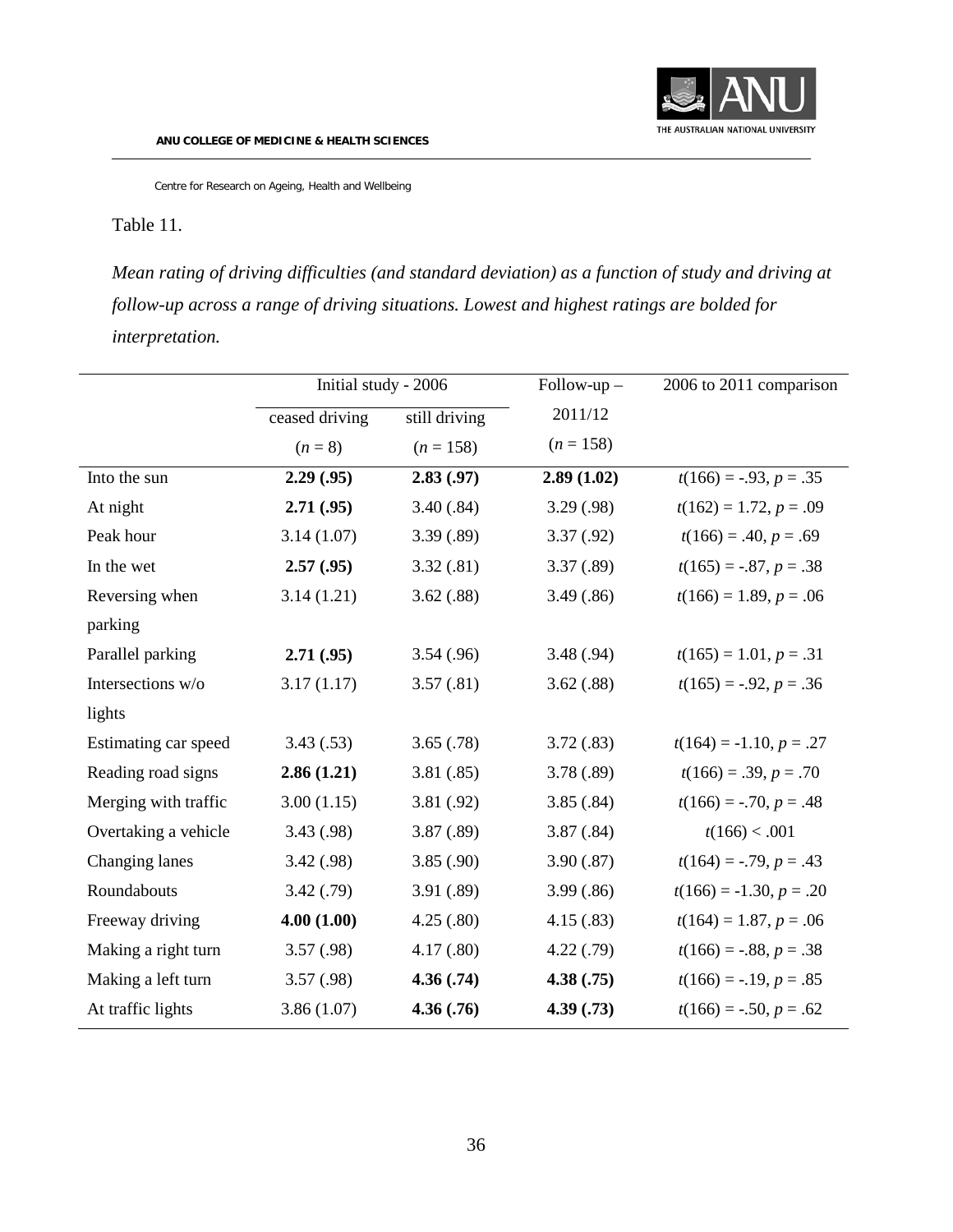

#### <span id="page-36-0"></span>**4.6. How good were participants at predicting their driving ability? Meta-cognitive ability**

In the original 2006 study participants were asked questions about their perceptions of their driving ability to be. These scores were found not to be related to scores on the hazard perception test suggesting that participants had relatively little insight into their driving ability [\(Horswill, et al., 2011\)](#page-53-11). However, the driving ability ratings may be related to longer term driving outcomes. Hence mean ratings of driving ability in the initial study were examined in terms of driving status at follow-up; ceased driving (*n* = 8), still driving and have had no crashes  $(n = 128)$  and still driving but had a crash  $(n = 30)$ .

Ceased drivers were included as a comparison but not analysed any further due to the small number. As can be seen in Figure 3 there is no significant difference in reported driving for those who were and were not involved in a crash,  $t(160) = -.071$ ,  $p = .94$  for likelihood of an crash,  $t(161) = 1.29$ ,  $p = .20$  for driving ability and  $t(163) = .58$ ,  $p = .56$  for control.



*Figure 3.* Average rated driving components in terms of what occurred at follow-up. Error bars represent standard deviations.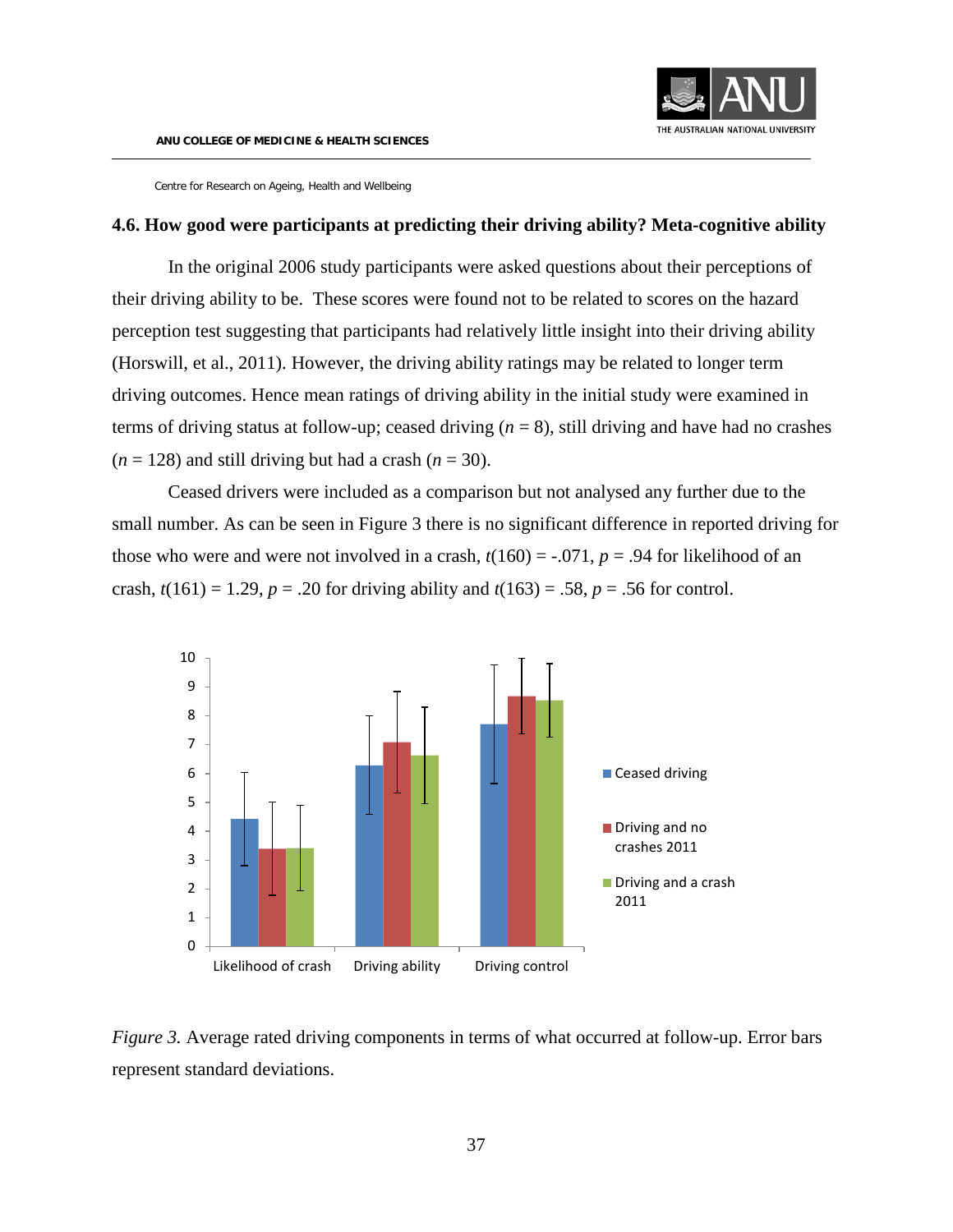

Participant's reported driving modification in 2006 was also examined in relation to driving status at follow-up. Driving modification was calculated as a score from 0 to 18 as outlined by Horswill and colleagues [\(2011\)](#page-53-11) with higher scores representing greater driving modification. As shown in Figure 4, no significant differences in mean driving behavior modification was found between groups,  $t(157) = .966$ ,  $p = .34$ .



*Figure 4.* Average driving behaviour modification reported in the original study by driving status in the follow-up. The error bars represent standard deviations.

#### <span id="page-37-0"></span>**4.7. Measures in 2006 which are related to crash incidence in at follow-up**

There are a range of measures in the initial 2006 study which may predict reported driving status at follow-up so each will be worked through separately. Of particular interest is whether the participant ceased driving by the follow-up, however, only eight respondents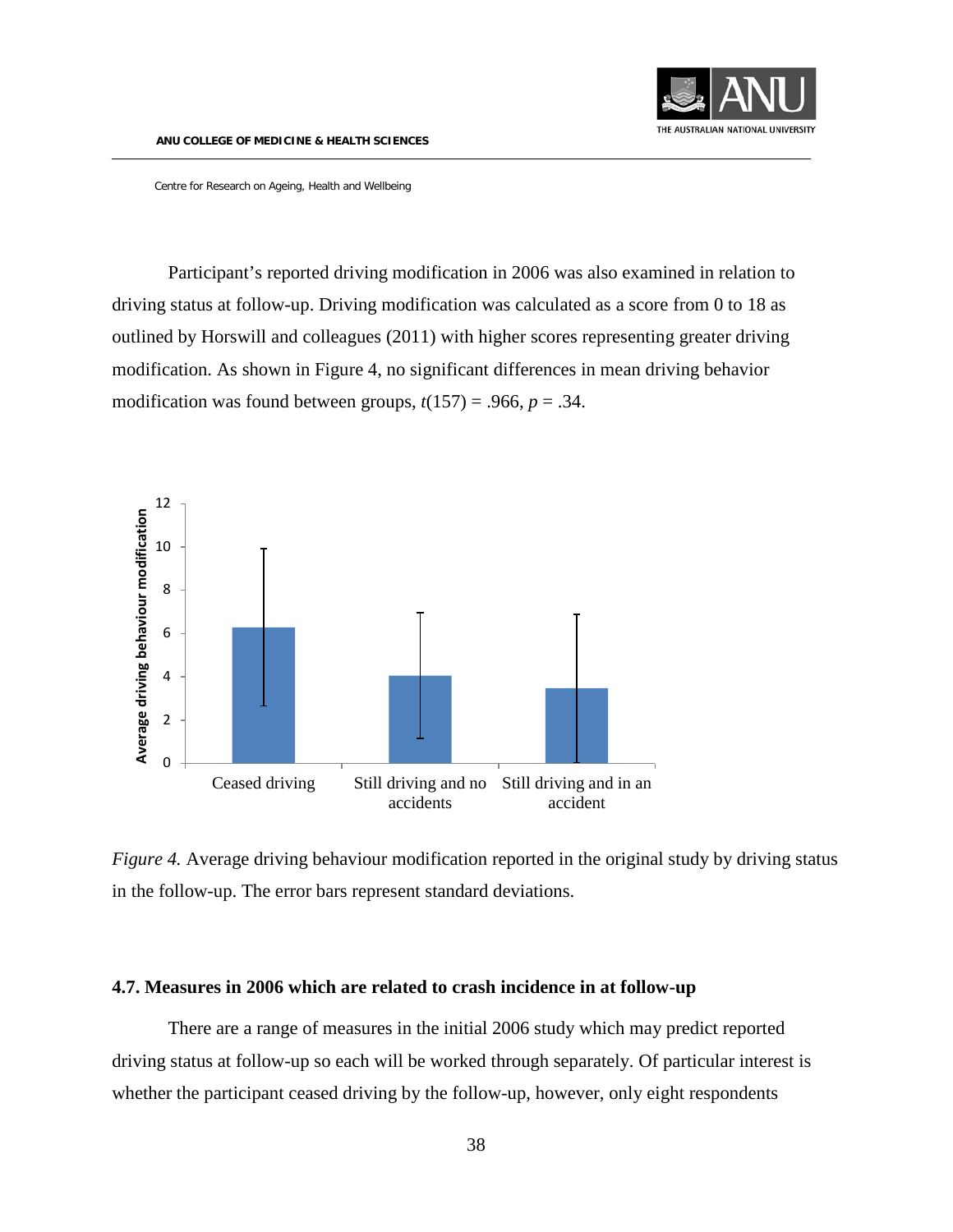

reported that this was the case so while this group is included for a comparison statistics are not actually conducted. The driving status at follow-up of most interest is whether the participant reported being involved in a car crash in the previous 5 years therefore most statistics report the comparison between those who did report a crash in the previous five years and those who report no crashes.

#### **4.7.1. Measures of capacity to drive safely**

<span id="page-38-0"></span>Four measures of driving ability in the original study may potentially predict driving ability in the follow-up study, in particular the incidence of crashes. The first is the incidence of reported crashes in the original study as unsafe drivers may continue to be so. The other three have all been identified previously as important predictors of driving capacity [\(Anstey, Horswill,](#page-52-12)  [Wood, & Hatherley, 2012\)](#page-52-12). As mentioned in the method these are the Hazard Perception Test (HPT), the UFOV and Hazard Change Detection Test (HCDT).

Table 12 shows all four measures in terms of driving status at follow-up. Again due to the small number of ceased drivers comparisons were only conducted comparing those who reported a crash to those who did not. For the number of crashes in 2006 a significant difference was found based on crash status,  $\chi^2(1) = 5.34$ ,  $p = .021$  potentially suggesting that poor driving continues over time.

For the HPT there are three different measures which can be examined: response time, accuracy and confidence. Respondents who reported a car crash at follow-up did not differ from those who did not report a crash on any of the measures of the HPT;  $t(164) = -0.17$ ,  $p = 0.87$  for response time,  $t(159) = -.92$ ,  $p = .36$  for accuracy and  $t(159) = .35$ ,  $p = .73$  for confidence. These results indicate that HPT scores in 2006 were not a strong predictor of crash status at follow-up.

UFOV threshold scores in milliseconds were found to differ on crash status with those who reported being involved in a crash at follow-up having a significantly higher threshold score on the UFOV than those who reported that they had not been involved in a crash,  $t(164) = -2.24$ , *p* = .027. Note that on this test lower thresholds are better hence UFOV in 2006 appears to be an effective way of identifying those who reported a crash in the 2011/12 follow-up.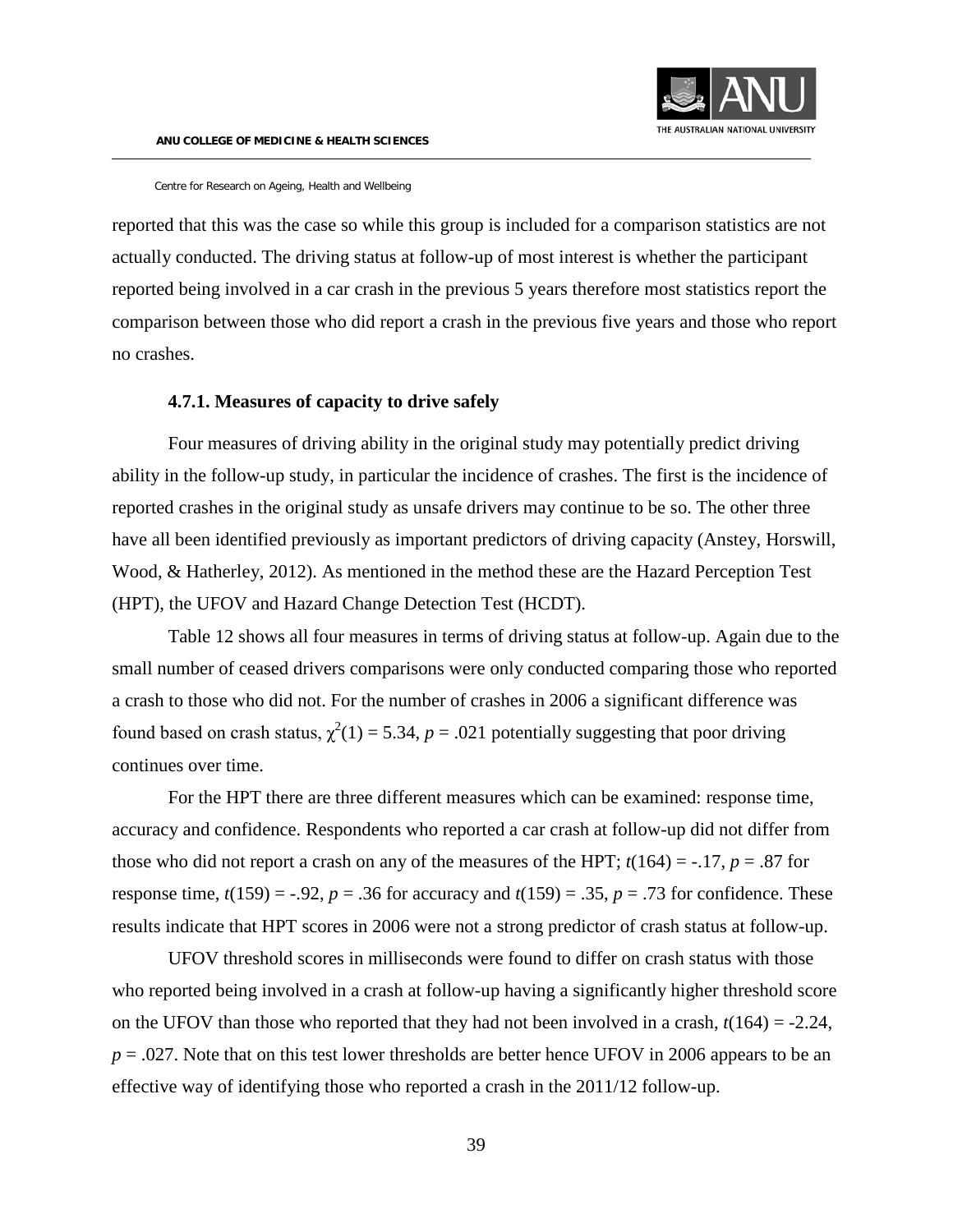The outcome for the HCDT is reaction time in milliseconds. Due to problems with the normality of the distribution of the data, the HCDT scores were transformed to the log of reaction time. The difference in HCDT for those who did and did not report an crash was nonsignificant,  $t(164) = -.37$ ,  $p = .71$ , suggesting that HCDT scores in 2006 may not be a sensitive measure of incidence over a five-year time span.

#### Table 12.

*Relationship between measures of driving ability in the original study (2006) and driving status at follow-up (2011/12)* 

|                           | Ceased driving | No crash reported | <b>Reported Crash</b> |  |
|---------------------------|----------------|-------------------|-----------------------|--|
|                           | $n=8$          | 2011/12           | 2011/12               |  |
|                           |                | $n=30$            | $n = 128$             |  |
| Reported crash/es in 2006 | 43%            | 18%               | 37%                   |  |
| (% )                      |                |                   |                       |  |
| $HPT - Resp.$ time        | 6.17(1.09)     | 5.35(.89)         | 5.38(.77)             |  |
| (seconds??)               |                |                   |                       |  |
| HPT - Prop. Correct       | .85(.09)       | .93(.10)          | .94(0.08)             |  |
| $HPT$ – Confidence        | .74(.17)       | .82(.12)          | .82(.13)              |  |
| UFOV Threshold (ms)       | 152.4 (59.2)   | 104.5(87.8)       | 144 (86.4)            |  |
| $HCDT - log of RT$        | 2.41(.22)      | 1.94(.28)         | 1.96(.22)             |  |
|                           |                |                   |                       |  |

## **4.7.2. Physical health**

<span id="page-39-0"></span>To examine whether the general health of participants was different between those who did or did not report a crash at follow-up mean scores on the general health, physical functioning and instrumental activity limitations due to physical health sub-scales of the SF-36 were investigated. Means by driving status at follow-up are presented in Figure 5. Note that higher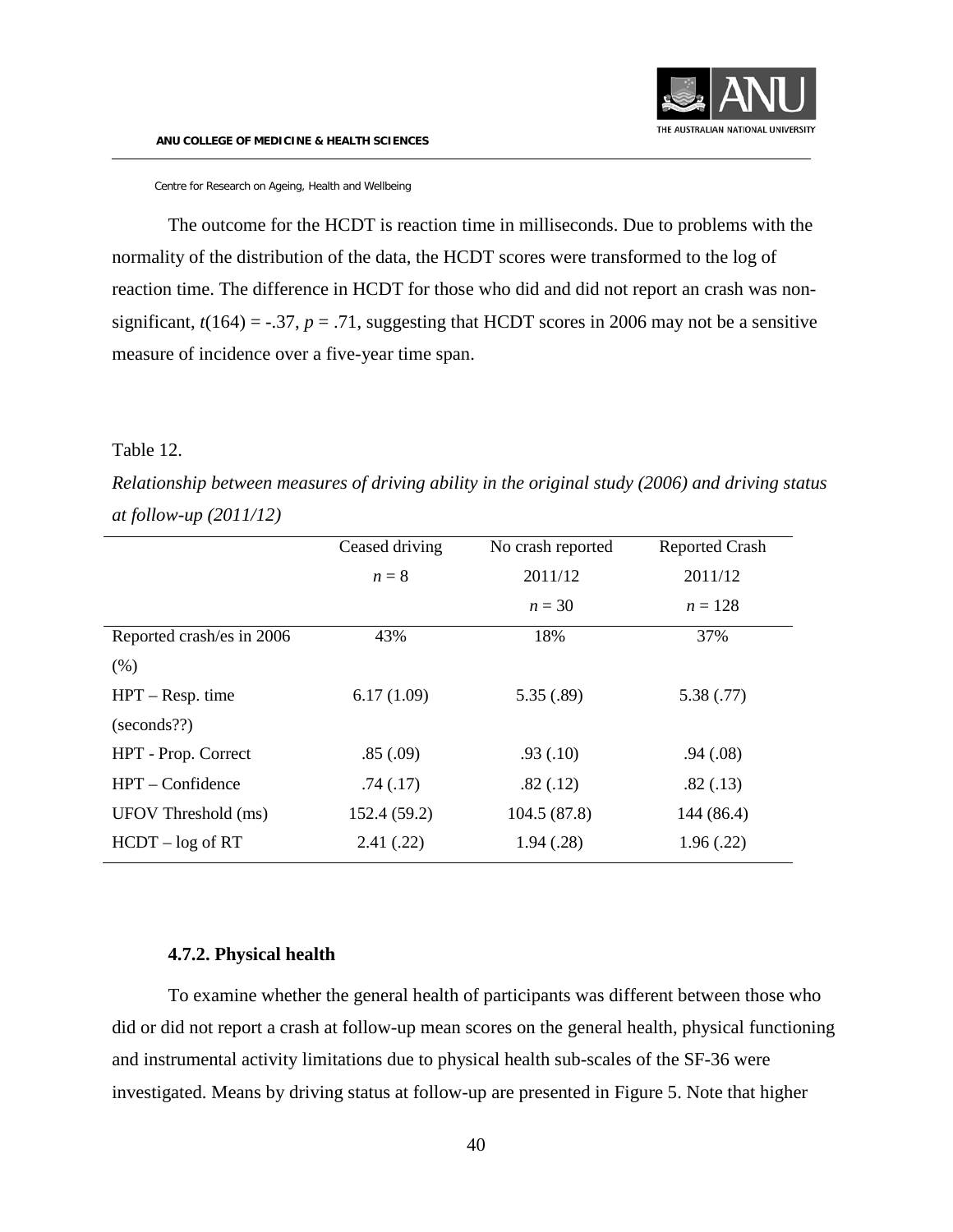

scores here represent better health. While there were small decreases in self reported health for those who reported a crash at follow-up this was not significant,  $t(164) = .86$ ,  $p = .39$  for initial study health and  $t(164) = 1.403$ ,  $p = .16$  for follow-up health. Similarly for physical functioning no difference was found for those who reported a crash and those who did not,  $t(172) = -.627$ ,  $p = .45$  and  $t(172) = 1.04$ ,  $p = .3$  for follow-up. For instrumental activity limitations the 2006 score differed between those who did and did not report a crash  $t(172) = 2.09$ ,  $p = .038$  but differences were not found at follow-up,  $t(172) = 1.28$ ,  $p = 0.20$ . These results suggest that selfreported health status and falls did not differentiate between those who reported incidents at follow-up and those who did not.

Further there was no relationship between reporting a fall in the initial study and reporting an traffic incident at follow-up,  $\chi^2(1) = 0.09$ ,  $p = .77$ , with 24% of those who reporting no driving crashes in 2011/12 reporting that they experienced a fall and 27% of those who reported being involved in a car crash also reporting a fall. However, 43% of those who ceased driving at the follow-up had also experienced a fall. This was similar to reported falls in the follow-up which was also not related to reported crashes at follow-up  $\chi^2(1) = .014$ ,  $p = .90$ . These results suggest that self-reported health status and falls did not differentiate between those who reported incidents at follow-up and those who did not. This may be indicative of a selection effect – where less healthy drivers ceased driving.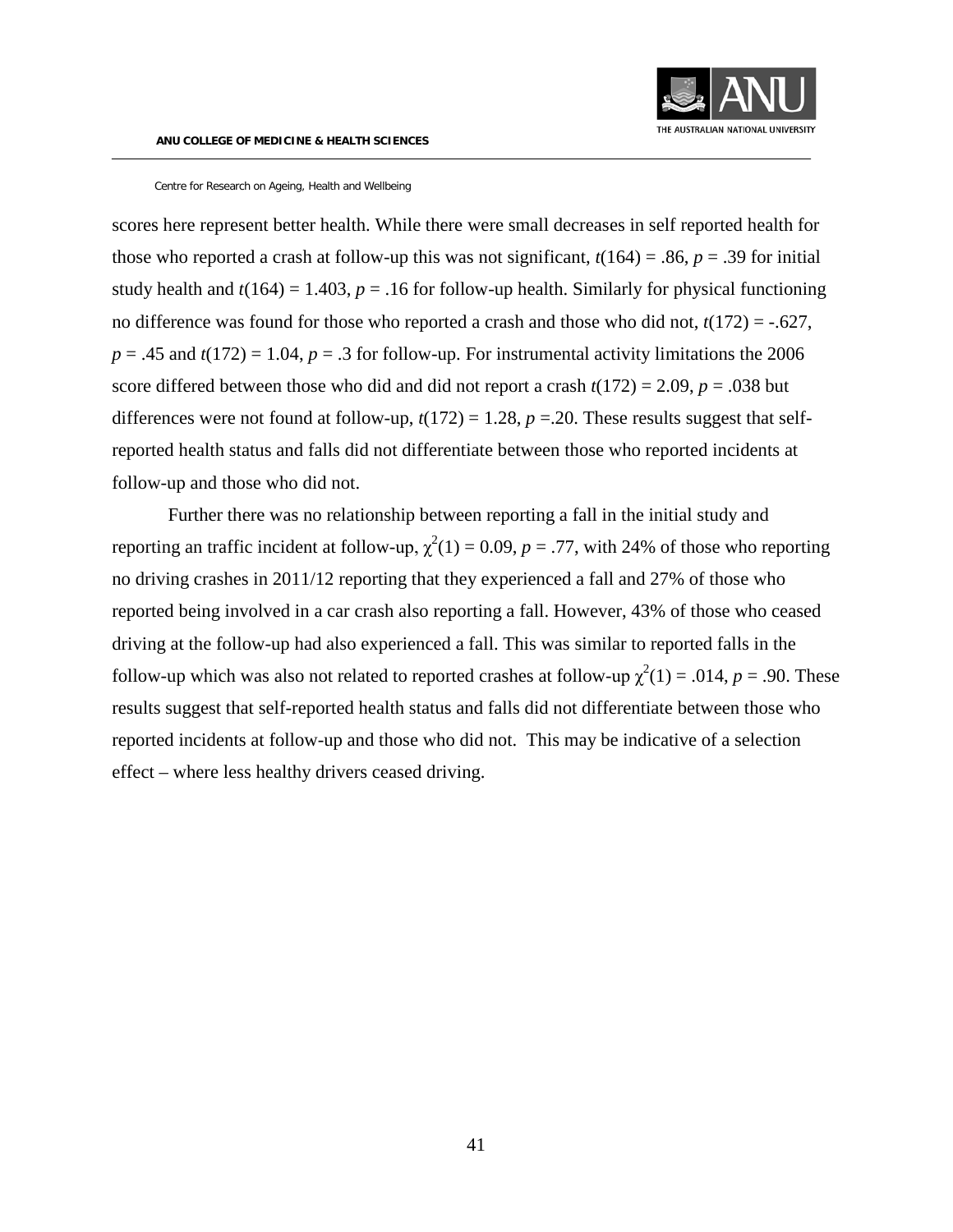



*Figure 5.* Reported health differences in terms of driving status at follow-up (2011/12). Error bars represent standard deviations.

#### **4.7.3. Vision**

<span id="page-41-0"></span>The included vision test from the initial study that may differ with crash incidence is the high and low contrast Bailey-Lovie (logMAR) scale, which measures visual acuity [\(Bailey &](#page-52-13)  [Lovie, 1976\)](#page-52-13). As shown in Figure 6 regardless of the contrast level scores the logMAR did not differentiate those who had an crash from those who did not,  $t(165) = -0.60$ ,  $p = 0.55$  for high contrast or  $t(165) = 0.19$ ,  $p = 0.85$  for low contrast.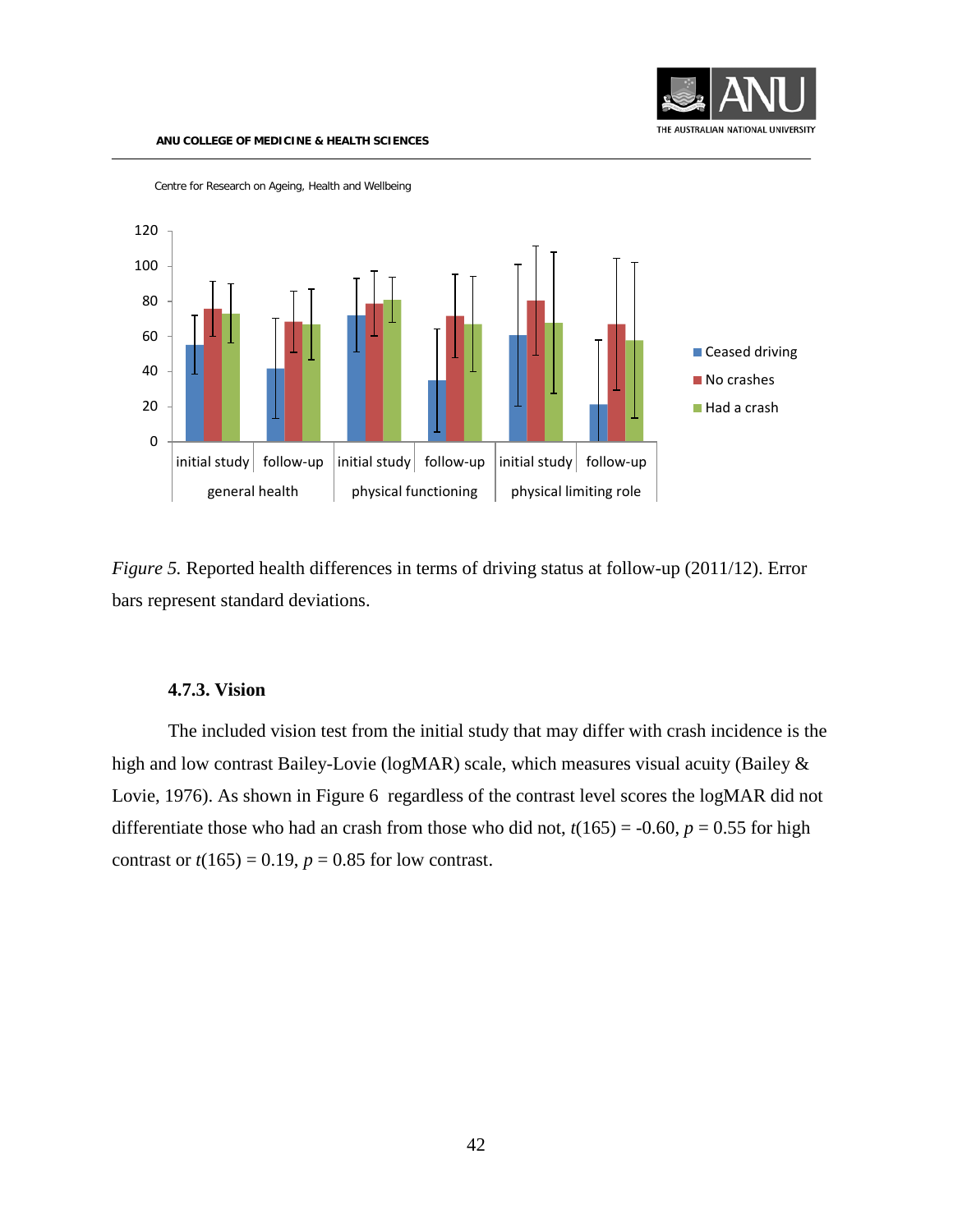



*Figure 6.* Average score on the high and low contrast logMAR. Error bars represent standard deviations.

#### **4.7.4. Cognitive test scores**

<span id="page-42-0"></span>Table 13 presents the mean score across a range of cognitive tasks in terms of driving status at follow-up and a comparison between those who reported crashes at follow-up and those who did not. Tests include the mini-mental state exam (MMSE), Gestalt Completion test, digit span, the Card Rotation test, visual search, Trail Making task (TA and TB) and the Colour Choice Reaction Time test (CRTC). Descriptions of many of the tasks can be found in [\(Anstey,](#page-52-12)  [et al., 2012\)](#page-52-12). As can be seen in Table 13 no significant differences in cognitive functions were found between those who did and did not report being involved in a crash at follow-up.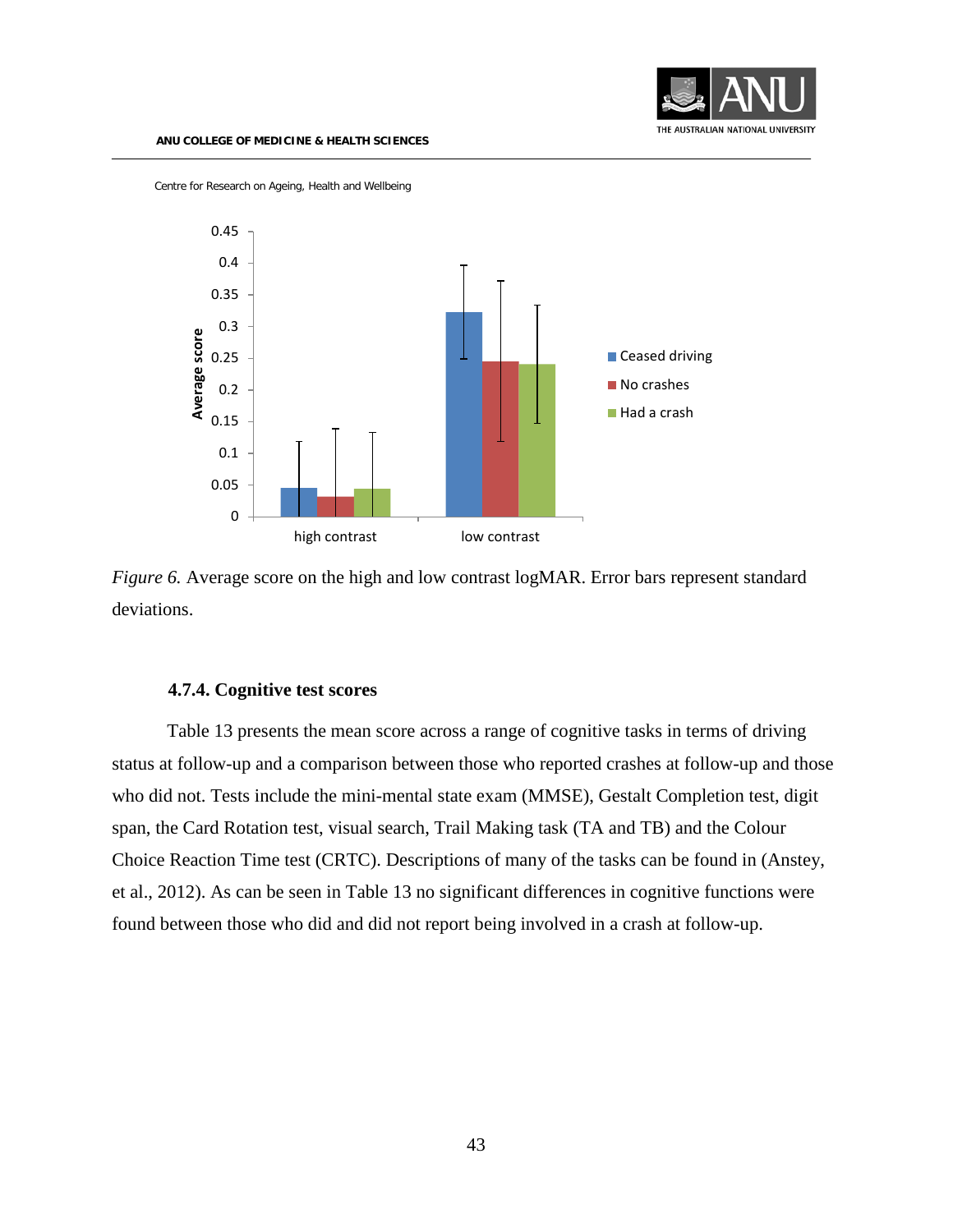

#### Table 13.

*Differences in Cognitive tests in the initial student for driving status at follow-up and a comparison between those who did and did not a crash at follow-up. Reported t-test compare participants on measured based on their crash incidence report.*

|                           | Ceased driving | No crashes in | Had a crash   | Crash Incidence           |
|---------------------------|----------------|---------------|---------------|---------------------------|
|                           | $N=8$          | 2011/12       | 2011/12       | Comparison                |
|                           |                | $N = 128$     | $N = 30$      |                           |
| <b>MMSE</b>               | 27.86(.69)     | 27.37 (.96)   | 27.50(1.25)   | $t(165) = -.62, p = .54$  |
| <b>Gestalt Score</b>      | 6.56(4.99)     | 5.68(3.15)    | 5.91 (3.47)   | $t(165) = -0.36, p = .72$ |
| Digit Span                | 5.43(2.22)     | 7.31(2.38)    | 6.87(1.98)    | $t(165) = 0.96, p = .342$ |
| <b>Card Rotations</b>     | 27.29(9.10)    | 34.77 (11.18) | 32.73 (10.04) | $t(165) = .92, p = .36$   |
| Visual Search             | 89.57 (12.19)  | 93.13 (17.98) | 89.50 (14.96) | $t(165) = 1.03, p = .30$  |
| TA time                   | 46.73 (13.71)  | 35.10 (10.74) | 34.51 (9.49)  | $t(165) = 0.28, p = .78$  |
| TB time                   | 107.43 (51.27) | 69.10 (27.11) | 73.56 (23.96) | $t(165) = -0.83, p = .41$ |
| <b>CRTC-Total Correct</b> | 54.57 (4.03)   | 57.18 (2.33)  | 57.33 (2.12)  | $t(164) = -0.34, p = .74$ |
| -Total Incorr.            | 5.43(4.03)     | 2.82(2.33)    | 2.67(2.12)    | $t(164) = 0.34, p = .74$  |
| - Correct RT              | 1.15(.14)      | 0.93(0.14)    | 0.97(0.14)    | $t(164) = -1.31, p = .19$ |

#### **4.7.5. Mental health**

<span id="page-43-0"></span>Measures of mental health were the Anxiety and Depression scales in the Depression Anxiety and Stress Scale 21 (DASS21), however means scores on these scales also did not differ with crash status at follow-up,  $t(165) = -.69$ ,  $p = .49$  for anxiety or  $t(164) = .18$ ,  $p = .85$  for depression. The means for these are presented in Figure 7.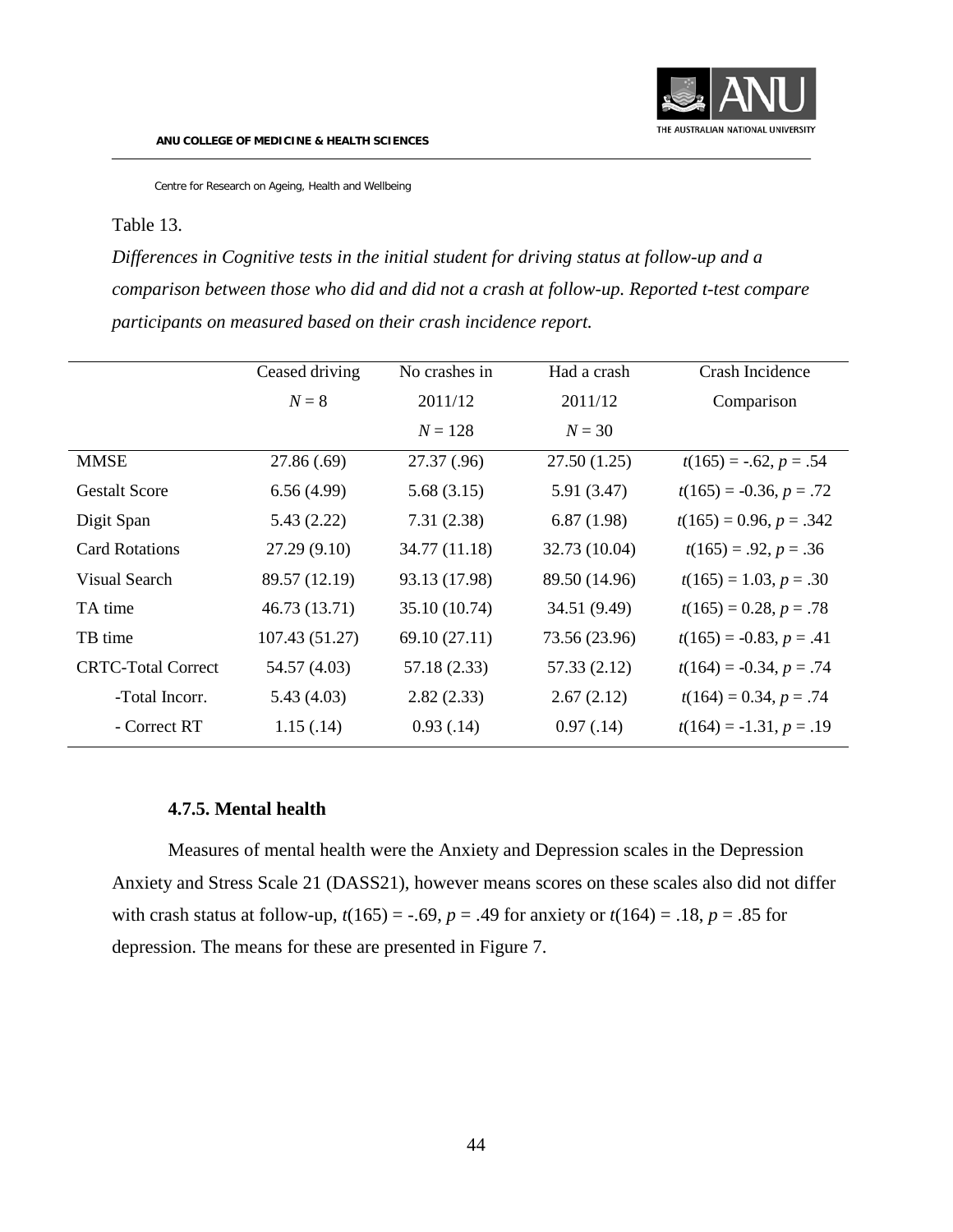



*Figure 7.* Average scores on the DQ Anxiety and Depression scales in the initial study in terms of the driving status at follow-up. Error bars represent standard deviations.

This pattern is supported by data from the SF-36 emotional wellbeing and social functioning subscales where no difference was found between those who did and did not report a crash in 2011/2012 regardless of whether the SF-36 was conducted in 2006 or 2011/2012,  $p > 0.1$ for all. Means are presented in Figure 8.



*Figure 8.* Average emotional well-being and social functioning as measured by the SF-36 in 2006 and 2011/2012 as a function of the driving status in 2011/2012. Error bars represent standard deviations.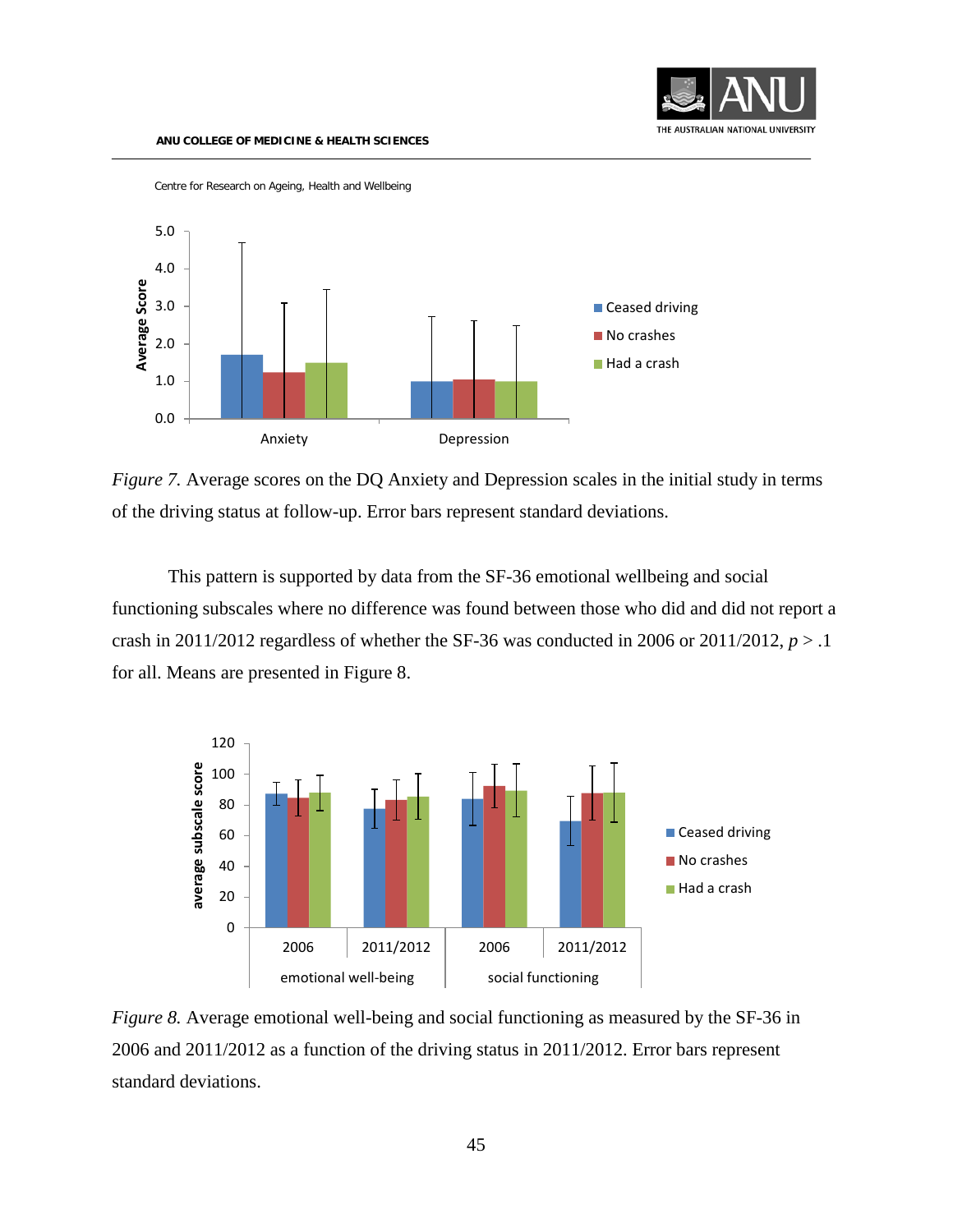

## **4.7.6. Kilometres driven**

<span id="page-45-0"></span>As kilometres driven is often linked to better driving or decreased crash incidence (e.g. [Meuleners, et al., 2006\)](#page-53-5) the kilometres reported driven both at the initial and follow-up studies and the reported crash incidence at both times were examined. The mean kilometres driven across all these are presented in Figure 9. Kilometres driven at either time did not differentiate those who were involved in a crash from those who did not. One possible reason may be the quite large variation in reported kilometres.



Figure 9. *Relationship between kilometres driven and crash incidence. Error bars represent standard deviations.*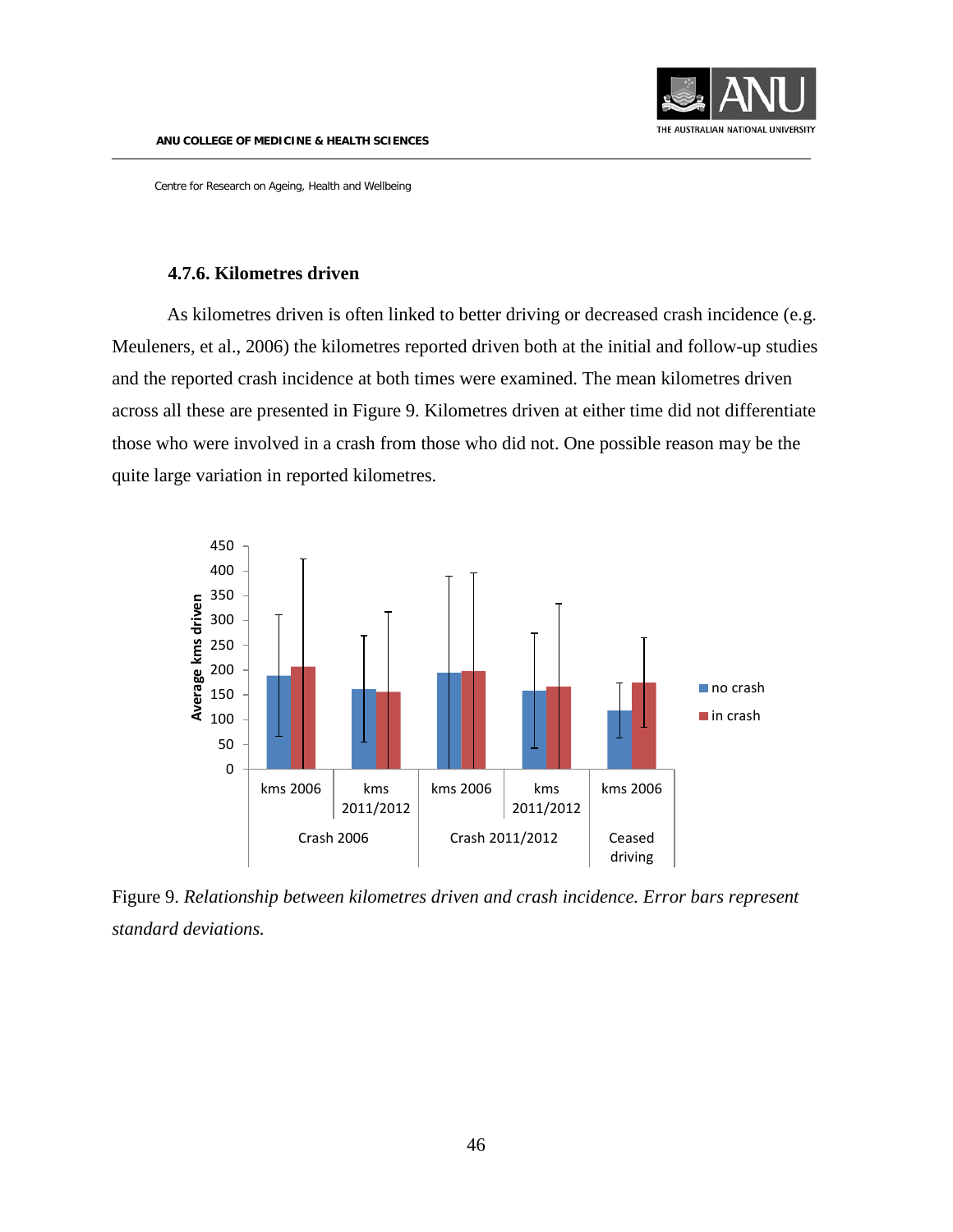

## <span id="page-46-0"></span>**5. Summary and recommendations**

This report outlines a follow-up study of 175 older drivers over a five year period. The first aim of this study was to examine changes in older drivers' physical, cognitive and neurological health over those five years and to determine what factors predicted safe driving at follow-up. The second aim was to examine the readiness to cease driving and what factors are important to understanding older driver's readiness to transition to a non-driver.

Participants from the original study who were not followed-up either had declined, could not be contacted or had passed away in the follow-up period. In general those who were followed up were better drivers in that they performed better on the HPT, UFOV and change detection tasks. However, those who were followed-up were not involved in a greater number of crashes or had a different number of years driving or kilometres driven. The lower scores on tests of driving capacity of those individuals not followed-up may be due to a large number of those individuals potentially being ceased drivers, and hence not responding to a driving study. Of the whole sample only 4.6% had ceased driving in the 5 years between the initial study and the follow-up. However, this proportion is in line with previous research; for example in a sample of older drivers 65 years and older Edwards and colleagues [\(2009\)](#page-52-11) found that 5.9% ceased driving after a 5 year follow-up while in a sample of drivers aged 70 and over Windsor and colleagues [\(2007\)](#page-54-7) found that 8.2 % ceased driving after a 2 year follow-up.

## <span id="page-46-1"></span>**5.1. Factors predicting driving ability/changes in driving ability**

One of the key aims of this study was to reassess the utility of the predictors of driving ability after five years, in particular allowing for the identification of those older adults who are at greater risk of car crashes or incidents. A number of factors were examined, however the key variables of interest were tests which have specifically been linked to driving ability in the past, the UFOV, the ACT Hazard Perception Test and a Hazard Change Detection Task. The outcome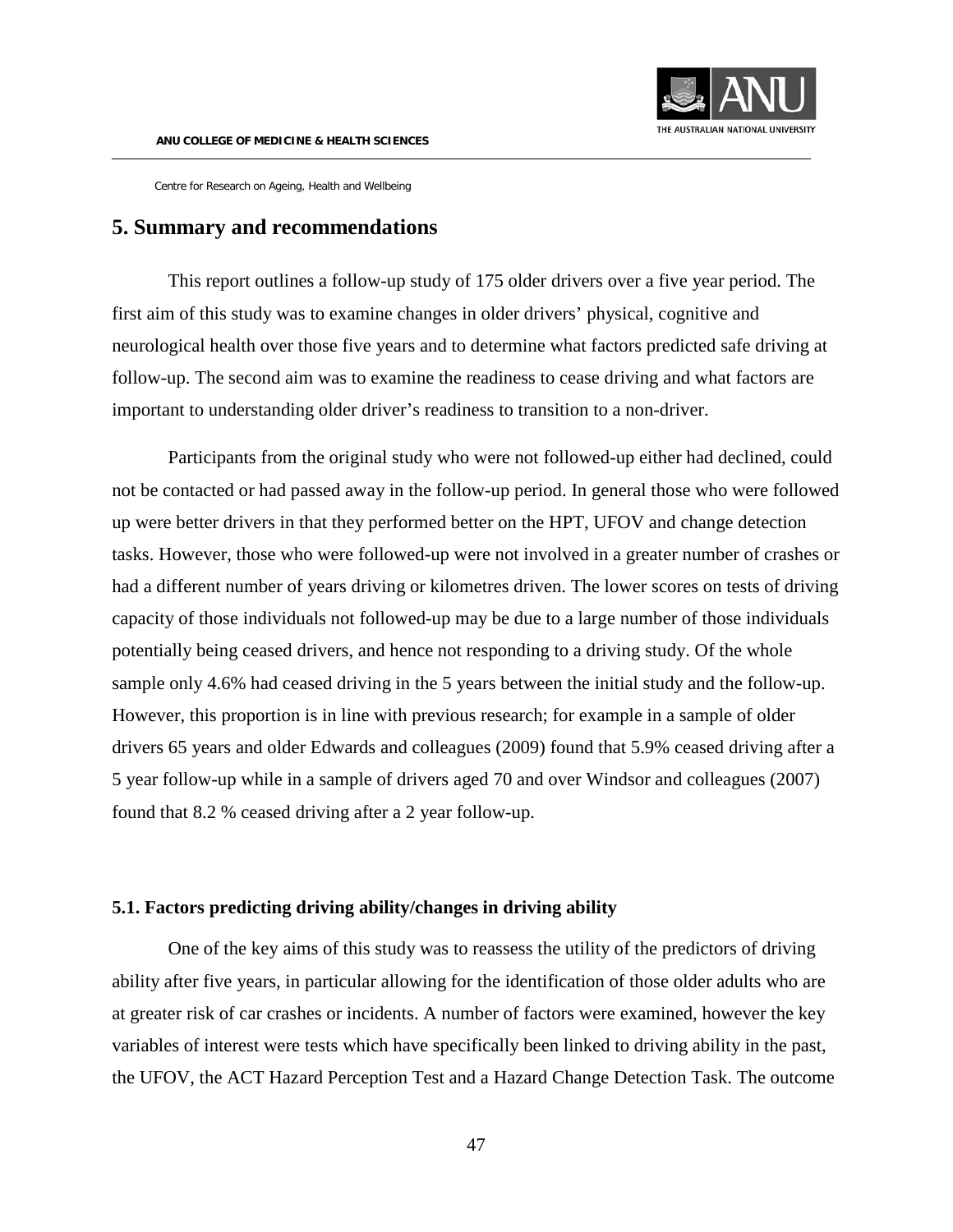

measure of interest was whether the participant self reported being involved in any crashes in the previous five years (from the time of the original study). Considering each individually the only measure which predicted crash likelihood five years later was threshold scores on the UFOV while scores and confidence on the HPT and scores on the HCDT were not related to reported crash incidence. In addition, previous reported crashes were related to crashes reported at followup suggesting that those who had previously experienced a traffic incident may be at greater risk of experiencing a crash in the future.

Similar to the HPT and HCDT, scores on a range of cognitive tests conducted in 2006 were not found to distinguish between those who did and did not report crash in 2011/2012. However, the cognitive tests may have a role to play as a "battery" with all measures taken together. This involves complex statistics beyond the scope of this report but will be considered in the future. Of similar interest is the finding that self reported health, falls, depression and anxiety scores, and vision were not found to identify those older drivers at greater risk of a car incidence. These findings suggest that as separate items, these indicators are not useful predictors for incidence risk in older drivers over a five year period.

Interestingly kilometres driven did not differentiate between those who reported a crash and those who did not. Our measures included both the number of kilometres driven in 2006 as well as kilometres driven currently in the follow-up. Our findings are in direct contrast to the literature that indicates a low kilometre bias, where individuals who drive a fewer number of kilometres are at higher risk of a crash.

#### <span id="page-47-0"></span>**5.2. Changes in driving behaviour and the ability to predict driving ability**

In the initial study and the follow-up participants reported changes in their driving, in particular whether they were driving less often and for fewer kilometres each week. Those who were still driving at follow-up were less likely to report a crash at baseline. Furthermore, the number of crashes reported fell from 2006 to 2011. Those still driving also rated a series of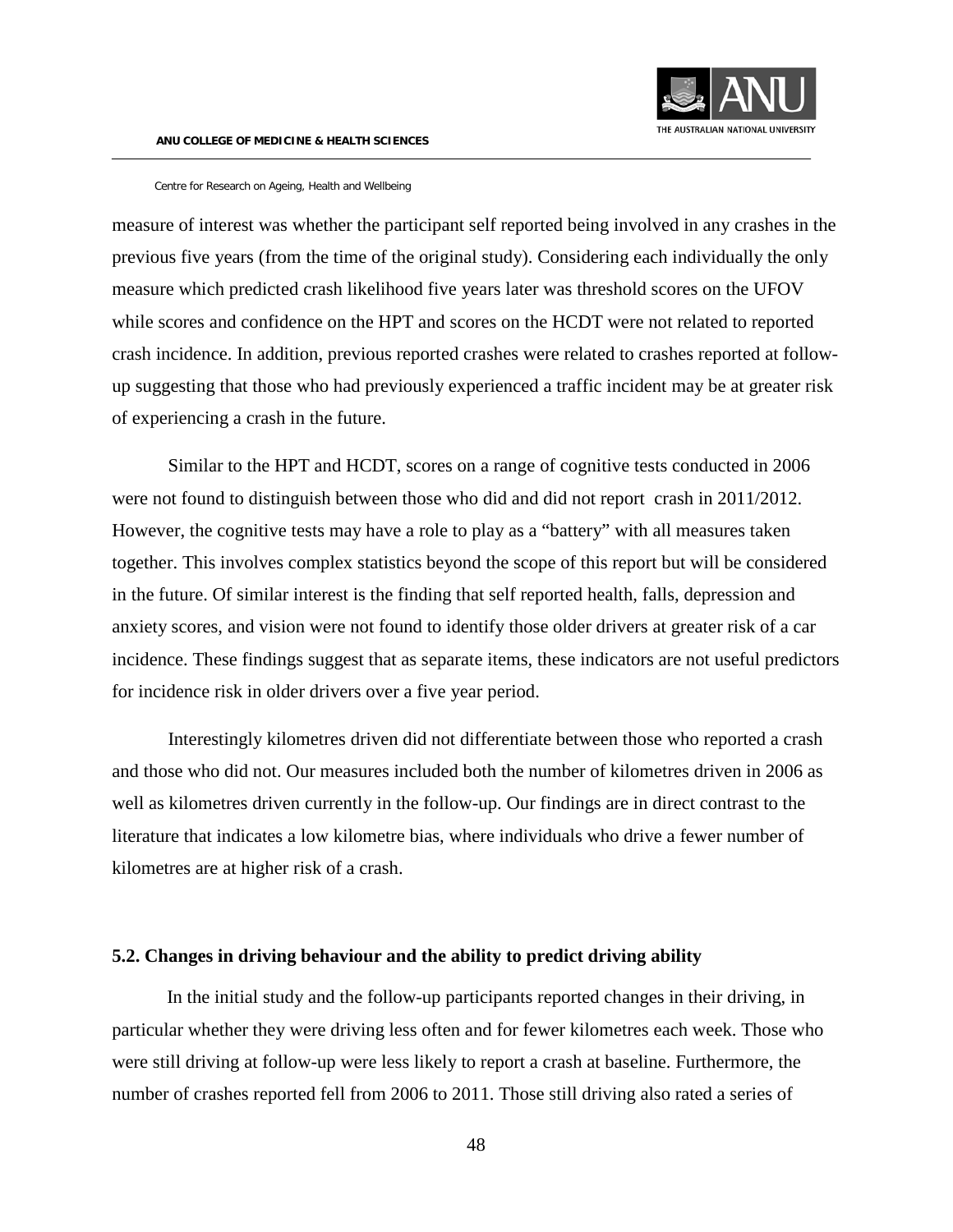

driving situations as similarly difficult in the follow-up as they did in 2006 suggesting that they were not having increased problems with any particular conditions or situations when driving.

Despite modifying their behaviour participants, this driving modification does not appear to be an outcome of insight into their own driving abilities. In particular increased ratings of driving behaviour modification in 2006 were not related to crash likelihood in 2011/2012. Further participants ratings of their driving abilities in 2006 were not found to be related to crash likelihood in 2011/2012. These findings suggest that distinguishing between older drivers who modify their behaviour and those who do not does not provide an identifying factor for older adults at greater incidence risk.

#### <span id="page-48-0"></span>**5.3. Driving cessation**

One way driving behaviour can be modified is through the cessation of the activity all together. As mentioned previously, due to small numbers we have not analysed the ceased drivers in the same way as the continuing drivers. However, in examining the means of this group it can be seen that there are many potential reasons why these individuals chose or were forced to no longer drive. They appeared more likely to have modified their driving behaviour in 2006, drove less kilometres (though not necessarily less often) and had generally worse scores on the measures of safe driving. Importantly they appeared to have worse self reported physical health, and worse cognitive test score than continuing drivers. While they do not appear to have greater levels of depression and anxiety there does seem to be a decrease in social functioning from 2006 to 2011/2012 which is in line with the reports of some negative consequences associated with ceasing driving.

One of the main goals of the current study was not only to examine ceased drivers but also to examine the readiness of participants still driving to give it up. Particularly we were interested in the overall readiness of a population of older drivers to cease driving and also demographics which may influence an individual's readiness. In general participants in the study

49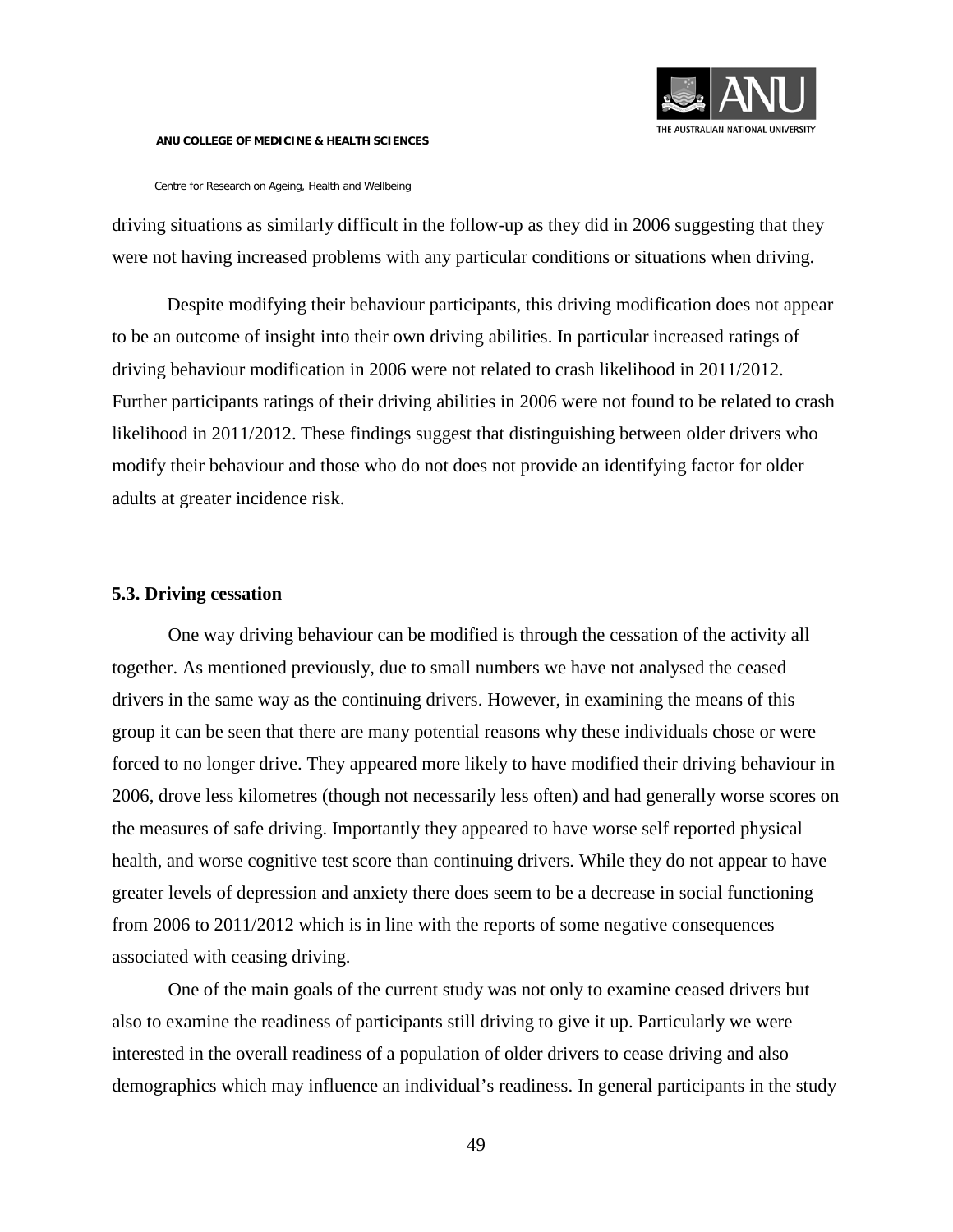

were more likely to agree with statements reflecting vague intentions to cease driving rather than clear statements of short term plans to cease driving or alter driving behaviours. This is surprising given the mean age of the sample was 76 years at follow-up. Demographics of the participants did however play a role in an individual's readiness. Not only did age and gender influence cessation rates they also influence an individual's readiness to cease driving. Women generally indicate that they have prepared for driving cessation compared to men and are more likely to agree that age can make individuals unsafe on the road. In contrast men are less likely to have short term intentions to cease driving. This is consistent with findings in the literature that in general women have a higher likelihood of cessation, for less pressing reasons and in better health than men [\(Oxley & Charlton, 2009\)](#page-54-6).

Accidence incidence similarly influence reported readiness to cease driving, particularly crash incidence reported in the initial study. It was not however always the case that crash incidence increased reported thoughts of driving cessation, even though this was the most common direction. Similarly increased age was shown to heighten an individual's reported readiness to cease driving.

#### <span id="page-49-1"></span><span id="page-49-0"></span>**5.4. Recommendations**

#### **5.4.1. Around Driving Cessation**

There are many ways in which driving cessation outcomes for older drivers can be improved. This includes increasing the public education effort to help older drivers make evidence based decisions about when to cease driving. Part of this could be a simple tool which can be used to assess older drivers' thoughts on cessation, such as the REDI presented here. Such an inventory would allow increased help to those at risk of losing their license who are not thinking about this potential transition. For example it may be particularly useful to focus on males as they were found to have relatively low levels of intentions to cease driving. Particular focus may also be paid to those who are at risk (possibly those who have high thresholds on the UFOV) in preparing for driving cessation. As a lack of control is often linked to poor outcomes for driving

50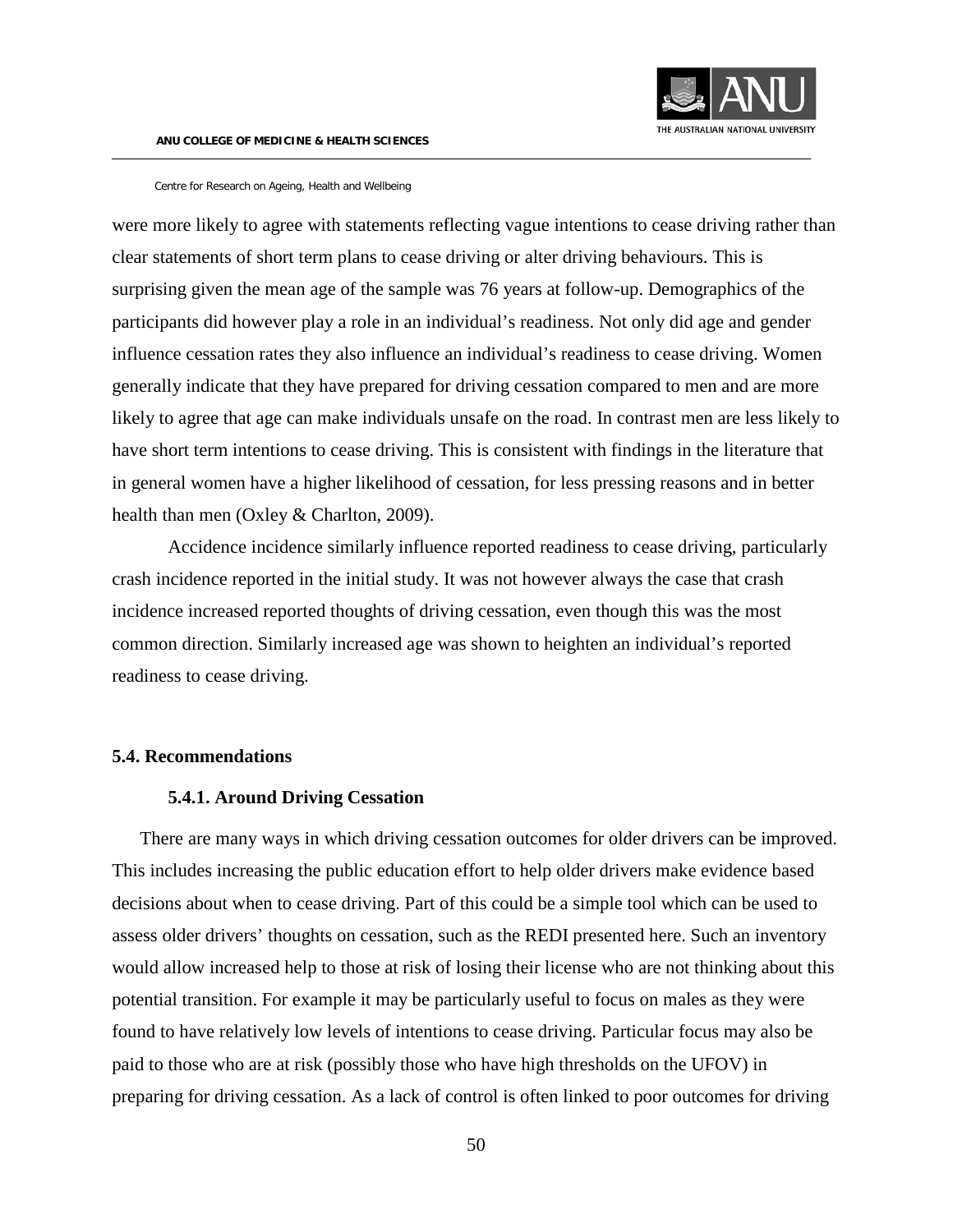

cessation this provides an effective means for addressing such feelings of lack of control in older drivers'.

#### **5.4.2. Around Future Research**

<span id="page-50-0"></span>One potential avenue for future research is to alter the follow-up period and look at the effects of time more closely. A five year gap may potentially be too long a period to effectively "catch" the questions of interest, for example the measures we used may lose sensitivity over time and be better short term. Hence it might be of interest to examine different time frames to examine when sensitivity is lost. Such research is also of interest as the effects may not be linear, hence two time measurements will not capture non-linear effects. In this case the recommendation would be to conduct a repeated measure study design that has much shorter time measures with greater than two measurement occasions.

However, a longer time frame with the same participants may also be of interest, in particular to examine driving cessation. A greater number of participants may have ceased driving after a longer period of time and as ceased drivers do appear to differ throughout this report on a number of factors this would be of interest. Additionally the relationship between opinions expressed on the REDI and driving outcomes could be examined in detail. In general, further reach to understand differences in driving cessation readiness and what may be helpful to prepare older drivers to transition (if transition is considered necessary).

Finally, this research is potentially limited by its relatively small sample size of mostly healthy older drivers. With only 11 or 3.7% of the original sample of over 65s passing away in the five year follow-up period and a low umber ceasing driving this suggests that the sample collected here was likely a relatively high functioning sub set. This is particularly true for the sample which was followed-up. As such this may not represent the utility of the measures of driving capacity in the populations. To address this issue along with the issue of the predictive length of the measures it would be appropriate to conduct an annual follow up study on a larger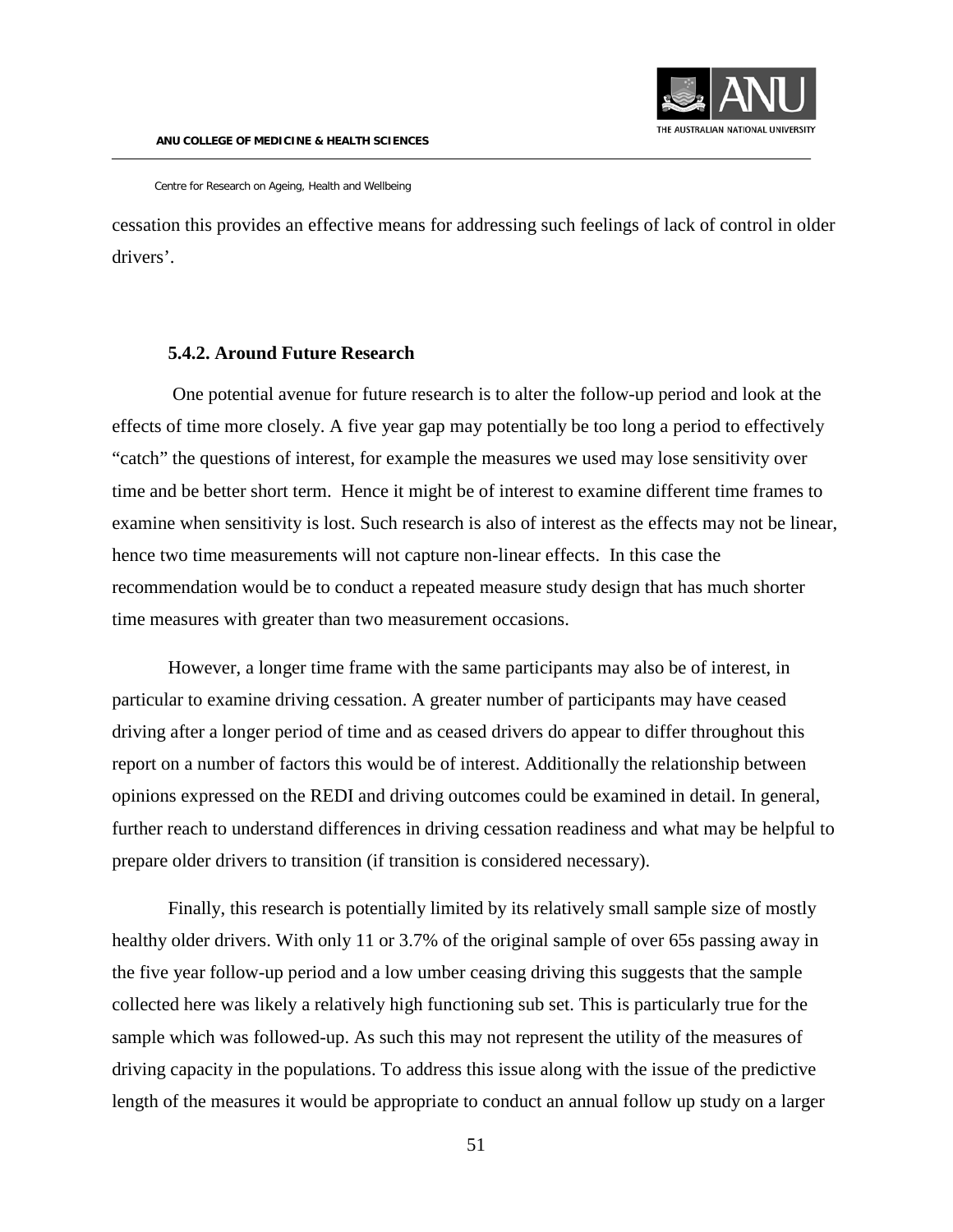

sample of older drivers recruited through naturalistic settings. Of particular interest would be those drivers who have been referred for testing due to health issues or concerns over driving as this may represent the population for which the measures may have the highest utility.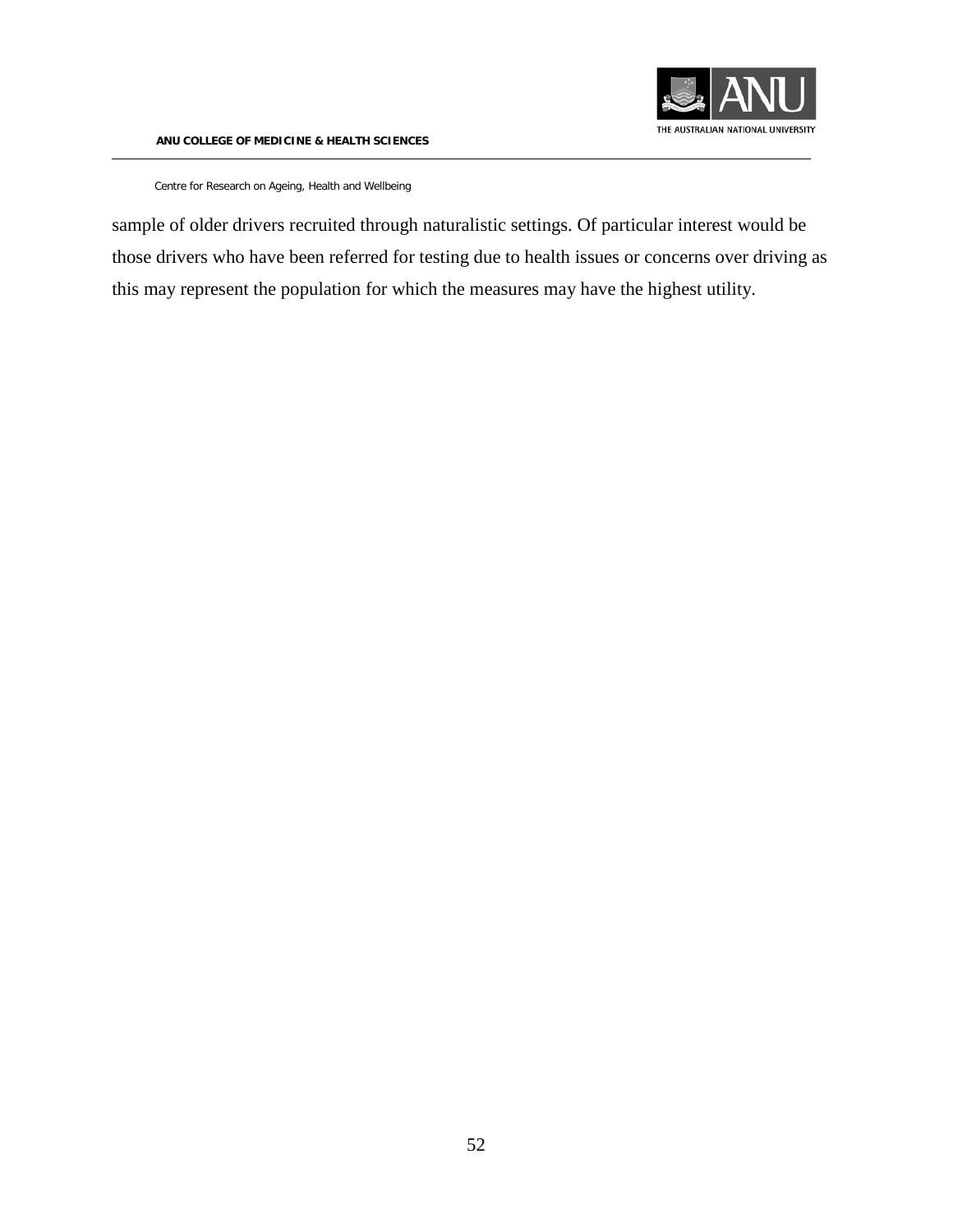

## <span id="page-52-0"></span>**6. References**

- <span id="page-52-3"></span>Adrian, J., Postal, V., Moessinger, M., Rascle, N., & Charles, A. (2011). Personality traits and executive functions related to on-road driving performance among older drivers. *Accident Analysis and Prevention, 43*, 1652-1659.
- <span id="page-52-5"></span>Aksan, N., Anderson, S. W., Dawson, J. D., Johnson, A. M., Uc, R. Y., & Rizzo, M. (1999). Cognitive functioning predicts driver safety on road tests 1 and 2 years later. *Journal of the American Geriatrics Society, 60*, 99-105.
- <span id="page-52-2"></span>Alosco, M. L., Ott, B. R., Cleveland, M. J., Royle, K., Snyder, S., Spitznagel, M. B., et al. (2011). Impaired knowledge of driving laws is associated with recommended driving cessation in cognitively impaired older adults. *Dementia and Geriatric Cognitive Disorders, 1*, 358-365.
- <span id="page-52-12"></span>Anstey, K. J., Horswill, M. S., Wood, J. M., & Hatherley, C. (2012). The role of cognitive and visual abilities as predictors in the Multifactorial Model of Driving Safety. *Accident Analysis and Prevention, 45*, 766-774.
- <span id="page-52-4"></span>Anstey, K. J., Wood, J. M., Lord, S., & Walker, J. G. (2005). Cognitive, sensory and physical factors enabling driving safety in older adults. *Clinical Psychology Review, 25*(1), 45-65.
- <span id="page-52-13"></span>Bailey, I. L., & Lovie, J. E. (1976). New design principles for visual acuity letter charts. *American Journal of Optometry and Physiological Optics, 53*, 710-745.
- <span id="page-52-8"></span>Baldock, M. R. J., Mathias, J. L., McLean, A. J., & Berndt, A. (2006). Self-regulation of driving and its relationship to driving ability among older adults. *Accident Analysis and Prevention, 38*(5), 1038-1045.
- <span id="page-52-6"></span>Ball, K., Roenker, D. L., Wadley, V. G., Edwards, J. D., Roth, D. L., McGwin, G., Jr., et al. (2006). Can high-risk older drivers be identified through performance-based measures in a department of motor vehicles setting? *Journal of the American Geriatrics Society, 54*, 77-84.
- <span id="page-52-7"></span>Brown, L. B., Ott, Ã. B. R., Papandonatos, G. D., Sui, Y., Ready, R. E., & Morris, J. C. (2005). Prediction of on-road driving performance in patients with early Alzheimer's Disease. *Journal of the American Geriatrics Society*, 94-98.
- <span id="page-52-1"></span>Dobbs, A. R., Heller, R. B., & Schopflocher, D. (1998). A comparative approach to identifying unsafe older drivers. *Accident Analysis and Prevention, 30*, 363-370.
- <span id="page-52-11"></span>Edwards, J. D., Lunsman, M., Rebok, G. W., & Roth, D. L. (2009). Driving cessation and health trajectories in older adults. *Gerontologist, 64*(12), 1290-1295.
- <span id="page-52-10"></span>Fonda, S. J., Wallace, R. B., & Herzog, A. R. (2001). Changes in driving patterns and worsening depressive symptoms among older adults. *Journal of Gerontology, 56*(6), S343-S351.
- <span id="page-52-9"></span>Freeman, E. E., Munoz, B., Turano, K. A., & West, S. K. (2005). Measures of visual function and time to driving cessation in older adults. *Optometry and Vision Science, 82*(8), 765- 773.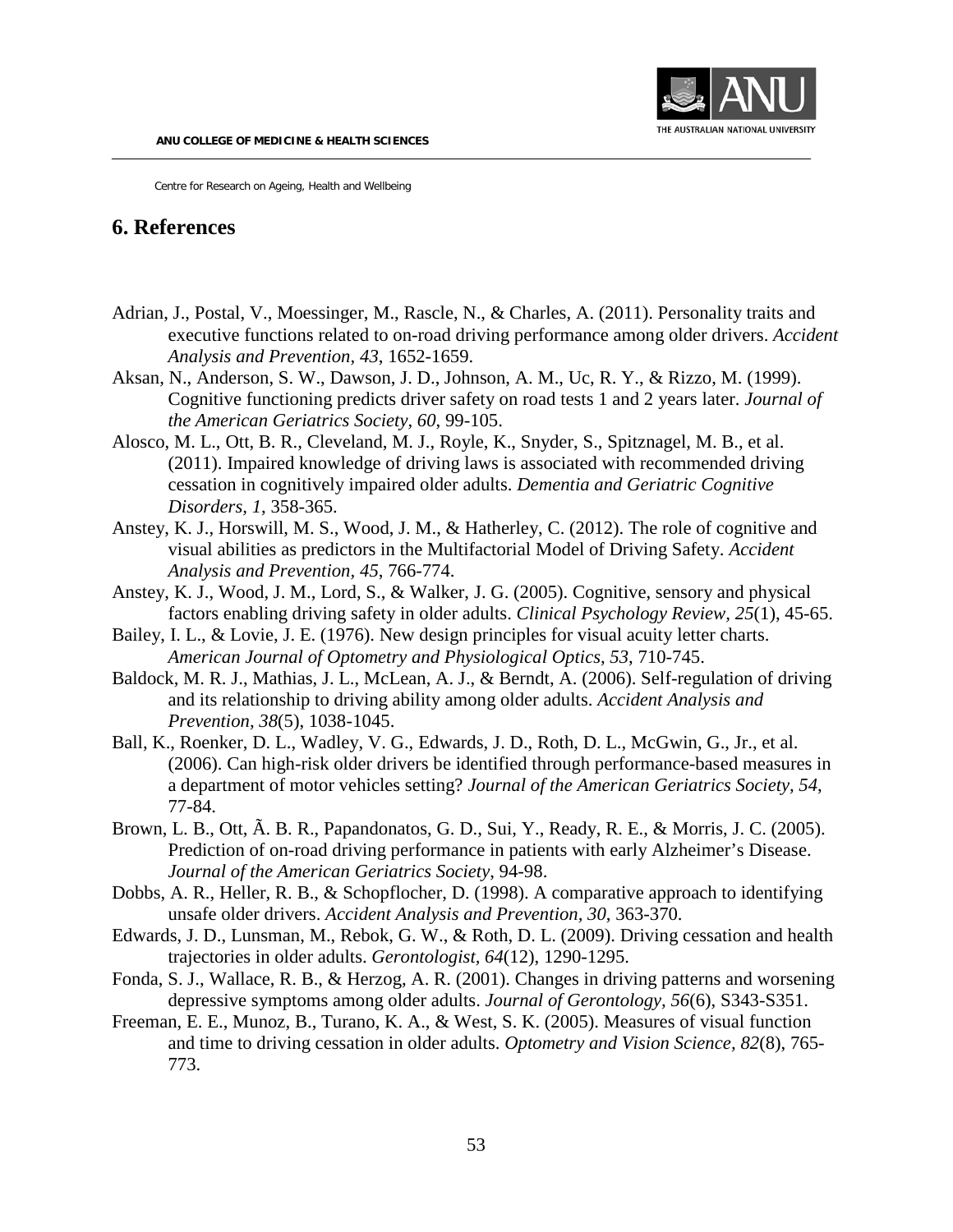

- <span id="page-53-14"></span>Gatz, M., Reynolds, C. A., John, R., Johansson, B., Mortimer, J. A., & Pedersen, N. L. (2002). Telephone screening to identify potential dementia cases in a population-based sample of older adults. *International Psychogeriatrics, 14*(3), 273-289.
- <span id="page-53-7"></span>Gentzler, M. D., & Smither, J. A. (2012). A literature review of major perceptual, cognitive, and/or physical test batteries for older drivers. *Work, 41*, 5381-5383.
- <span id="page-53-4"></span>Gilhotra, J. S., Mitchell, P., Ivers, R., & Cumming, R. G. (2001). Impaired vision and other factors associated with driving cessation in the elderly: The Blue Mountains Eye Study. *Clinical and Experimental Ophthalmology, 29*(3), 104-107.
- <span id="page-53-6"></span>Hakamies-Blomqvist, L. (1998). Older drivers' accident risk: Conceptual and methodological issues. *Accident Analysis and Prevention, 30*, 293-297.
- <span id="page-53-12"></span>Hoffman, L., & McDowd, J. M. (2010). Simulator driving performance predicts accident reports five years later. *Psychology and Aging, 25*(3), 741-745.
- <span id="page-53-15"></span>Horswill, M. S., Anstey, K. J., Hatherley, C., & Wood, J. M. (2010). The crash involvement of older drivers is associated with their hazard perception latencies. *Journal of International Neuropsychological Society*, 1-6.
- <span id="page-53-11"></span>Horswill, M. S., Anstey, K. J., Hatherley, C., Wood, J. M., & Pachana, N. A. (2011). Older drivers' insight into their hazard perception ability. *Accident Analysis and Prevention, 43*(6), 2121-2127.
- <span id="page-53-1"></span>Janke, M. K. (2001). Assessing older drivers: Two studies. *Journal of Safety Research, 31*, 43- 74.
- <span id="page-53-0"></span>Li, G., Braver, E. R., & Chen, L. H. (2003). Fragility versus excessive crash involvement as determinants of high death rates per vehicle-mile of travel among older drivers. *Accident Analysis and Prevention, 35*, 227-235.
- <span id="page-53-2"></span>Lyman, J. M., McGwin, G., Jr., & Sims, R. V. (2001). Factors related to driving difficulty and habits in older drivers. *Accident Analysis and Prevention, 33*(413-421).
- <span id="page-53-13"></span>Marottoli, R. A., deLeon, C. F. M., Glass, T. A., Williams, C. S., Cooney, L. M. J., & Berkman, L. F. (2000). Consequences of driving cessation: Decreased out-of-home activity levels. *Journal of Gerontology, 55*(6), S334-S340.
- <span id="page-53-10"></span>Marottoli, R. A., & Richardson, E. D. (1998). Confidence in, and self-rating of, driving ability among older drivers. *Accident Analysis and Prevention, 30*(3), 331-336.
- <span id="page-53-9"></span>Marottoli, R. A., Richardson, E. D., Stowe, M. H., Miller, E. G., Brass, L. M., & Cooney, L. M. (1998). Development of a test battery to identify older drivers at risk for selfreported adverse driving events. *Journal of the American Geriatrics Society, 46*(5), 562-568.
- <span id="page-53-16"></span>Marrington, S. A., Horswill, M. S., & Wood, J. M. (2008). The effect of simulated cataracts on drivers' hazard perception ability. *Optometry and Vision Science, 85*(12), 1121-1127.
- <span id="page-53-3"></span>McGwin, G., & Brown, D. (1999). Characteristics of traffic crashes among young, middle-aged, and older drivers. *Accident Analysis and Prevention, 31*, 181-198.
- <span id="page-53-8"></span>McKenna, P., Jefferies, L., Dobson, A., & Frude, N. (2004). The use of a cognitive battery to predict who will fail an on-road driving test. *Intelligence*, 325-336.
- <span id="page-53-5"></span>Meuleners, L. B., Harding, A., Lee, A. H., & Legge, M. (2006). Fragility and crash overrepresentation among older drivers in Western Australia. *Accident Analysis and Prevention, 38*, 1006-1010.